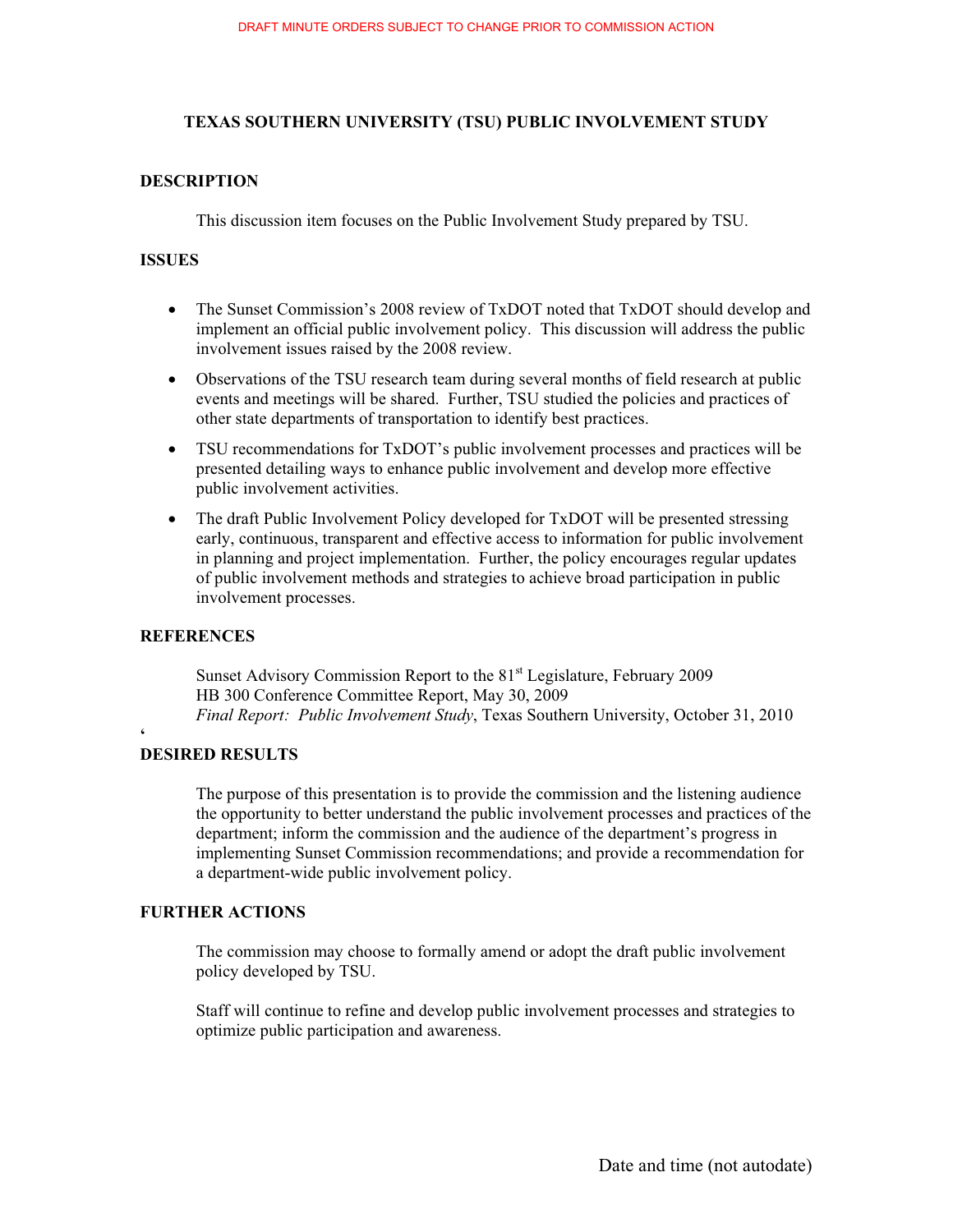

# **TxDOT-**

## **Final Report**

**Public Involvement Study** 

Prepared by

**Carol Abel Lewis, Ph.D. Gwen Goodwin, M.S.** Sascha Sabaroche, Graduate Student **3100-Cleburne- Houston,-Texas-77004-**



**Center for Transportation Training and Research** 

**December 3, 2010**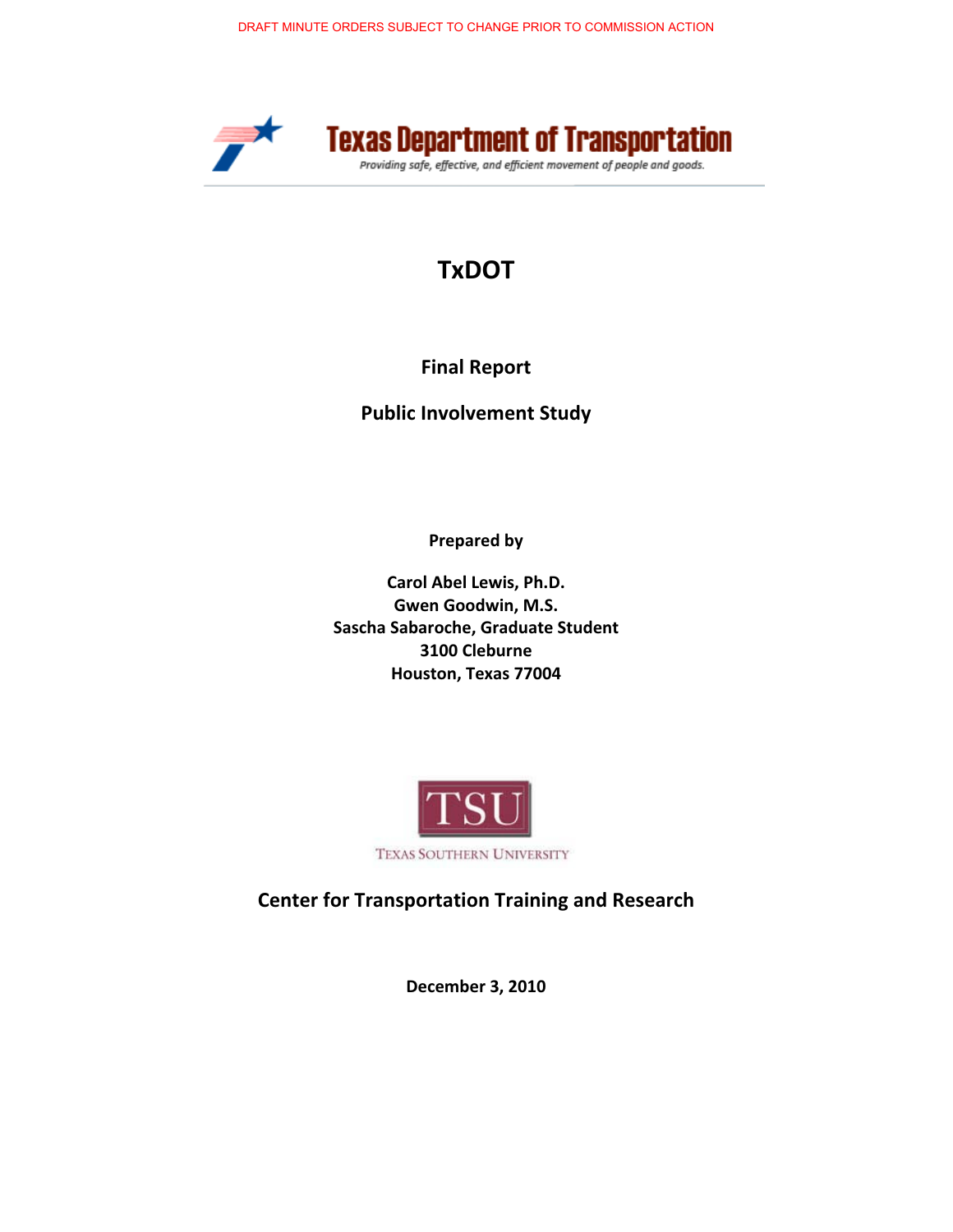## **Table of Contents**

| Chapter 1. Introduction and Purpose of the TxDOT Public Involvement Policy 4          |
|---------------------------------------------------------------------------------------|
| 1.1 Synthesis of Current Involvement Process and TxDOT Guidelines and Procedures  4   |
|                                                                                       |
|                                                                                       |
|                                                                                       |
|                                                                                       |
|                                                                                       |
|                                                                                       |
|                                                                                       |
|                                                                                       |
|                                                                                       |
|                                                                                       |
|                                                                                       |
|                                                                                       |
|                                                                                       |
|                                                                                       |
|                                                                                       |
|                                                                                       |
|                                                                                       |
|                                                                                       |
| 3.3 Sunset Advisory Commission Report, Interview with Representatives from the Sunset |
|                                                                                       |
|                                                                                       |
|                                                                                       |
|                                                                                       |
|                                                                                       |
|                                                                                       |
|                                                                                       |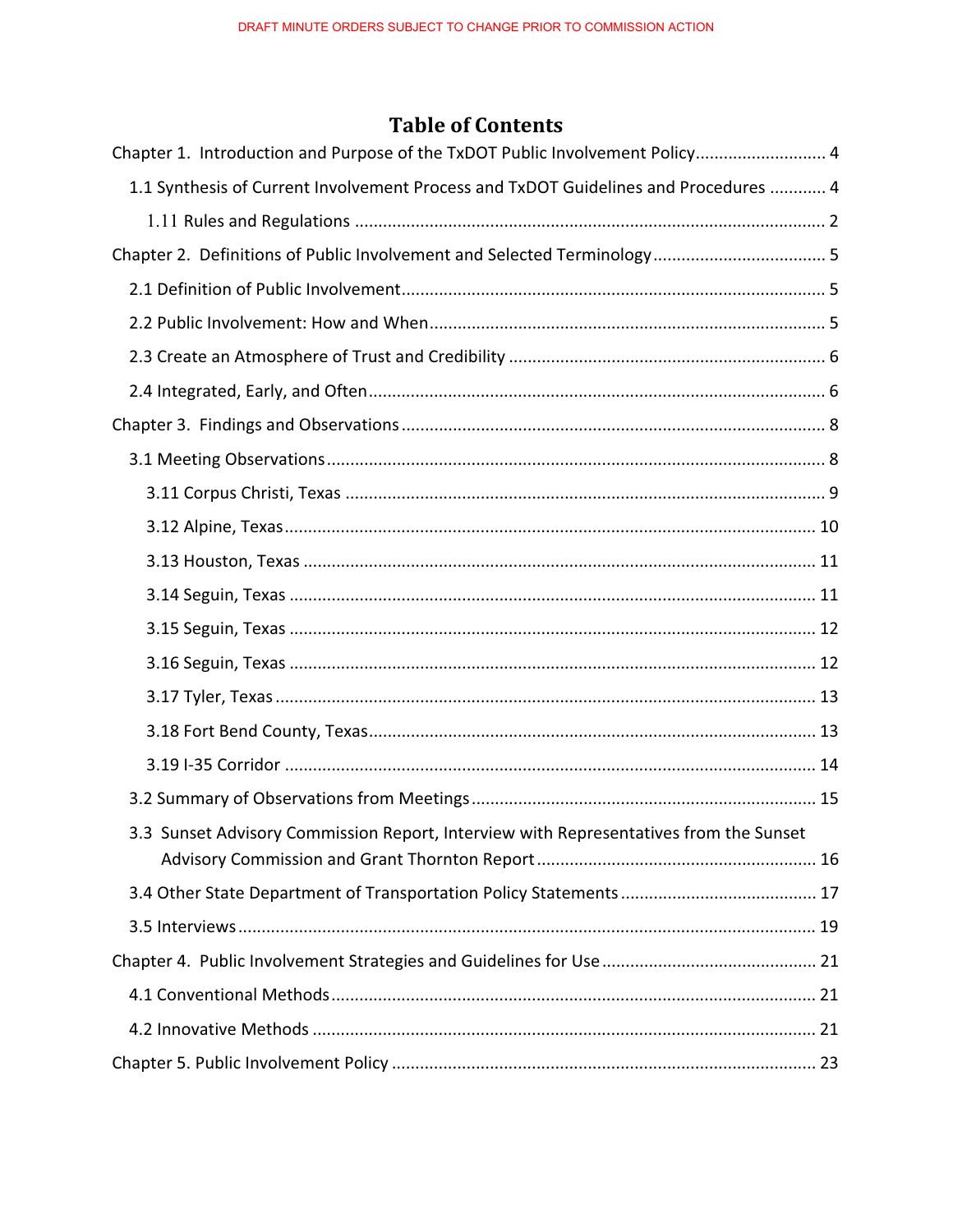| A.1 Testimony to the Sunset Advisory Commision and Grant Thornton Report 29 |  |
|-----------------------------------------------------------------------------|--|
|                                                                             |  |
|                                                                             |  |
|                                                                             |  |
|                                                                             |  |
|                                                                             |  |
|                                                                             |  |
|                                                                             |  |
|                                                                             |  |
|                                                                             |  |
|                                                                             |  |
|                                                                             |  |
|                                                                             |  |
|                                                                             |  |
|                                                                             |  |
|                                                                             |  |
|                                                                             |  |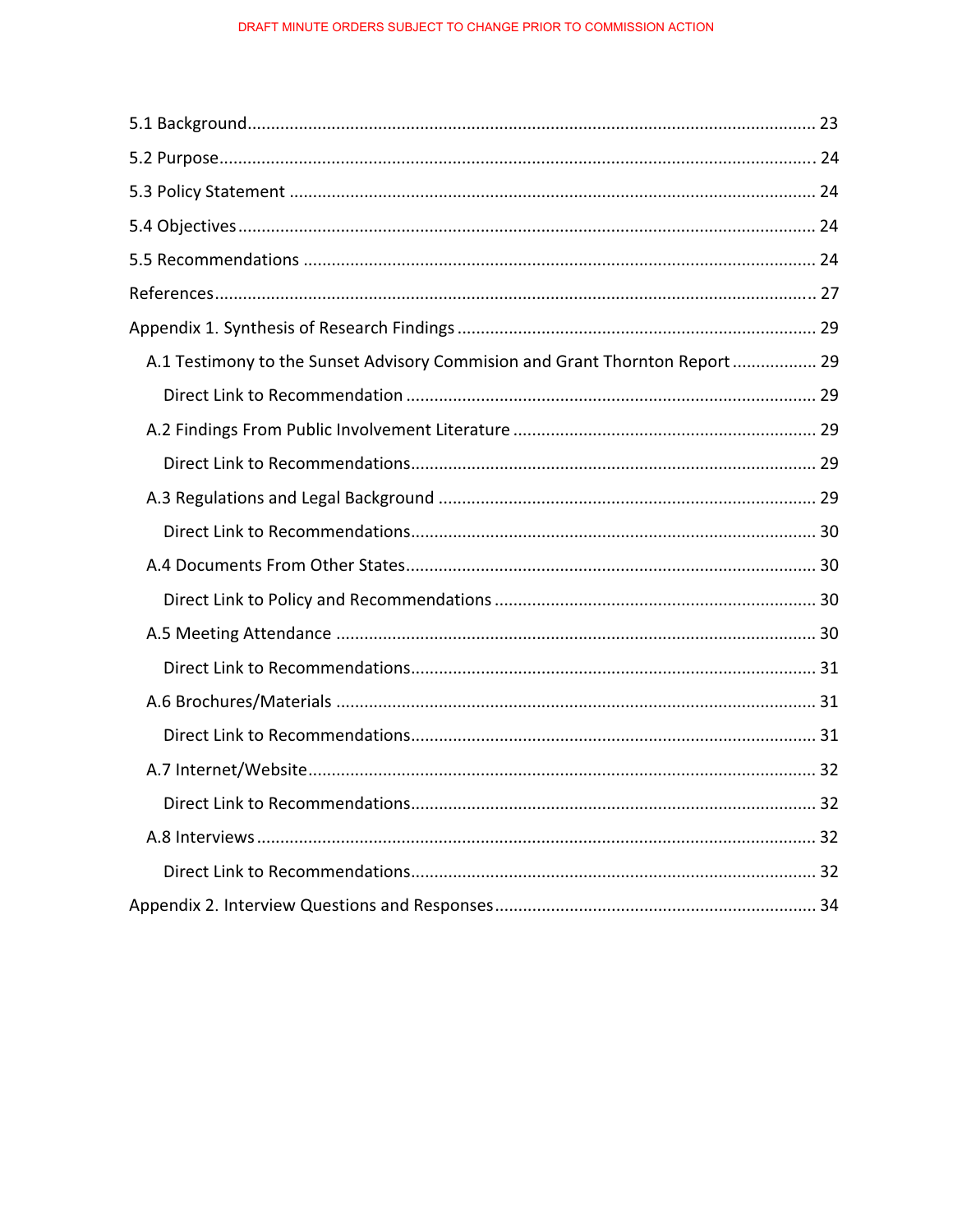## **Chapter 1. Introduction and Purpose of the TxDOT Public Involvement Policy**

Public involvement is a core component of transportation planning and project implementation. Expectations are that communities proximate to projects will have their values and opinions included in each phase of the transportation process. Ideally, officials and residents share in the desired outcome that citizen perspectives are not merely voiced, but are incorporated into decisions. From the public perspective that ideal state is often not achieved, many times leaving citizens feeling isolated, unheard and not a part of the process. The reasons are numerous and causes vary by locale and by project. Transportation professionals sponsor meetings and conduct dialog; their opinions about public involvement range from considering the requirement perfunctory and something that must be done to genuine listening and respect for the citizen participants. Numerous chapters in the Texas and US Codes and the Code of Federal Regulations address requirements for public hearings and public involvement. Also, Texas Administrative Codes cover public access to the Commission, public hearings and public involvement. The Texas Department of Transportation (TxDOT) has guidelines and documents available to assist the transportation professional in conducting public involvement. These include, but are not limited to *Title VI Review of the Transportation Planning and Programming Division, Public Involvement Plan (February 25, 2010)*, *Texas Department of Transportation Public Involvement Plan: Talking with Texans (July 2008), Environmental Manual (Revised October 2004)*. In addition, districts often develop public involvement plans or statements for their area in compliance with federal and state guidelines. This report is an analysis of TxDOT's public involvement processes and practices designed to enhance the organization's implementation and communications with stakeholders.

#### **1.1 Synthesis of Current Involvement Process and TxDOT Guidelines and Procedures**

TxDOT's current process cites numerous codes delineated below as establishing the guidelines for public involvement. It names a number of categories of plans and projects, as well as citizens and organizations that will have access to early, continuous and timely opportunities for involvement. Mentioned specifically are the Statewide Transportation Improvement Plan and the long range statewide plan. The current public involvement plan commits to hold meetings in accessible locations and times, make technical and policy information available, and use the internet as a method of information dissemination. A process is to be developed that seeks inclusion of those traditionally underserved, such as low-income and minority households. The plan advocates periodic review of the effectiveness of the public involvement process.

A variety of techniques are named as appropriate communication methods to include newsletters and mailers, public notices, community meetings and use of TxDOT and Metropolitan Planning Organization websites. The plan recommends use of visualization and Geographic Information Systems (GIS) tools to improve understanding of concepts and increase outreach.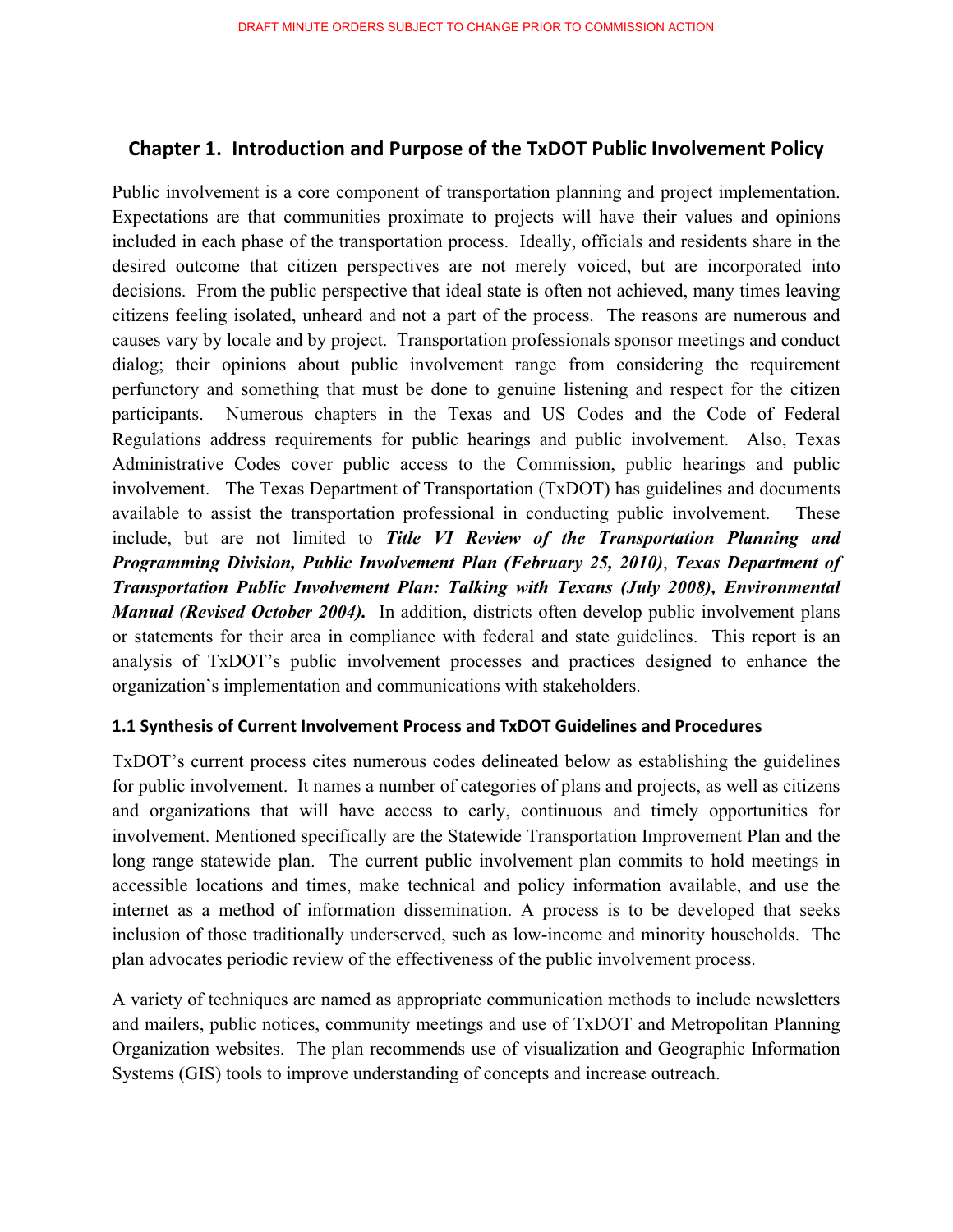A review of TxDOT's documentation and manuals shows well-developed, in-depth materials in line with federal and state guidelines and state-of-the-art as compared to documents prepared by other state departments of transportation. Therefore, the policy statement is prepared to set the tone for application of the agency's philosophy from the highest level of leadership and address potential gaps identified through the Sunset Advisory Committee report, meetings attended and interviews.

#### 1.11 Rules and Regulations

TxDOT receives the charge for public hearing, public meetings and public involvement from four major sources:

- Texas Transportation Code
- Texas Administrative Code (TAC)
- United States Code (USC)
- Code of Federal Regulations (CFR)

Highlights of each code are presented below. For detailed information, refer to the legal document for that code.

#### **Texas Transportation Code**

Under the Texas Transportation Code, TxDOT follows Title 3 Aviation, Title 4 Navigation, and Title 6 roadways. Title 3 Aviation (**§**21.11 Public Hearing and **§**21.1115 Emergency Loan or Grant) describes the process for public hearings and financial assistance. Title 4 Navigation (**§**51.006 Hearing Required Before Participation in Property and **§**51.011 Hearing Required Before Participation in Project) describes the need for public hearing for the purchase of Gulf Intercoastal Waterway and a public hearing to participate in the project.

Title 6 Roadways provides procedures as follows:

- **§**201.602 Project Selection Hearings establishes public hearing regarding environmental review.
- **§**201.604 Environmental Review filing complaints with the department provides access to the Commission and Department programs.
- **§**201.801 Information About Department: Complaints establishes public hearings for the modernization of state highways and controlled access highways.
- **§**201.802 Public Access to Commission and to Department Programs provides access for the public to address the Commission. Non-English speakers or persons with disabilities are also granted access to the department's programs.
- **§**203.021 Public Hearings establishes notice and associated procedures for public hearings for highway projects going through or bypassing a county or municipality.
- **§**203.022 Rules Governing Notice and Comment gives notice to owners of adjacent property and local governments and public officials when lanes are increased on existing highway or when new highway is constructed.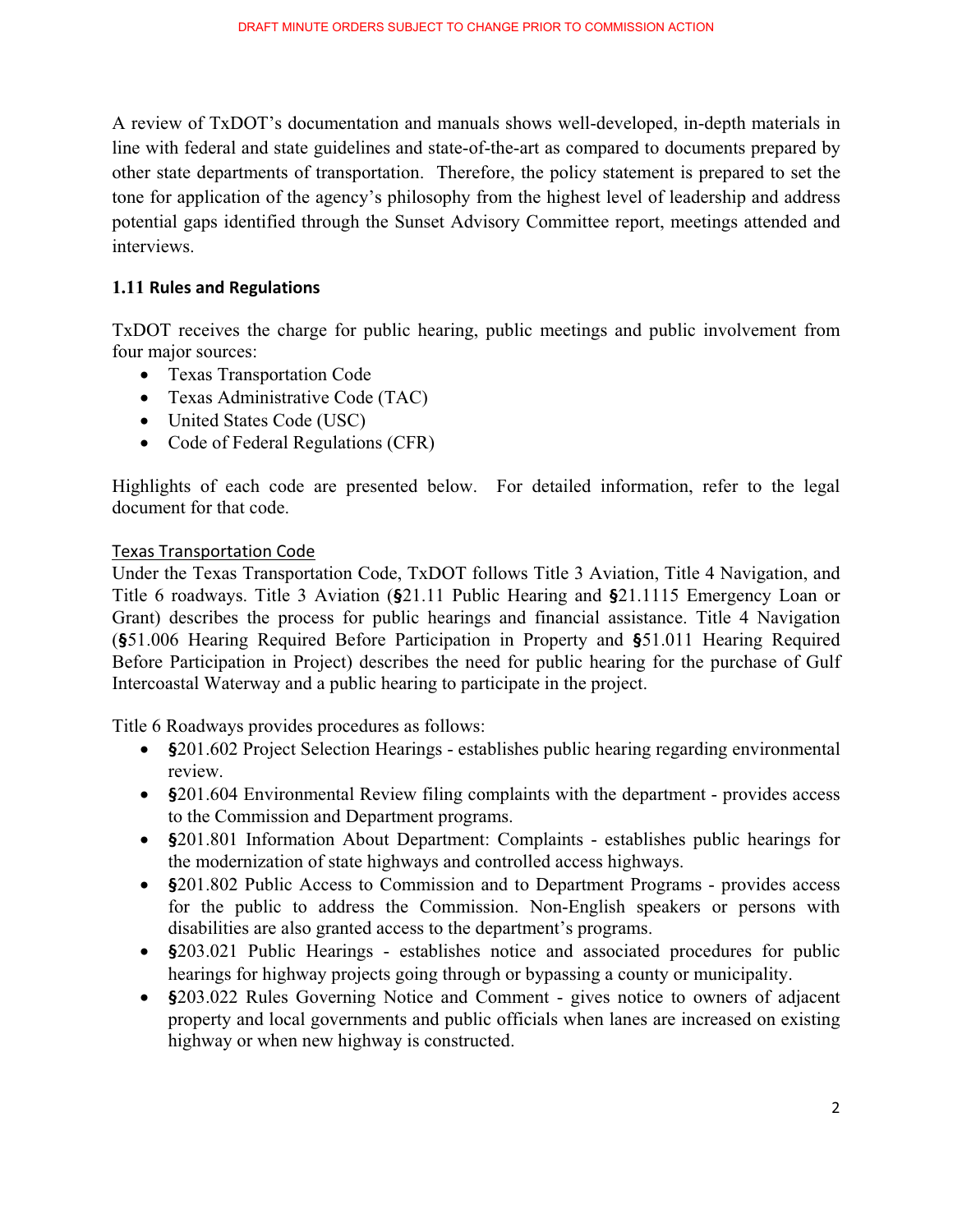- **§**227.005 Public Access to Commission and to Department Programs provides rules governing notice and comment periods and offers public access to information regarding Trans-Texas Corridor.
- **§**228.203 Public Hearing requires public hearings on state highway toll projects.
- **§**286.048 Hearing provides for public hearings for property abutting roads in specific counties.
- **§**370.037 Transfer of Ferry Connecting State Highways requires public hearings prior to transferring ferries that connect state highways.
- **§**371.153 Hearings authorizes public hearings for comprehensive development agreements for highway toll projects.
- **§**458.005 Public Hearing on Creation of Rural Transportation District- notice calls for a public hearing when a new rural transit district is established.
- **§**460.52 Hearings requires a public hearing for creation of coordinated county transportation authorities.

#### Texas Administrative Code (TAC)

The Texas Administrative Code consists of 16 titles covering rules that each state agency receives. TxDOT falls under the governance of Title 43 Transportation Part 1. Listed below are key components from the TAC relevant to TxDOT and public involvement.

43 TAC Part 1 Chapter 1 Subchapter B. Public Meetings and Hearings

- **§**1.4. Public Access to Commission Meetings.
- **§**1.5. Public Hearings.

43 TAC Part 1 Chapter 2 Subchapter A. Environmental Review and Public Involvement for Transportation Projects Rule

- **§**2.5. Public Involvement.
- **§**2.6. Public Involvement Meeting with Affected Property Owners (MAPO).
- **§**2.7. Public Involvement Public Meeting.
- **§**2.8. Public Involvement Opportunity for Public Hearing.
- **§**2.9. Public Involvement Public Hearing.

43 TAC Part 1 Chapter 27 Subchapter B. Transfer of Department Toll Projects and Conversion of Non-toll State Highways

- **§**27.13. Transfer of Toll Projects.

43 TAC Part 1 Chapter 27 Subchapter C. Private Toll Roads

- **§**27.35. Public Hearing (Private Toll Roads).

#### United States Code (USC)

The United States Code represents a codification of permanent laws governing the United States. This code is divided by major subject areas and contains 50 titles. TxDOT adheres to Title 23 Highways which contains the regulation regarding the following: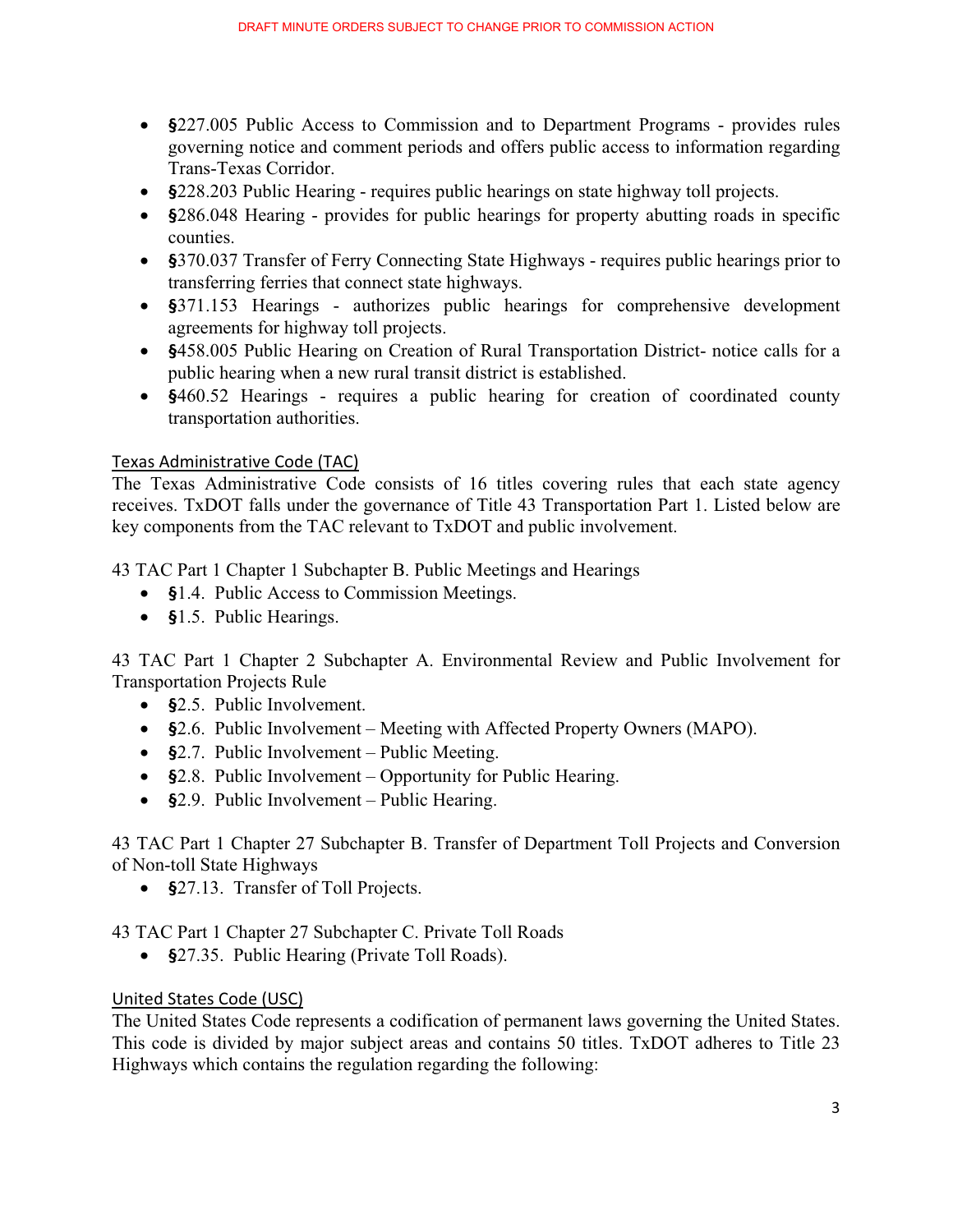- 23 USC **§** 128. Public Hearings
- 23 USC **§** 134. Metropolitan Transportation Planning
- 23 USC **§** 139. Efficient Environmental Reviews for Project Decisions
- 23 USC **§** 326. State Assumption of Responsibility for Categorical Exclusions
- 23 USC **§** 327. Surface Transportation Project Delivery Pilot Program

#### Code of Federal Regulations (CFR)

The Code of Federal Regulations contains the codified general and permanent rules published in the Federal Register. These regulations are divided into 50 titles based on subject area. TxDOT follows rules found in Title 23 Highways and Title 40 Protection of Environment. Below are the regulations:

23 CFR **§** 450 B – Statewide Transportation Planning and Programming 23 CFR **§** 450.210 (B) Interested Parties, Public Involvement, and Consultation 23 CFR **§** 450.C – Metropolitan Transportation Planning and Programming 23 CFR **§** 450.316 (C) Interested Parties, Public Involvement, and Consultation 23 CFR **§** 771 Federal Highway Administration, Department of Transportation 23 CFR **§** 771.111 Early Coordination, Public Involvement, and Project Development 23 CFR **§** 771.119 Environmental Assessments

23 CFR **§** 771.123 Environmental Impact and Related Procedures

40 CFR **§** 1506.6 Public Involvement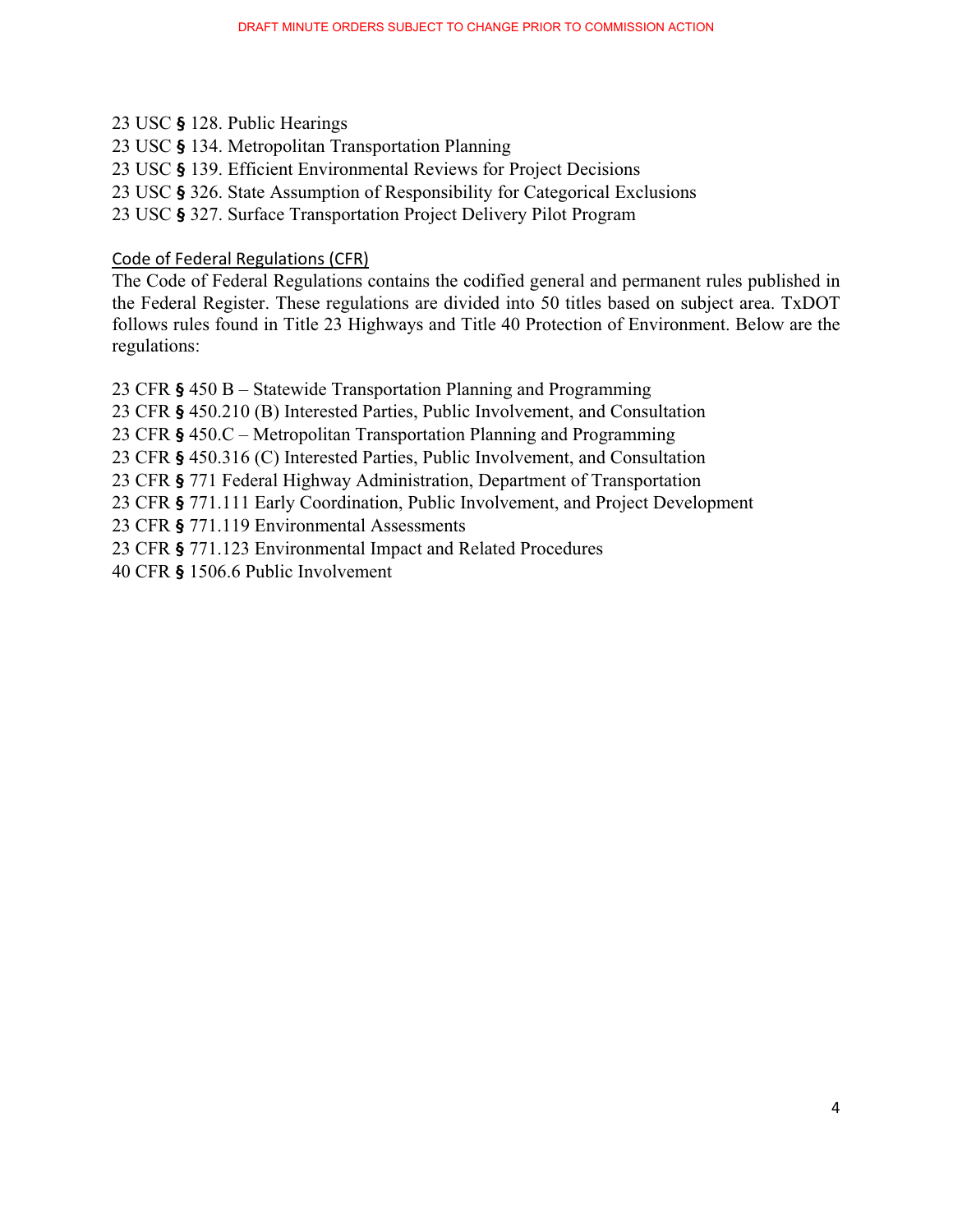## **Chapter 2. Definitions of Public Involvement and Selected Terminology**

Successful public involvement is based on superior execution of the ideals expressed in legislation and positive engagement of citizens. Critical components required for success are explored below.

#### **2.1 Definition of Public Involvement**

Public involvement can be defined in many ways depending on the area of concern being addressed. Research done on the meaning, with the aid of various public involvement plans and policies, derived the following definitions:

- $\circ$  It is aimed at informing the public via a two-way communication dialogue in the transportation decision making process.
- $\circ$  It is essential that the public be included in the early stages of planning transportation projects in order to address needs, community concerns and environmental considerations.
- o US Department of Transportation, Federal Highway Administration defines public involvement as a "two way communication aimed at incorporating the views, concerns and issues of the public into the decision-making process". However, decision-makers can sometimes forget the importance of two-way communication and overlook public involvement.
- o Public Involvement is dependent on two-way communication throughout the entire phase of project development.

#### **2.2 Public Involvement: How and When**

Public involvement plays a major role in the development of a project. It is important to a project to factor in how and when the public becomes involved in the plan.

o How to have Public Involvement:

Public Involvement should be done in a timely fashion to fully inform and get the public involved which includes, but is not limited to property owners, tenants, business owners and operators, public officials and agencies, users of the facility, interested individuals and special interests groups during the development of transportation projects.

o When to have Public Involvement:

An early start is best when it comes to public involvement along with continuous provision of information which will minimize and solve potential or pressing issues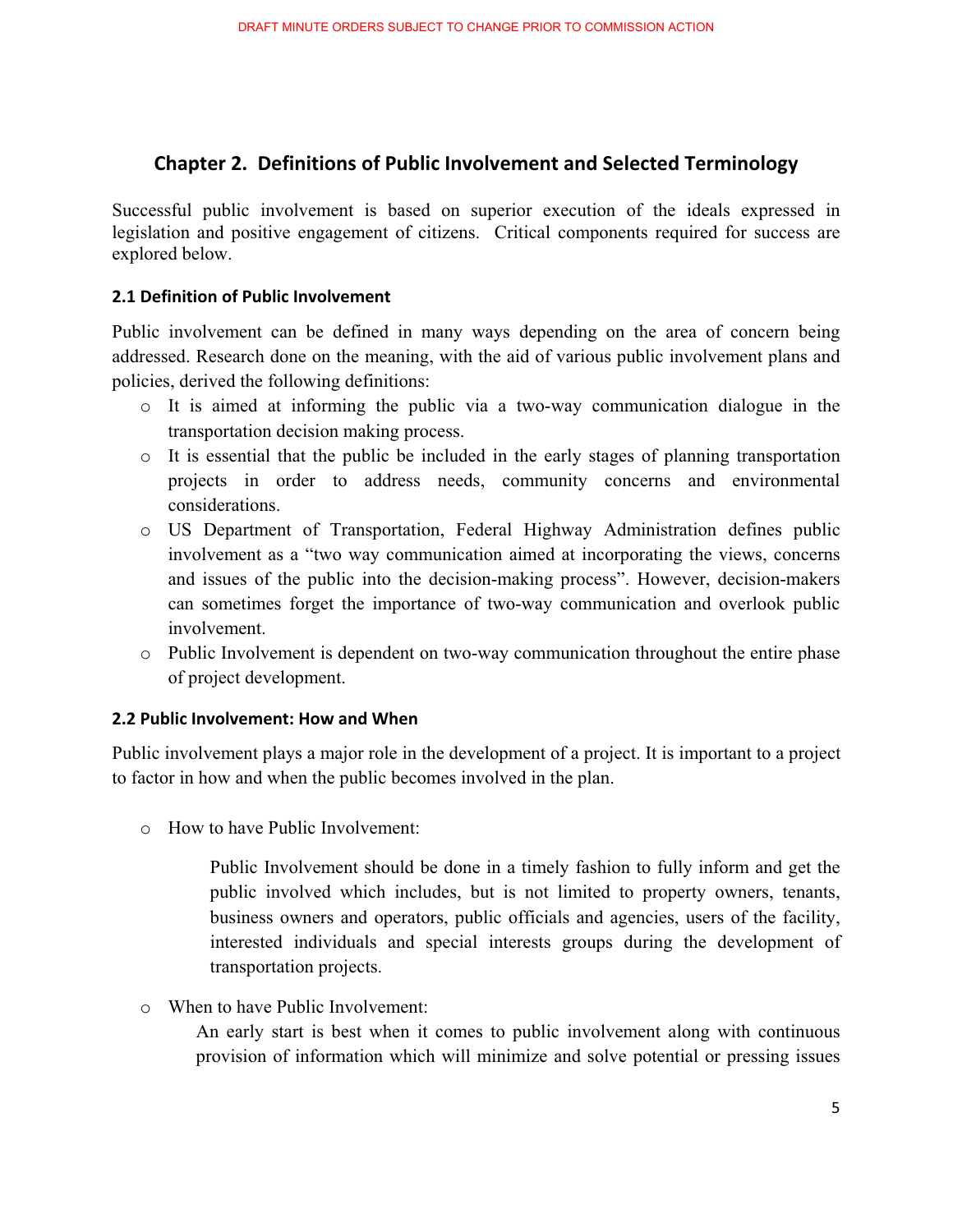or their impacts from the start which is ideal prior to the final design phase of a project.

It is also important to have public involvement activities during the project development and environmental phases.

#### **2.3 Create an Atmosphere of Trust and Credibility**

In order to get the public interested from the start and engaged to the end of a project, one of the two most important components to be considered is trust. Credibility is the other component of any public involvement outreach activity. Factors to be considered depending on the atmosphere of the public are as follows:

- o Describe the process and expectations of each meeting so stakeholders will understand the sequence of activities and their role in the process.
- o Include stakeholders from the outset and be direct about the information.
- o Treat all stakeholders with great care and respect.
- o Follow up with stakeholders and keep promises.
- o Promise what can be delivered.
- o Give equal attention to all groups and consider all issues of stakeholders.
- o Avoid closed meetings that may arouse suspicion or imply there is something to hide.
- o Foster effective communication.
- o Encourage innovation.
- o Be proactive.
- o Respect the opinions and actions of persons involved by displaying sincerity, credibility and veracity.
- o Be certain information obtained is accurate and logical.
- o Enlist organizations that are reputable with the community.
- o Be direct, clear and concise. Mixed messages can create confusion and contradiction.
- o Employ plain language to meet the needs of the public.
- o Focus on building trust as well as producing good scientific data.
- o Emphasize partnering to achieve a mutual understanding of issues.
- o Work as a team promoting group efforts.
- o Provide appropriate public notifications.
- $\circ$  Use appropriate tools (graphics, maps, photos) depending on the audience at hand.

#### 2.4 Integrated, Early, and Often

Public involvement should be addressed at different levels of a project. It is important to ensure engagement in the following manner: integrated, early and often.

o **Integrated -** The project planning process for public involvement is interdependent with comprehensive activities occurring in the community. "Objectives, activities, the level of support and the timing of public involvement are individualized to address unique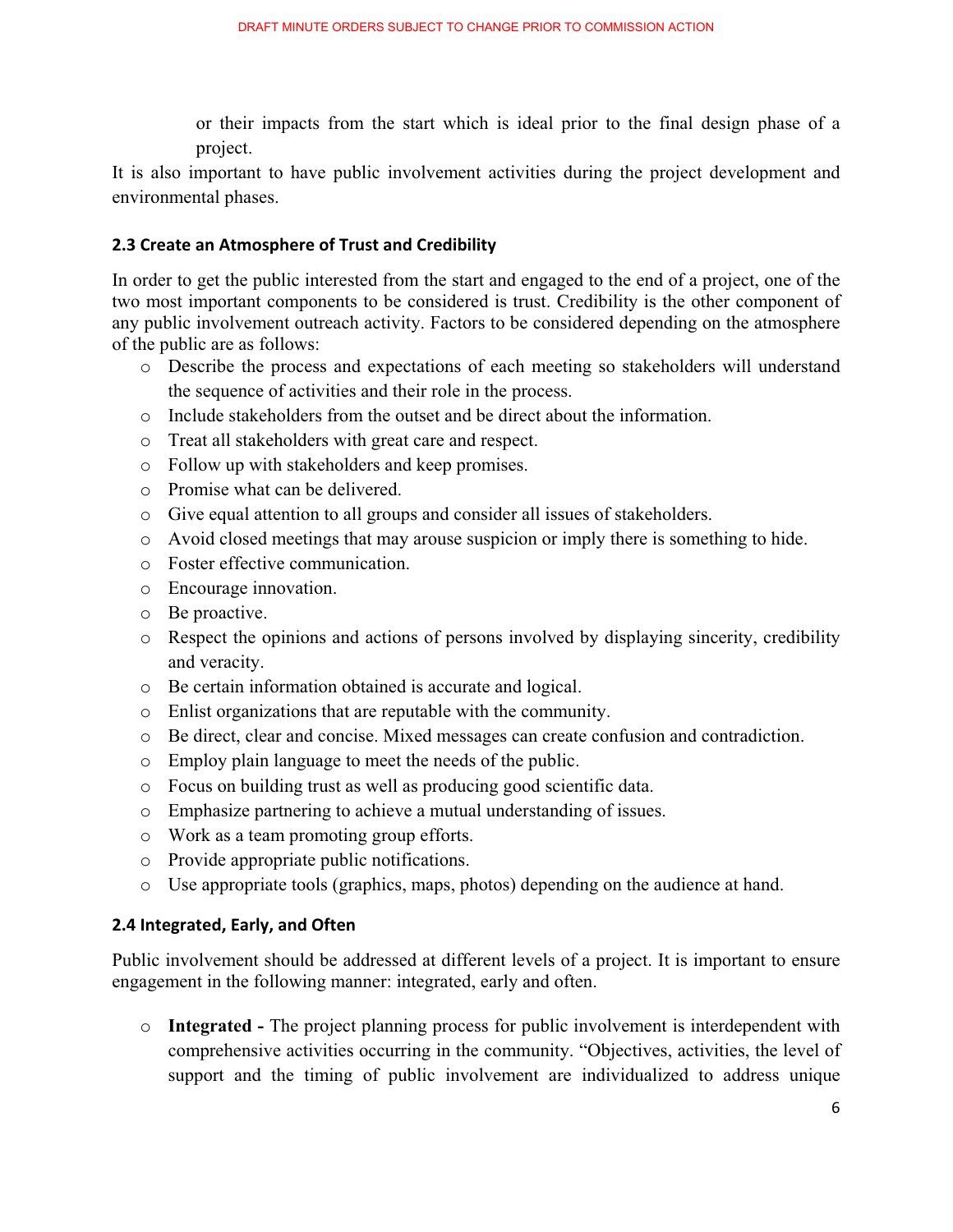characteristics and needs of the affected community" (Idaho Department of Transportation Policy). Not limiting public involvement to the community only but to city officials, neighborhood organizations, team members, public involvement officers and consultants will create the ideal public involvement results.

- o **Early** Public involvement needs to be addressed at the beginning stages of a project so that the public can be educated on the plan. At this stage, the views from the public on a developing project will be obtained. It is essential that stakeholders are aware of the problems and impacts so that issues can be addressed in a timely manner. This is done so that impacts can be avoided, minimized or designed to suit all parties involved. Hence, providing insight directly or indirectly to meet the community's needs. Involving the stakeholders at this stage will assist with gaining the support and confidence that is needed from the community.
- o **Often** Public involvement consists of the introduction of a project, project planning and the development; however, it encompasses more than information from meetings and public hearings. It is essential that stakeholders are involved throughout the entire project through multiple communication mechanisms.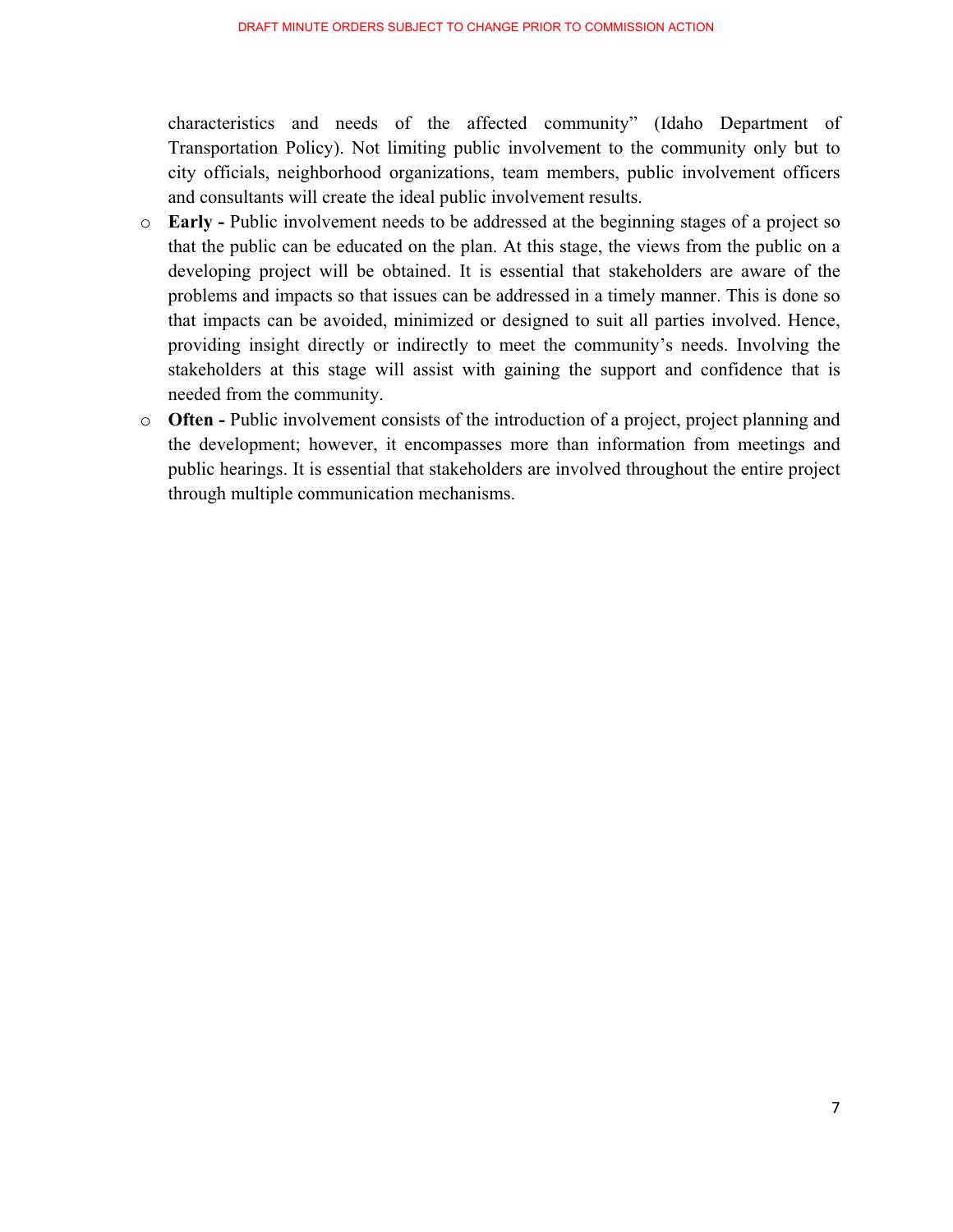## **Chapter 3. Findings and Observations**

#### **3.1-Meeting-Observations**

Public involvement is achieved using several techniques. TxDOT's public involvement activities were observed during various types of interactions with the public. The three types of meetings used by TxDOT are described below.

> **Open house** meetings allow attendees to obtain information about a project or plan by examining exhibits (maps and literature) and talking with staff. There is an exchange of ideas, comments, and opinions about the project or plan. Open house formats provide an informal format without preset agendas and do not rely on formal presentations. Questions and responses occur at the individual participant level.

> **Town hall** meetings offer participants at the venue or at home the opportunity to discuss important community concerns and needs. The meetings may not have a formal agenda so that attendees can ask questions and get answers from key executive level administrators and local officials. Questions and answers are handled in the open public format, so all attendees hear the questions and answers.

> **Public meetings** are held throughout the process and provide an opportunity to present information to and gather input from the public. Generally, specific issues, projects, and plans are discussed. Meetings may be tailored to specific issues or community organizations.

**Public hearings** are held before a decision is made and are more formal than a public meeting. Hearings are designed to gather comments from all interested parties as public record and input into decisions. An official hearing officer is required. This person acts as an agency representative and helps disseminate information.

TxDOT selected the open house format as the preferred method to discuss the Statewide Long Range Transportation Plan (SLRTP) and area project meetings. The SLRTP scheduled the first series of meetings in May to obtain comments and the second series of meetings in August to update the plan based on public input. A final step involves public hearings to adopt the plan in October. At the three meetings observed, all the maps and video were the same. In addition, most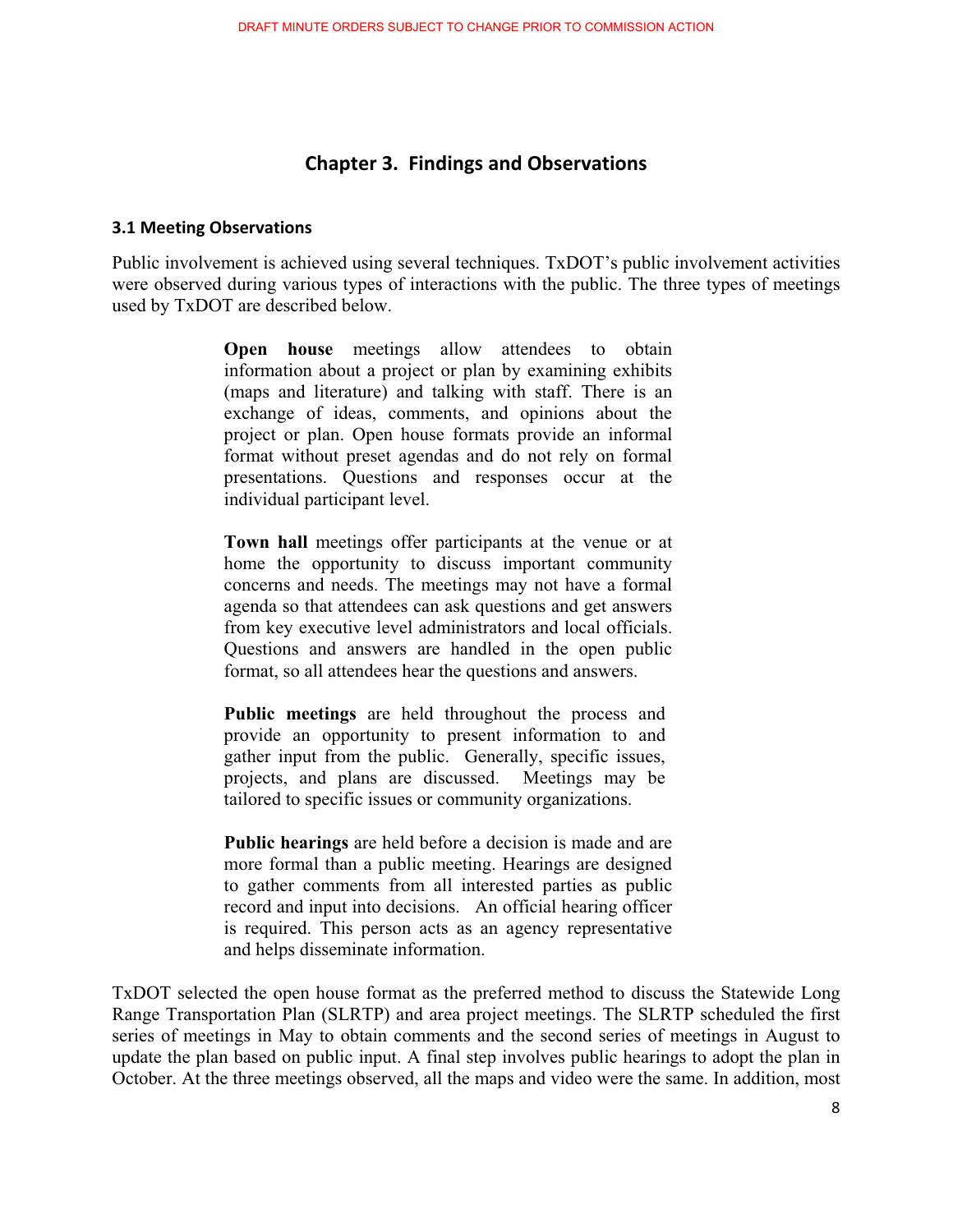written materials were the same; however, each district added information regarding projects occurring in the district. Overall, meeting attendance ranged from 10 to 60, with the majority of the attendees arriving within the first hour of the meeting.

The goal of the evening town hall meetings used by TxDOT staff was to obtain specific information regarding community concerns and offer suggestions for TxDOT's consideration. During these meetings, the Executive Director and a member of the Texas Transportation Commission shared the dais with state legislators for an evening meeting with citizens. The meetings were webcast allowing people, who could not attend in person, the opportunity to participate from their home computer. TxDOT's photographer also documented the meeting by capturing photos of the audience, asking questions, and listening to the panel's responses. Notably, TxDOT maximized public outreach by preceding the town hall meetings with separate meetings for locally elected officials and government employees and round table meetings with the local business community.

Area or local project public meetings allowed residents to comment on proposed alignments, lighting, drainage, or other issues pertinent to the project. The FM 521 widening/improvements to Trammel-Fresno Road was the only project meeting attended. This meeting followed the open house format allowing citizens to examine various maps which detailed the various stages of the project. Staff and consults answered questions posed by attendees on a one to one basis. Detailed observations from this meeting are included at the end of this section.

Finally, for the I-35 Corridor project, TxDOT staff held general meetings that were open to the public. A formal committee is structured to coordinate with TxDOT regarding the I-35 Corridor project. The meetings are held for the convenience of committee members which may not correspond with convenience for the public at-large.

This section examines meetings observed from May through June 2010. Texas Southern University staff collected the following general information during the meeting: general meeting location, facility, facilitator (when applicable), presentation, attendees, method of public outreach prior to meeting.

#### 3.11 Corpus Christi, Texas **Statewide Long Range Transportation Plan May 6, 2010**

#### Meeting location

The SLRTP in Corpus Christi, TX meeting was held at the TxDOT local office. To help advertise the meeting, there was a portable message sign located on the frontage road of SH Highway 358.

#### Meeting attendees

This meeting had very few area residents or local officials. Most attendees seemed uncertain about the meeting format. They also did not know whether to first view the video or examine maps. Most attendees opted to review maps and then watch the video.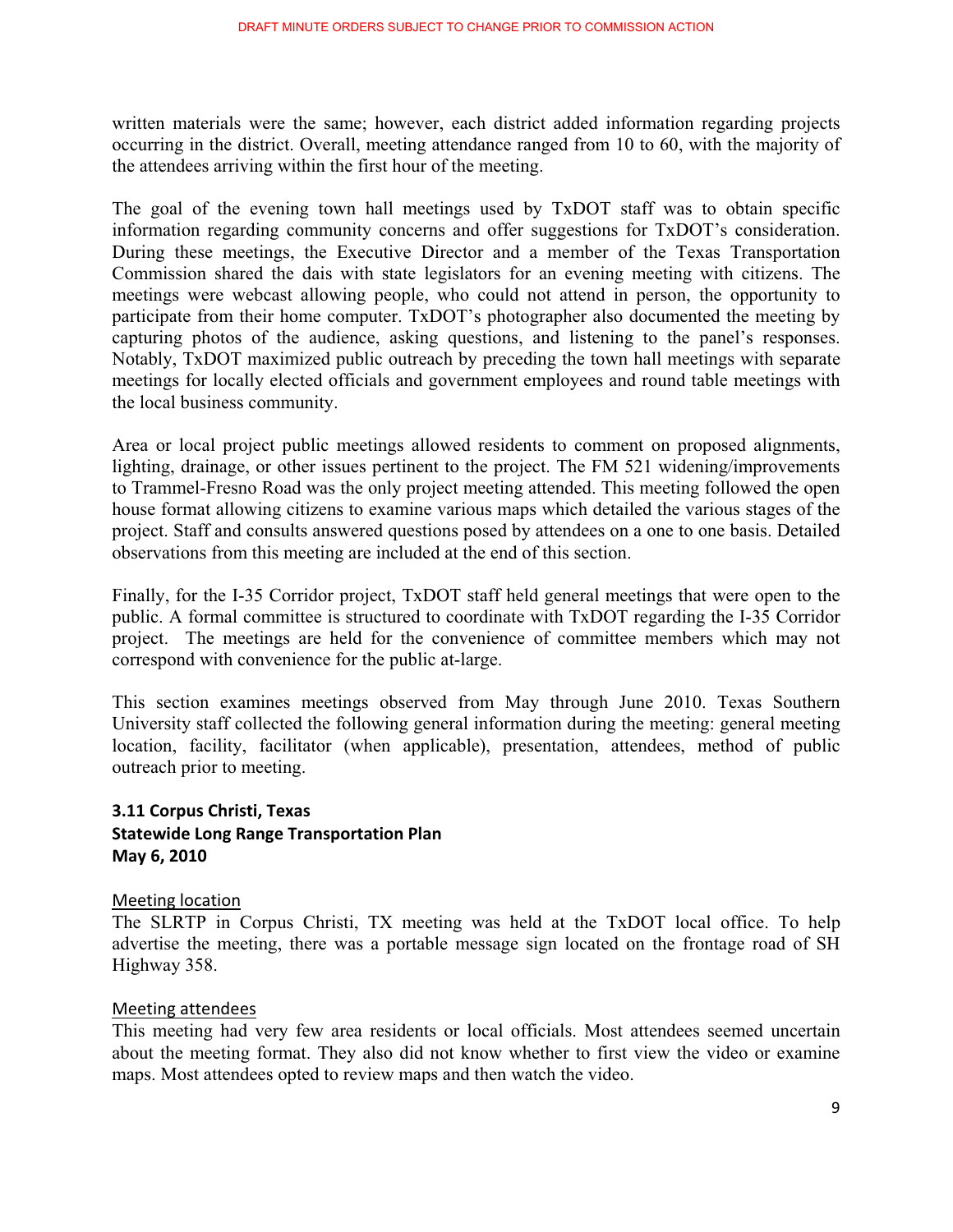#### TxDOT employees

The acting TxDOT district engineer, and area engineers were present. In addition, PIO Officer Francis Garza and her assistant attended. A SLRTP project manager also attended to ensure the continuity of the meeting. Paula Evans from the Austin office was present.

#### Materials and presentation

Materials offered for the SLRTP included SLRTP brochures, comment cards, brochures regarding wildlife, rock formations, ozone, coloring books, maps and general state facts. The presentation consisted of a looping video with TxDOT Executive Director Amadeo Saenz, Jr. explaining the department's goals for the next 24 years. Maps were used to highlight important aspects from the video.

#### **3.12 Alpine, Texas Statewide Long Range Transportation Plan** May 13, 2010

#### Meeting location

The Alpine, TX meeting was held at the Kokernot Lodge, which provided a casual atmosphere. It appeared all meeting attendees were familiar with this location. This location was ADA accessible, but the parking lot proved cumbersome because it was unpaved and contained rocks.

#### Meeting attendees

About 20 people attended the meeting. Most meeting attendees appeared to be elected officials from area cities and the county. U. S. Border Patrol attended with the idea to look at future TxDOT projects. Modifications to roads pose problems for Border Patrol because of smuggling issues. Representatives from Sul Ross State University also attended the meeting.

#### TxDOT employees

TxDOT District Engineer Chuck Berry, Area Engineer Chris Webber, and PIO Officer Blanca Del Valle were present. Peggy Thurin, SLRTP project manager, also attended. Prior to the town hall meeting, Chris Webber conducted meetings with various city councils regarding the US 67/90 ADA ramp and sidewalk upgrade project. Nonetheless, he continued to respond to questions regarding the project throughout the SLRTP meeting. He offered to review additional questions/issues raised by residents. Mr. Webber and attendees appeared to have an established relationship that implied trust and credibility.

#### Materials and presentation

The area engineer left US 67/90 project handouts for attendees to take home. Other materials were offered for the SLRTP including SLRTP brochures, comment cards, brochures regarding wildlife, rock formations, ozone, coloring books, maps and general state facts. The presentation consisted of a looping video with TxDOT Executive Director Amadeo Saenz, Jr. Working one on one with attendees, staff members discussed the maps associated with the SLRTP.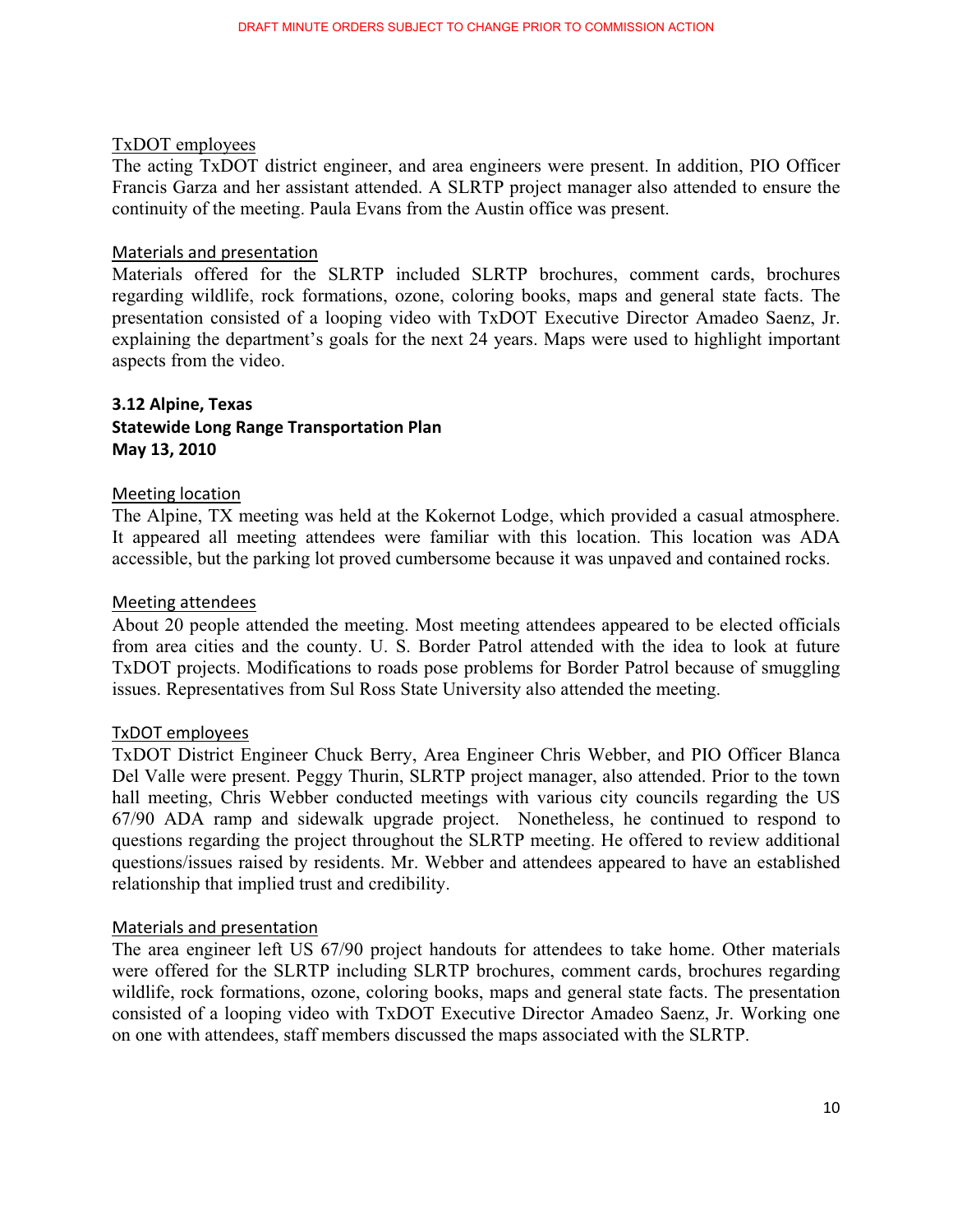## **3.13 Houston, Texas Statewide Long Range Transportation Plan May 6, 2010**

#### Meeting location

The TxDOT Washington Avenue location served as the meeting site for Houston's SLRP. Generally, the location is easy to find and most attendees were familiar with the office. The venue was ADA accessible.

#### Meeting attendees

Although TxDOT used an extensive database, attendance reached about 50 people. Most of these attendees represented special interest transportation groups. There were some first time attendees, who were confused about the meeting's structure; this was especially true after listening to the short video. They did not know what the next steps were, i.e. whether someone would come to speak with them prior to their looking at maps or filling out comment cards, etc.

#### TxDOT employees

PIO officers were present along with the TxDOT district engineer and area engineer. Employees were helpful; however, staff did not advise attendees of the flow of the meeting. Staff were not conveniently stationed by all maps and tripods.

#### Materials and presentation

SLRTP materials included brochures, comment cards, survey, and demographic survey. The presentation consisted of a looping video with TxDOT Executive Director Amadeo Saenz Jr. No formal presentation was made.

#### **3.14 Seguin, Texas**

## **Pre Town Hall Meeting with Elected Officials May 5, 20101:30 pm - 3:30 pm**

TxDOT Executive Director Amadeo Saenz, Jr., District Engineer Mario Medina, several area engineers, PIO officers and additional TxDOT staff hosted an informal meeting with officials from the city and county government levels. Officials included mayors, council members, city engineers, county judges, county commissioners and members of the state legislature. According to TxDOT staff, the goal of this meeting was twofold: 1) to provide an update on the current status and future plans of TxDOT, and 2) to hear and/or address concerns from government officials.

The meeting was held in the smaller conference room of the Seguin-Guadalupe County Coliseum. The nature of the meeting did not necessitate maps or handouts. The meeting was informal and relaxed, which yielded positive dialogue between almost 40 local governmental officials and TxDOT staff. The meeting also demonstrated that a well established relationship existed between the district manager, area engineer, and the local community.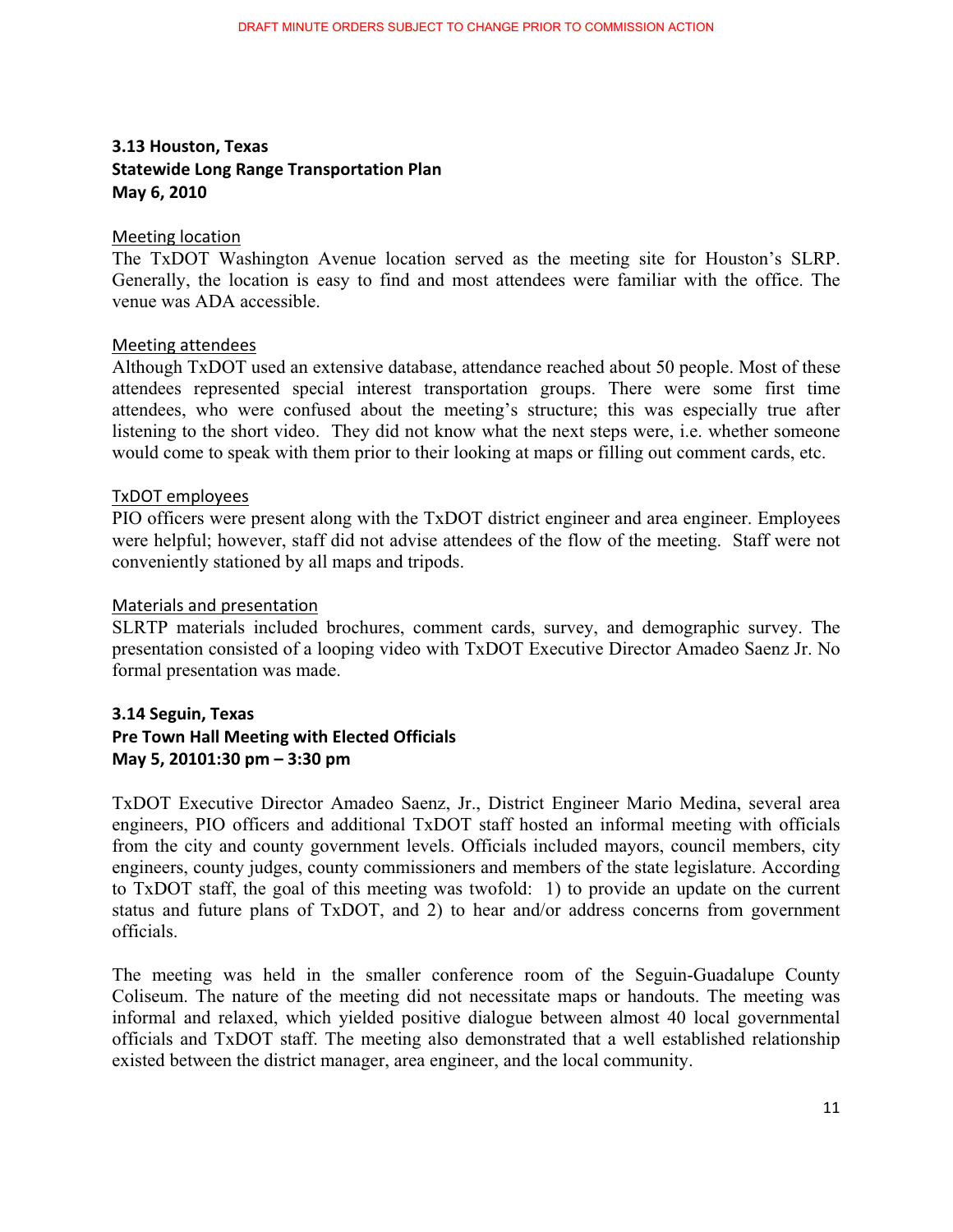#### **3.15 Seguin, Texas Pre-Town-Hall-Meeting--Business-Leaders'-Roundtable-May 5, 2010 - 4:30 pm – 5:30 pm**

After meeting with local elected officials, TxDOT staff, along with Seguin area business leaders, attended a meeting sponsored by Texans for Safe Reliable Transportation (TSRT). The TSRT representative made opening comments and introduced the TxDOT executive director. The purpose of the meeting was to explain to more than 40 area business leaders the financial challenges faced by TxDOT, as the agency prepares to maintain its 50-year old interstate system and other infrastructure. This meeting provided TxDOT with another opportunity to reach a segment of the community that rarely participates in public involvement. Overall feedback from area business leaders indicated that they felt positive about TxDOT solving its budgetary problems and business leaders were appreciative of the opportunity to hear the issues first hand.

#### **3.16 Seguin, Texas Town-Hall-Meeting- May 5, 2010**

#### Meeting location

The Seguin Town hall meeting was held in the Seguin-Guadalupe County Coliseum, which serves as a focal point for meetings in the region. The location was also ADA accessible.

#### Meeting attendees

TxDOT employees used a large database of previous meeting attendees, community organizations, and businesses. The almost 60 meeting attendees included a mixture of elected officials from area city and county government, concerned citizens, businesses, and special interest groups. Meeting attendees appeared to be older and long-term residents of the area. Most attendees had project specific questions and others expressed concerns over environmental issues. Questions from the audience were answered by the panel.

#### TxDOT employees

Unlike the limited number of staff present at the SLRTP meetings, TxDOT staff included high executive level administrators and state legislators including Texas Transportation Commissioner Fred Underwood, Executive Director Amadeo Saenz, Jr., District Engineer Mario Medina, several area engineers, and PIO officers.

#### Materials and presentation

The district engineer served as the town hall meeting moderator. He explained ground rules and established a three-minute speaking limit. Audience members signed up to speak or were allowed to record their questions on large index cards to be read by the moderator. The questions could be addressed to a specific member on the panel or the entire panel. The panel consisted of the TxDOT executive director, a commissioner, a state representative, and a state senator. In addition, web viewers could submit questions during the live web cast.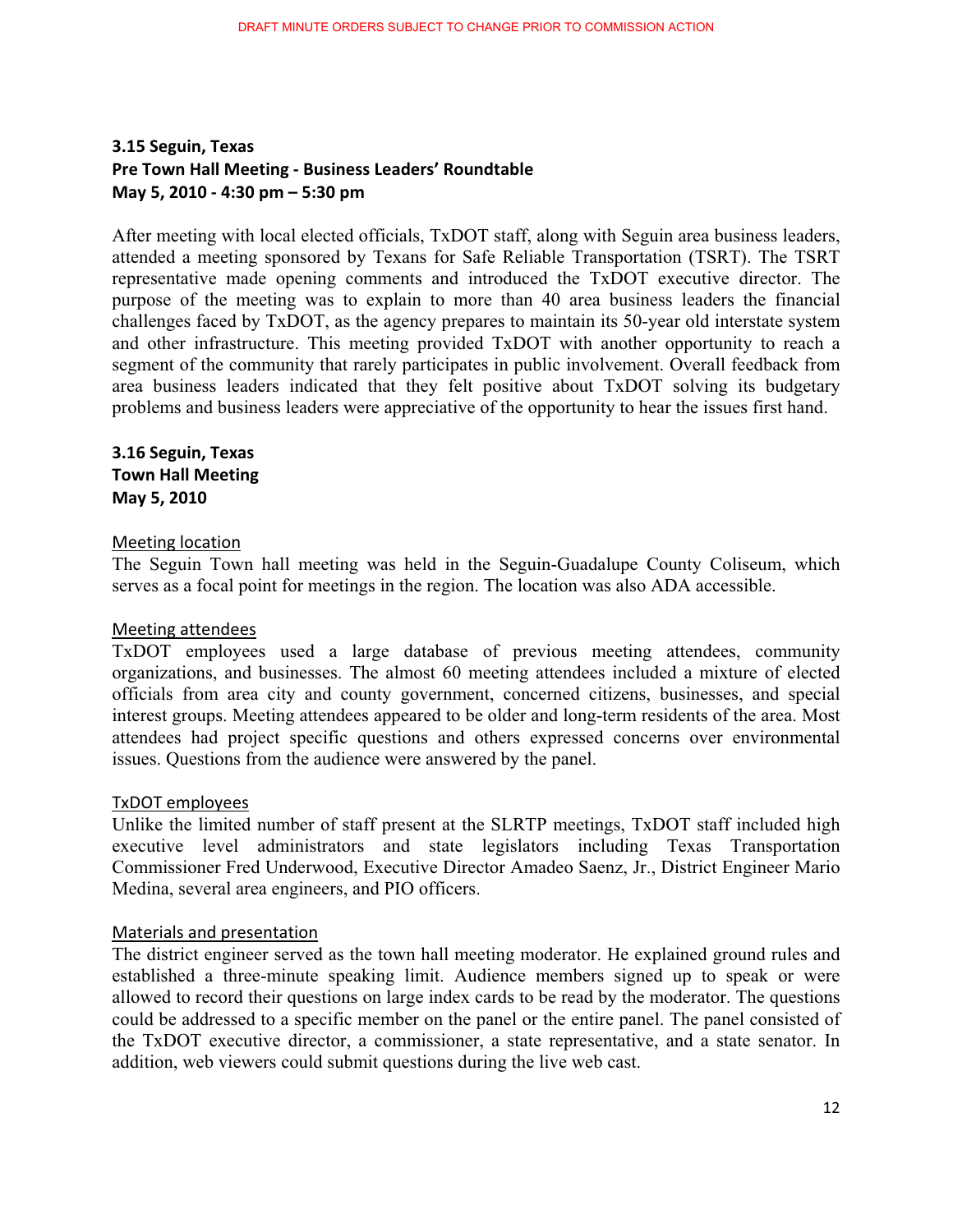## 3.17 Tyler, Texas **Town-Hall-Meeting- June 10, 2010**

#### Meeting location

The Tyler meeting was held at the University of Texas at Tyler. Meeting attendees appeared to be familiar with the venue. The venue was ADA accessible.

#### Meeting attendees

Meeting attendance suffered due to inclement weather, which resulted in lower than anticipated public participation. While staff from the MPO and city government attended, fewer than 10 members from the public attended the meeting. Like Seguin, the town hall meeting was webcast, which proved important because TxDOT officials received and answered three questions via email.

#### TxDOT employees

Similar to the Seguin Town Hall meeting, TxDOT employees included Transportation Commissioner Fred Underwood, Executive Director Amadeo Saenz, Jr., District Engineer Randy Hopmann, several area engineers, and PIO officers. Mr. Hopmann served as the evening facilitator. Other elected officials and staff employees of city and county governments also attended.

#### Materials and presentation

Maps were available at the town hall meeting. The goal of the meeting was to provide an update on the state of TxDOT and get feedback from members of the Tyler area on their concerns and ideas for the future. Other items discussed included projects under construction, funded projects for FY 2013, projects funded with Federal stimulus dollars, and projects funded by Proposition 14.

## **3.18 Fort Bend County, Texas** Project FM 521 Widening/improvements to Trammel-Fresno Road **Project-Meeting--Public-Meeting- April-29,-2010-**

#### Meeting location

TxDOT officials and the consultant held the meeting at Hightower High School located in Missouri City, Texas. The location was ADA accessible. The location seemed optimal for the meeting because it was located adjacent to the project; however, meeting at the school posed problems because there were other signs posted in addition to the TxDOT meeting signs. This proved most problematic once attendees entered the building and tried to find the cafeteria where the meeting was being held.

#### Meeting attendees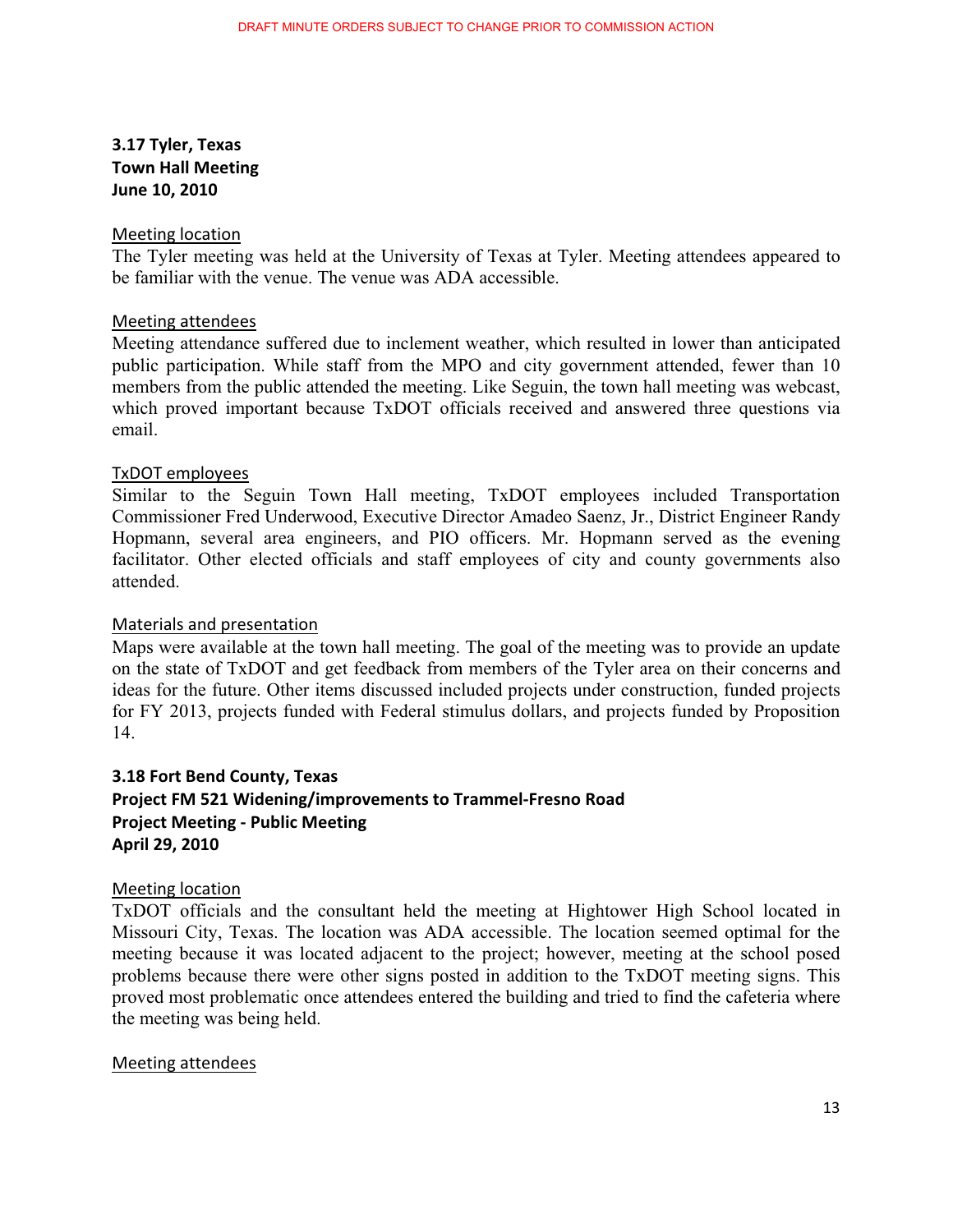TxDOT staff used public notices and mailed meeting notices to adjacent property owners. They also solicited input from homeowner associations. Approximately 50 people attended the meeting during the two-hour informal open house style meeting. The attendees included elected officials, concerned citizens, and homeowners. Most attendees gathered information about the project and tried to determine the extent to which they would be impacted. The attendees seemed at ease talking with TxDOT officials and consultants. Worth noting is that most attendees did not understand the meeting's format. Several attendees wondered if there would be a formal presentation. Many attendees stood waiting for the meeting to "officially" start.

#### TxDOT employees

At least six TxDOT officials and four project consultants hosted the meeting. TxDOT employees approached citizens and engaged them in conversations regarding their feelings and ideas about the project. Consistently, TxDOT employees urged meeting attendees to write down their thoughts and ideas on comment cards. Staff remained calm and helpful throughout the meeting. Consultant staff seemed less engaged with the public, waiting for attendees to approach them.

#### Materials and presentation

TxDOT employees and consultants displayed aerial maps and schematics of the proposed street widening. Numerous handouts, comment cards, and other materials were available for meeting attendees.

## **3.19-I35-Corridor-Segment Committee 2 Meeting Belton, Texas June-8,-2010-**

#### Meeting location

The meeting was held at the TxDOT regional office in Belton, TX, which was ideal for meeting attendees. The meeting location was ADA accessible.

#### Meeting attendees

The I-35 Corridor Committees are divided into four segments with corresponding committee members assigned based on location along the corridor. Unlike the town hall or SLRP meetings, the I-35 Corridor Segment Committee 2 meeting provided an opportunity for committee members to meet and plan for the future of the I-35 corridor. Although the room accommodated almost 40 people, the committee structured meeting did not result in large attendance by the public. Most people in attendance appeared to be committee members or people from the MPO or city and county governments.

#### TxDOT employees

Bryce Byron served as the meeting's facilitator. TxDOT staff included Gabby Garcia and the area PIO Larry Krantz. Committee members formed a close relationship with the PIO officers referring questions to them throughout the meeting. Clearly, the committee members looked to the staff and facilitator for their knowledge, expertise, and professional opinion.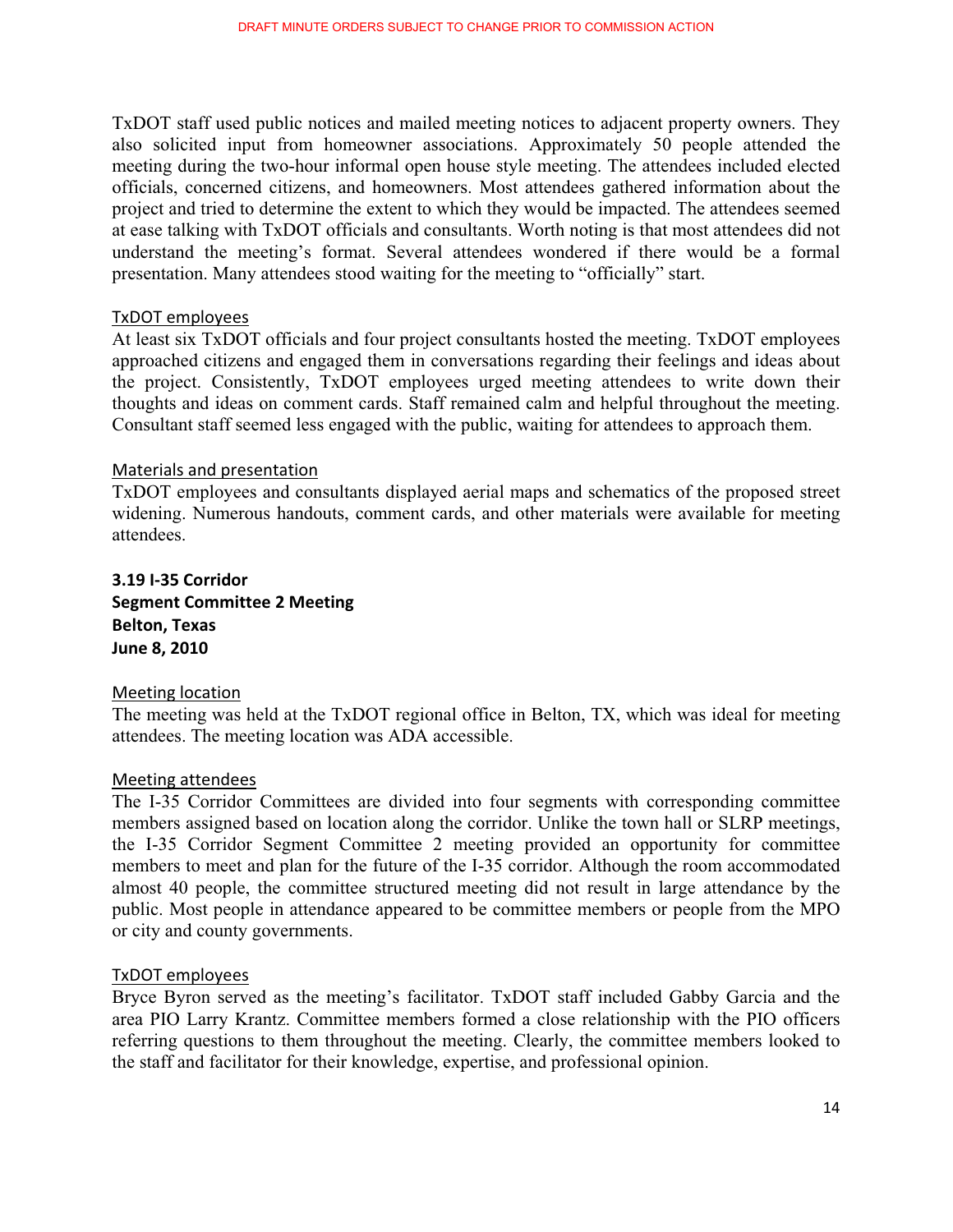#### Materials and presentation

The committee's agenda included a presentation by TxDOT staff regarding Segment 2's potential sites for public involvement workshops. Information on high speed rail, a discussion about an online survey, changes to the committee's proposed solutions for Segment 2, I-35 map layout were also discussed. Handouts and maps were used.

#### Comments made by Segment 2 committee members

The committee expressed a desire to practice responses prior to public workshops to avoid the appearance of defensiveness. The committee acknowledged the difficulties of working with an uninterested public. Committee members also indicated the need to be cautious of making promises or raising expectations that could lead to a loss of credibility. At various times during the meeting, transportation jargon was used which could confuse the general public. The meeting attendees lacked diversity in regards to race, language or persons with disabilities.

#### **3.2 Summary of Observations from Meetings**

#### Materials

At each meeting, TxDOT provided attendees with handouts and brochures relevant to that meeting's purpose. At the SLRTP meetings, materials consisted of comment cards, SLRP newsletter, a general demographic survey and SLRP Transportation Use Questionnaire. At the open house project meeting, materials/handouts included maps and schematics of the project, comment cards, Purchase of Right of Way by Counties and Cities brochures, and Relocation Assistance brochures. Finally, town hall meeting materials consisted of comment cards and town hall meeting speaker registration cards. On some occasions, TxDOT coloring books, maps, and travel information were also available. At all meetings attended by TSU staff, only English materials were available. TxDOT should consider making materials available in other languages when the demographics of an area indicate that non-English speakers live in the area.

#### Areas of consideration for TxDOT

TSU staff meeting attendance occurred approximately one year after the Sunset Advisory Commission Report. TxDOT seemed to already be in the midst of implementing the report's recommendations. TxDOT staff were friendly, open and welcoming comments and input. While the meetings were well-handled, the following represent areas that TxDOT may consider changing to further enhance public involvement.

- Provide directions to the meeting linked to Map Quest or Google to assist residents finding the location. Adding these links increases the ease of getting directions from the attendee's house directly to the meeting location.
- Announce the event time and location (address) at least a week or two in advance. Town hall meeting fliers announcing the event time and location (address) did not appear on the website until two to three days prior to the event. This does not always give the public sufficient notice regarding the meeting's location.
- Recognize that the Open House format is not self-explanatory, especially to first-time attendees. Prepare a guide that tells people where to start and provides step-wise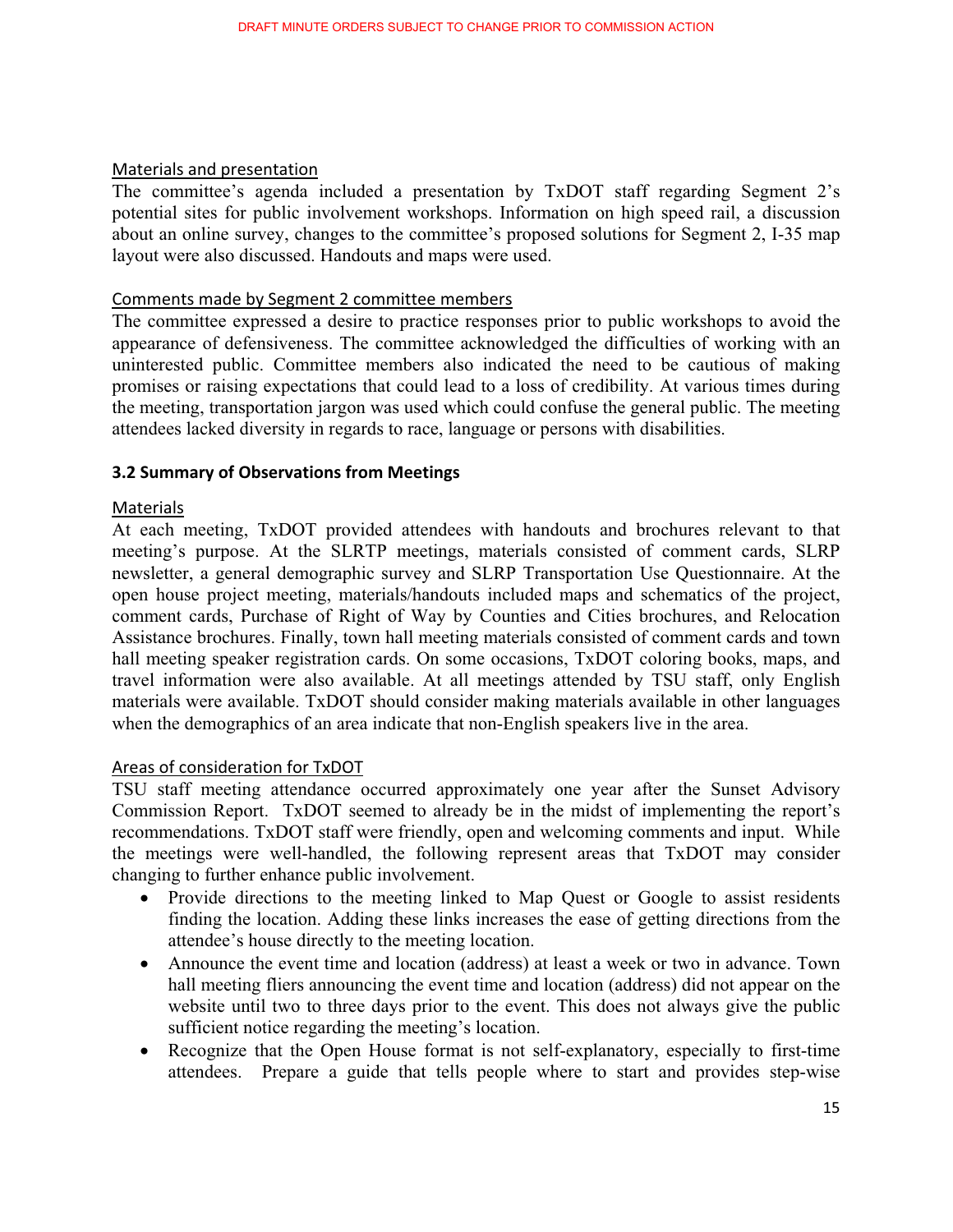guidance walking through the displays. If a video is used, make sure people know to move to the next station once the presentation is completed.

- Meeting attendees tended to be of a similar demographic background. TxDOT will want to work to attract more diverse audiences, representative of Texas' population. Also, seek to find ways to engage people that are a cross section of age groups.
- Have available language interpreters. As Texas' non-English speaking population continues to increase, the availability of language translation during meeting will become important. Sign language interpreters may also be needed to assist hearing impaired attendees.
- Be aware of all facility conditions. Facilities were ADA accessible, but the condition of one parking lot was difficult, potentially a concern for persons with disabilities.
- For project specific gatherings, make additional efforts to contact community agencies or persons with special needs or disabilities to see how a project will impact them.

## 3.3 Sunset Advisory Commission Report, Interview with Representatives from the Sunset **Advisory Commission and Grant Thornton Report**

Findings of the *Sunset Advisory Commission Final Report for TxDOT* (July 2009) include Issue 3, "TxDOT does Not Meet the High Expectations Placed on it to Ensure Consistent, Meaningful Public Involvement." Among the recommendations is that TxDOT develop and implement a policy that leads to more meaningful programs agency-wide. Other recommendations are for staff to share best practices, facilitate the design of the web page to make it easier to use and coordinate marketing campaigns across the agency. The Sunset Advisory Commission found differences in levels of public involvement across districts. On the one hand, there is recognition that some districts conducted successful high levels of interactive public involvement on large projects. The IH-10 Katy Freeway widening in Houston served as an example of positive public involvement. In contrast, many districts only provided minimum opportunities above the statutory requirements. The report noted that it is unclear how TxDOT incorporates citizens' comments into decisions and advised that TxDOT should make citizens aware of how input will be incorporated into decision making. Further, citizens should know the proper ways to make their opinions known about projects that affect them.

Much of the Sunset Advisory Commission research occurred during a period of high citizen discontent with the TransTexas Corridor project. Members of the public often felt that TxDOT's decisions had already been made and room did not exist for the citizens' perspectives to be incorporated. To avoid both the perception and actuality of being too late to influence the direction of planning or a project, it is critical that TxDOT begin communication at the initiation of planning and project processes. Once begun, involvement with stakeholders must occur often.

A TxDOT Environmental Manual (revised October 2004) contains extensive material for public involvement training. There was no evidence that TxDOT employees agency wide receive training about working with citizens. Attention to public involvement training is advised as is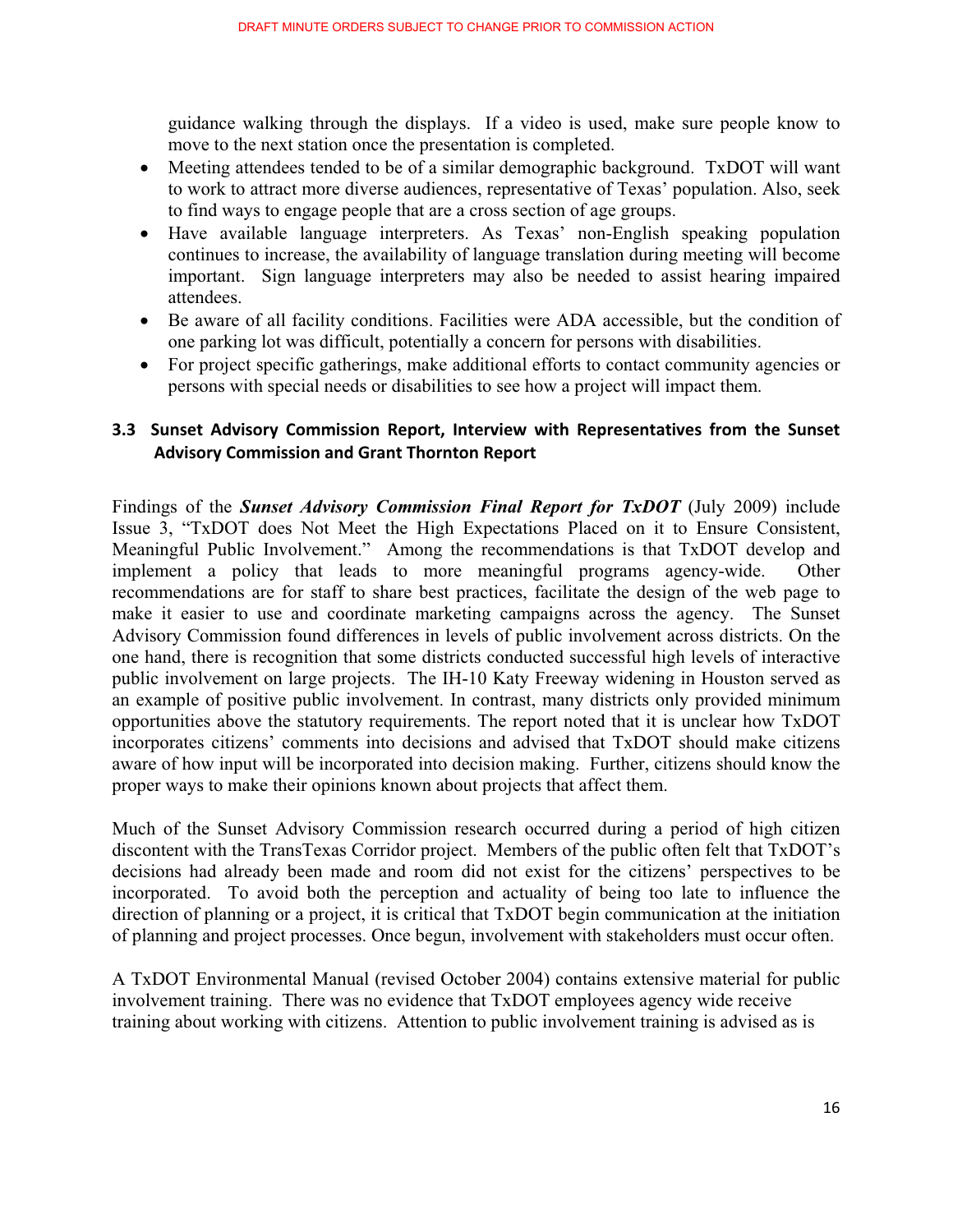greater participation in public involvement from TxDOT leadership<sup>1</sup>. The Sunset Advisory Commission indicated that TxDOT procedures, especially those associated with the environmental process are difficult to understand. Ease of understanding is also an issue with some maps and design drawings.

Stakeholders' comments in the Sunset Advisory Commission report inquired about prominently displaying the remarks for and against projects undergoing a formal environmental review to include draft or final Environmental Impact Statements. Per the National Environmental Policy Act (NEPA), the documents must summarize the scoping process, the results of any meetings that have been held and report any comments received. Further, the guidelines note the following, "the state department of transportation and FHWA must consider and respond to all substantive comments received on the draft EIS, including those from public hearings. The final EIS must include copies of the comments received and the agency's responses. If comments are voluminous, they may be summarized. If the EIS was changed in response to comments, changes should be referenced in the responses." (NEPA Documentation, retrieved 9/29/10).

The Sunset Commission Advisory Report advises TxDOT to focus on outcomes and be sensitive to local interest. Engineers and planners should seek consensus areas between the TxDOT project and community goals.

The *Management and Organization Review Final Report* of May 26, 2010 (referred to as the Grant Thornton report) confirmed findings from the Sunset Advisory Commission Report in that TxDOT should create a culture of respect for external stakeholders (governing bodies). Grant Thornton recommends improved communication leading to two-way discussion, so that TxDOT does not appear to ignore input and guidance.

#### **3.4 Other State Department of Transportation Policy Statements**

-----------------------------------------------------------

The TSU study team reviewed the public involvement materials from the fifty state departments of transportation (state DOTs). State DOTs with a direct written policy were identified and the policies examined with particular attention to words used and the message conveyed. Observations showed that some states supported their policy statement with objectives or specific bulleted detailed descriptive phrases. Other state DOTs included goals or implementation steps. Highlights of the states with the most developed policy statements, along with words and phrases used in their policy statement are shown in Table 1. Note that all state DOTs have extensive public involvement processes and documents. Many states' processes

<sup>1</sup> Since the Sunset Advisory Committee report in 2009, TxDOT has made changes in its methods of interacting with the public. TxDOT Executive Director, Amadeo Saenz Jr., P.E, attended a number of Town Hall meetings (as did TxDOT Commissioners) and made video sections for showing at Long Range Plan meetings. District Engineers also moderated several meetings attended during the course of this study.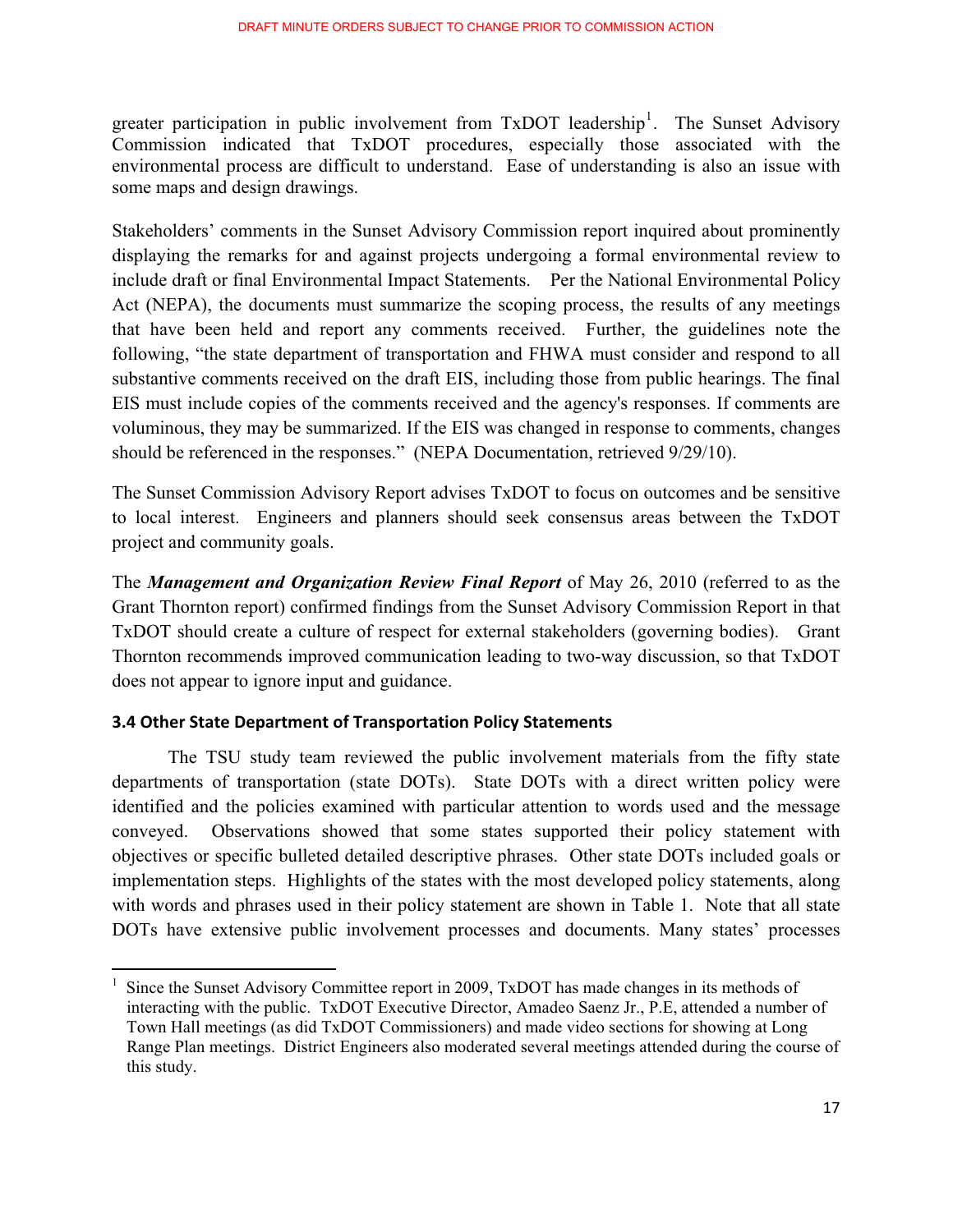exhibited very positive positions about public involvement and implied policy, but displayed no direct policy statement. Others included policy statements on other matters. For instance one state has a policy statement about context sensitive design and another has a policy regarding Title VI. However, the states shown in the table had written materials reflecting a comprehensive, overarching policy statement published prominently using the word *policy* or *philosophy*. In the table, the entire policy statement is not written, just the word sequencing deemed important as the study team considered the appropriate wording for the TxDOT policy.

| <b>State DOT</b> | Policy Clearly<br><b>Delineated</b> | <b>Selected Key Words and Phrases</b>                                                                                                                                                  | <b>Structure</b>                                                      |
|------------------|-------------------------------------|----------------------------------------------------------------------------------------------------------------------------------------------------------------------------------------|-----------------------------------------------------------------------|
| Alabama          | Yes                                 | it will be the endeavor of the Heart of<br>Alabama Rural Transportation Organization to<br>actively seek comprehensive public input into<br>our public transportation planning process | Includes<br>a<br>purpose section                                      |
| Connecticut      | Yes                                 | actively engage in early and continuous<br>public involvement efforts throughout all<br>phases of project planning,<br>development<br>implementation and operation                     | Supported<br>by<br>three delineating<br>points                        |
| Florida          | Yes                                 | work proactively with communities in<br>implementing the principles, concepts, and<br>philosophy throughout the<br>transportation<br>project development process                       | Supporting points<br>are delineated                                   |
| Hawaii           | Yes                                 | recognizes the value of public involvement<br>as a programmatic measure that strengthens<br>and solidifies its transportation programs                                                 | Three<br>paragraph<br>policy supported<br>by strategies               |
| Indiana          | Yes                                 | promotes public involvement opportunities<br>and information exchange activities.                                                                                                      | Includes benefits<br>and<br>implementation                            |
| Kansas           | Yes                                 | reaches out to the citizens it serves and<br>actively engages the public in the decision<br>making processes                                                                           | Includes a goal<br>with<br>statement<br>descriptive<br>four<br>points |

**Table 1: State Department of Transportation Policy Statement Review**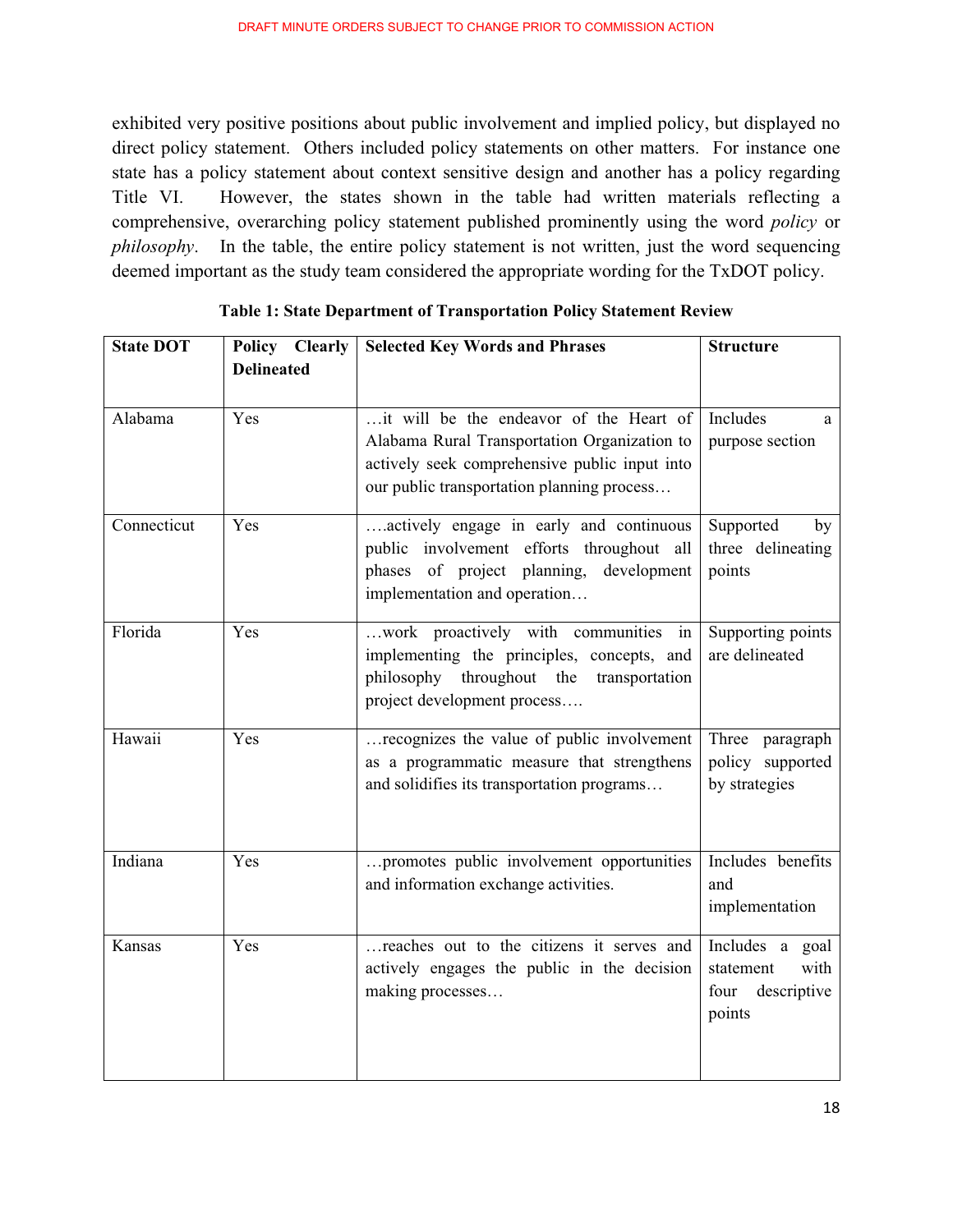| Michigan  | Yes | we will move people and goods with safe,<br>efficient<br>integrated,<br>and<br>transportation<br>system that embraces all modesequitably<br>funded                                                              | Accompanied<br>with LRTP and<br>process                                                |
|-----------|-----|-----------------------------------------------------------------------------------------------------------------------------------------------------------------------------------------------------------------|----------------------------------------------------------------------------------------|
| Minnesota | Yes | productively work with the people of<br>Minnesota in public involvement<br>that is<br>accessible,<br>appropriate,<br>transparent,<br>accountable, meaningful and inclusive of the<br>state's diverse population |                                                                                        |
| Missouri  | Yes | will work side by side with local officials to<br>make transportation decisions.                                                                                                                                | Accompanied<br>with<br>goal<br>statement<br>and<br>transportation<br>planning process. |
| New York  | Yes | the planning, design and construction of<br>transportation facilities that meet service and<br>safety needs                                                                                                     | Includes project<br>process                                                            |
| Oregon    | Yes | meaningfully involve the public in important<br>decisions by providing for early, open,<br>continuous, effective public participation in,<br>access to key planning and project decision-<br>making processes   | accompanied<br>Is<br>by<br>purpose,<br>objectives<br>and<br>implementation<br>steps    |
| Wyoming   | Yes | The policy provides criteria for using different<br>levels of public involvement initiatives.                                                                                                                   |                                                                                        |

It should be noted that a state department of transportation not listed above may have a stated policy that was not identified during our review and reconnaissance.

#### **3.5 Interviews**

To better understand the effectiveness of TxDOT public involvement activities, the TSU study team interviewed county and city government officials and TxDOT employees. These interviews were used for anecdotal purposes to gain an understanding of internal and external perceptions. The first set of responses is for city government officials that frequently interface with TxDOT employees to help disseminate information regarding projects and plans. The second set of responses is from TxDOT employees. A synthesis of the comments is below; verbatim responses are in Appendix 2.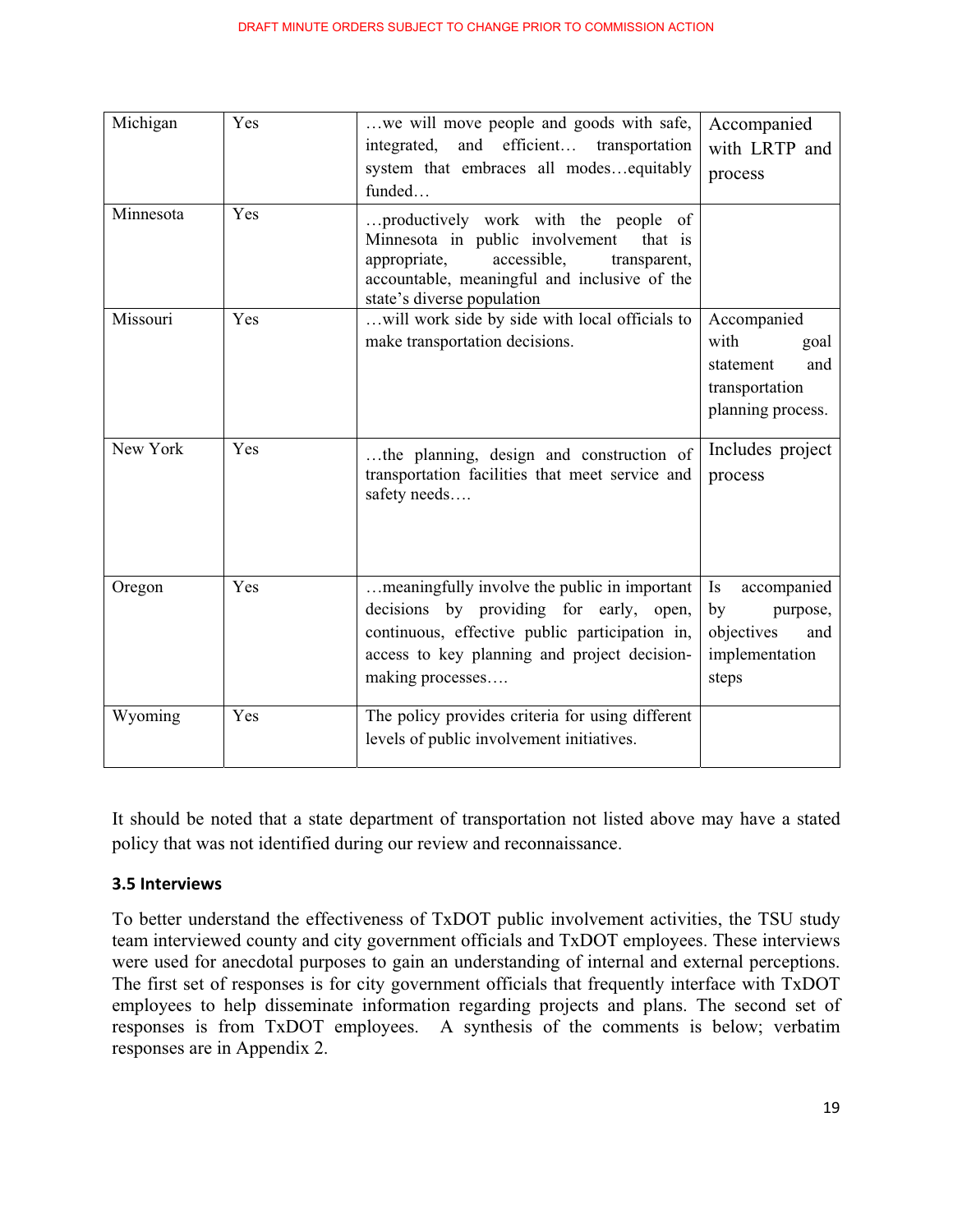#### **Interview Responses from Representatives of County and City Government**

As noted in other areas of the agency, the level of communication is inconsistent. Some local governments have frequent interface with district TxDOT staff and other districts have less regular contact. Where communication is regular, the PIO actively maintains the contact. Often citizens call the local government to learn what TxDOT will be doing. A web page that is more easily navigated is suggested. Those government staff that do not have regular contact, expressed they welcome more consistent interface. Overall, the interviewees rate TxDOT positively.

#### **Interview Responses from TxDOT Employees**

The public is more likely engaged when project specific meetings occur. Long range planning discussions tend not to draw large numbers of people. Meeting success is getting citizens to attend, being prepared and obtaining citizen input. Staff expressed they could improve their web outreach and communication through compiled mailing lists. Outreach strategies are not standardized across districts, e.g. some districts use social networking, and some do not. TxDOT employees recognize the importance of building positive relationships with the citizens.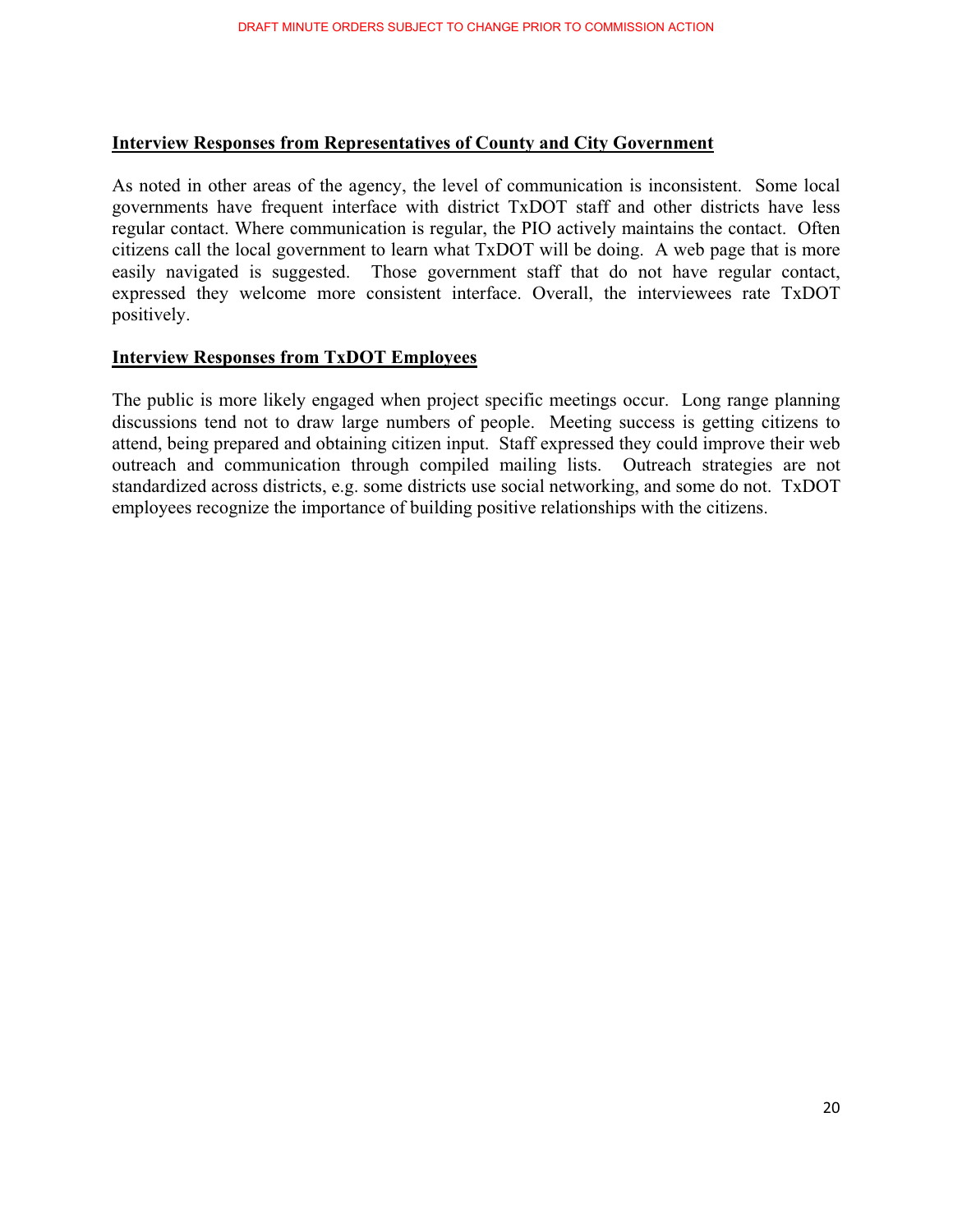## **Chapter 4. Public Involvement Strategies and Guidelines for Use**

Review of public involvement literature and public involvement material from other state departments of transportation provide an abundant source of ideas for innovative strategies and templates to supplement existing TxDOT methods of engaging the public. Conditions to apply each method require discretion and judgment by local TxDOT engineers and planners based on goals, potential outcomes and citizen perspectives about the plans or projects. The most conventional method, public meetings or hearings, are valuable at certain stages. On other occasions, innovative, non-traditional methods should be explored.

#### **4.1 Conventional Methods**

Public meetings or hearings work well at the beginning and end of the planning or project processes. It may also be desirable to have public meetings when milestone are achieved, for instance when detailed engineering drawings are complete. This method is advised when the objective is to reach a broader cross section of the community at one time. Sometimes, public meetings are erroneously called *Public Hearings*. The environmental engineers and Public Information Officers recognize that the formal public hearings are accompanied by very specific legal guidance and are very different from the public meetings, where TxDOT has more latitude in meeting structure and content.

#### **4.2 Innovative Methods**

Public involvement professionals encourage outreach that better enables citizens to understand concepts and feel as if they are heard. At times, methods beyond the public meeting best meet this objective. Examples of nontraditional outreach are shown below.

- - **Outreach to Respected or Innovative Leaders:** One-on-one communication is advised with designated community leaders especially for difficult or controversial projects.
- $\bullet$ **Internet Methods:** Webinars allow participation by people from remote locations. Those with web camera capabilities can see as well as hear.
- - **Telephone Meetings:** A call-in number is arranged and people can call from home to listen to discussion about a project. Questions are rotated in, callers can be heard asking questions. Answers and discussions occur in this format.
- $\bullet$  **Host a Citizens' Conference** - New Mexico DOT created a Citizens' Conference which educates the general public regarding transportation needs, matters, vision, and general information. Participants are introduced to various transportation professionals and experts. Citizens share their transportation concerns and ideas. After attending the conference, citizens are asked to make long-term recommendations to meet New Mexico's transportation vision.
- $\bullet$ **Send "Thank you note" as meeting follow up** – New York DOT sends "thank you notes" to the owner's of meeting facilities. However, this method could be used for meeting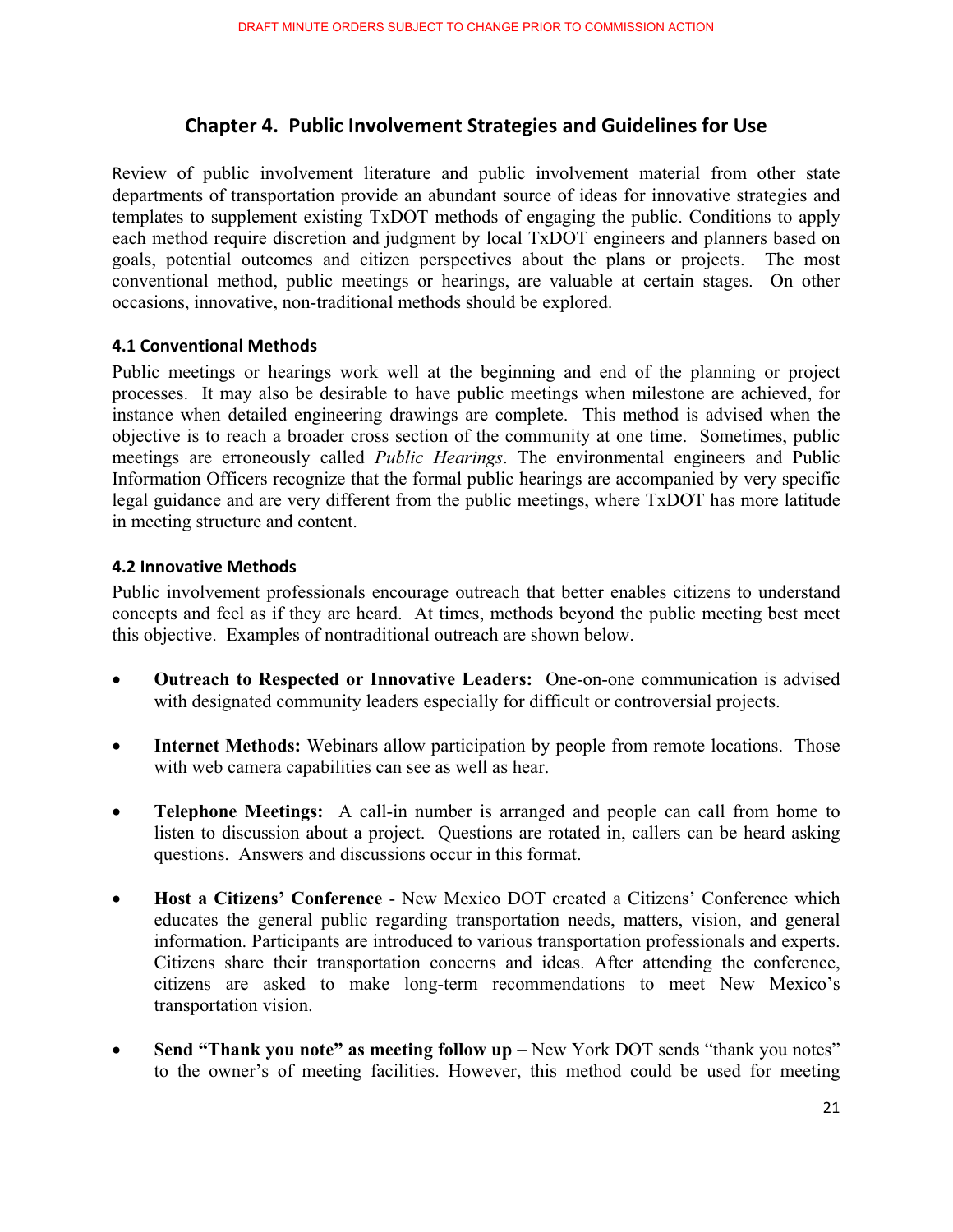attendees or when the public submits a comment. Personal touches prove important to building relationships with the public.

 $\bullet$  **Create a Citizen's Advisory Committee** – New York DOT created an advisory committee that contained key stakeholders appointed and self-appointed. Other suggestions include ensuring that committee members are also "regular" citizens. Ensure that persons with limited English, minority, persons with disabilities, and low income persons are included during stakeholder identification.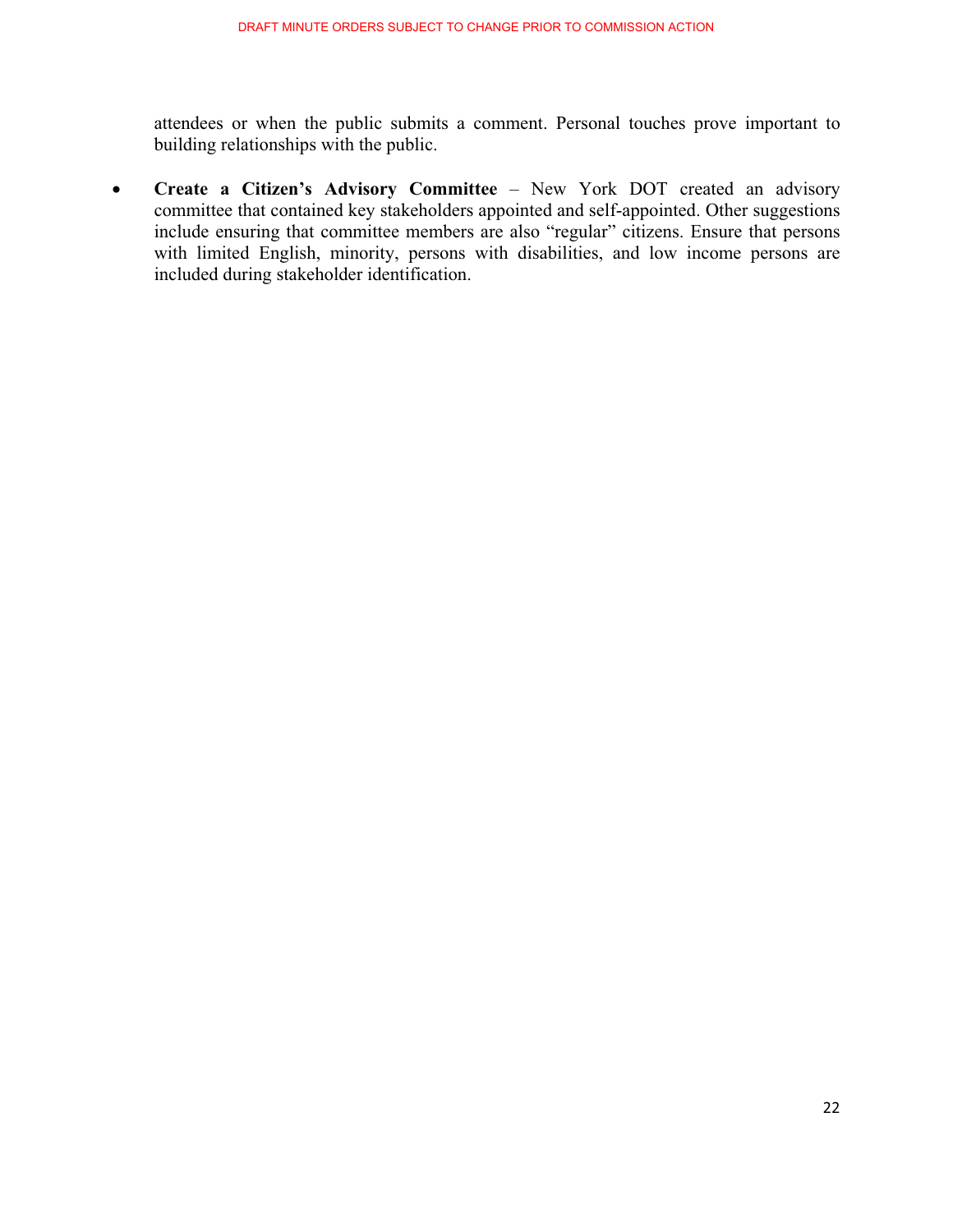## **Chapter 5. Public Involvement Policy**

#### **-5.1-Background-**

The Texas Department of Transportation (TxDOT) employs a range of methods and strategies to incorporate Texans in the many aspects of planning, project implementation and partnerships. One of the most common methods is the public meeting or public hearing. Targeted corridor committees, marketing-oriented outreach activities, and direct individual communication allow engagement between the public and transportation officials, in addition to large public meetings.

The public involvement process is supported by a number of TxDOT specific, state of Texas and federal legislative codes. These statutes define involvement and cover basic requirements for meetings, hearings, inclusion of underrepresented groups and environmental processes. Public involvement mandates emanated from the federal government decades ago, but still are not always a component of college and university planning and engineering curricula. For that reason, US Department of Transportation, TxDOT and other state departments of transportation have guidelines, manuals and other materials to assist staff in conducting public involvement activities. Although resources are available and staff efforts are intensive, good public involvement may be elusive for many reasons which may include, but are not limited to:

- complexity of transportation concepts and terms which may be difficult for the citizens to understand,
- inadequate explanations by transportation officials or perceived attitudes of technical superiority by transportation planners and engineers,
- lack of trust between transportation planners and engineers and the public,
- transportation solutions that are often long-term, while citizens may be more interested in imminent activities, and/or
- desire by some citizens for their community to remain unchanged when new transportation infrastructure is needed or proposed.

In spite of the preceding or other difficulties, it is imperative that transportation professionals overcome the challenges and structure their planning and project tasks to encourage collegial liaisons with the public and incorporate citizen perspectives in a meaningful way.

All Texas agencies undergo periodic review by the Texas Sunset Advisory Commission. In its 2009 review, the Commission recommended that TxDOT develop a more meaningful, consistent public involvement process, along with a policy statement reflecting the agency's philosophy. With that objective, several key tasks were undertaken to strengthen TxDOT's liaisons with the public. Attendance at statewide planning, transportation corridor, and project meetings offered an opportunity to view TxDOT's processes and interactions with stakeholders. Literature and regulations, documents from other states, a Fort Worth public works project, TxDOT manuals and TxDOT's website were reviewed. Interviews occurred with representatives of governments that work with TxDOT, several TxDOT staff, and representatives of the Texas Sunset Advisory Commission. These synthesized findings led to the policy statement and recommendations that follow.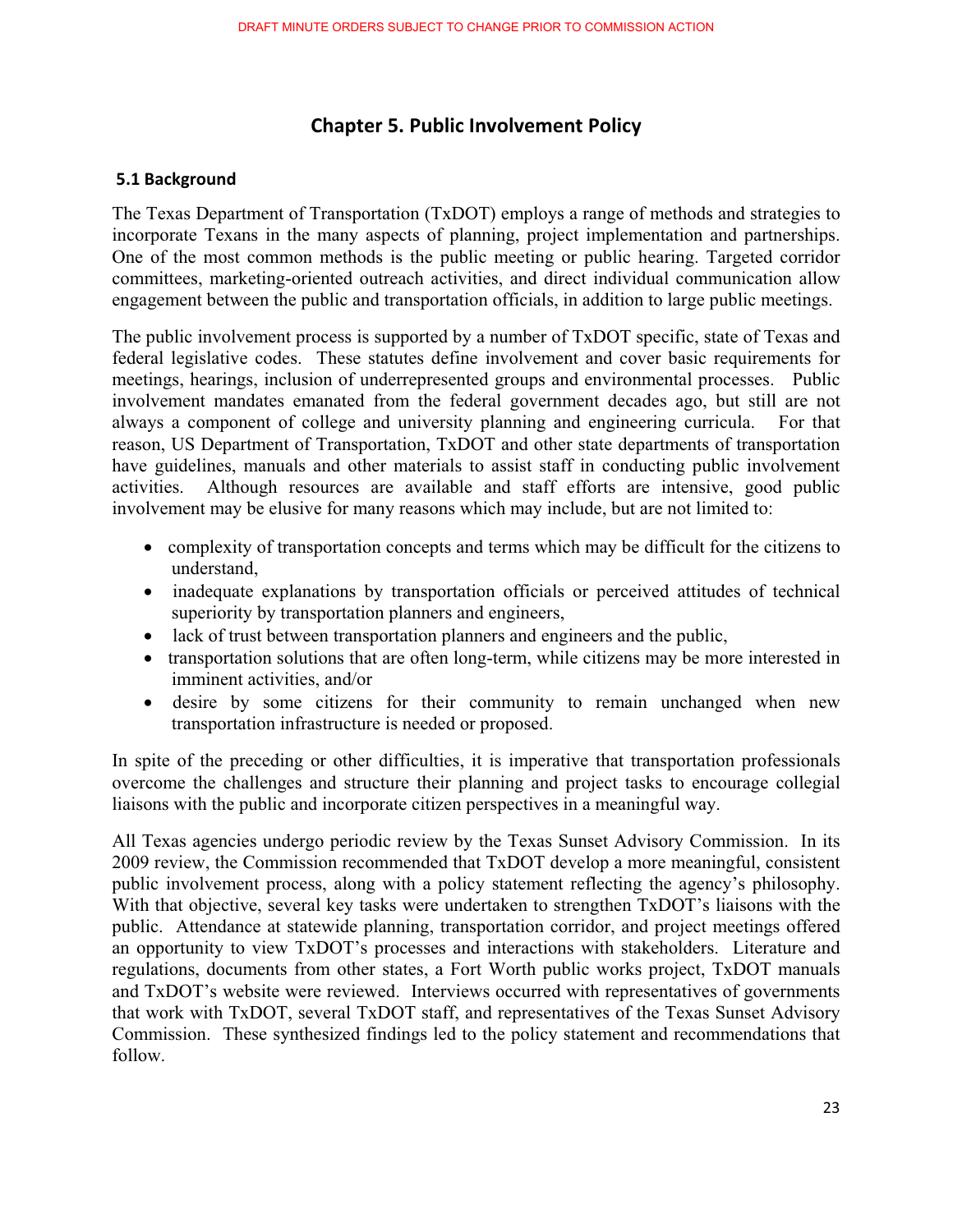#### 5.2 Purpose

Public involvement is a core component of transportation planning and project implementation. The public's expectation is that their values and opinions will be included in each phase of the transportation process. Texas Department of Transportation (TxDOT) staff commits to residents, business owners, and persons with a stake in transportation planning and projects to develop and implement a process, where citizen perspectives are respected and considered in the decision making process. The policy supplements TxDOT Manuals *{Title VI Review of the Transportation Planning and Programming Division, Public Involvement Plan (February 25, 2010)*, *Texas Department of Transportation Public Involvement Plan: Talking with Texans (July 2008), Environmental Manual (Revised October 2004)}* that provide additional guidance regarding methods and requirements. The policy, objectives and recommendations to achieve the policy are delineated below.

#### **5.3 Policy Statement**

The Texas Department of Transportation (TxDOT) commits to purposefully involve the public in planning and project implementation by providing for early, continuous, transparent and effective access to information and decision-making processes. TxDOT will regularly update public involvement methods to include best practices in public involvement and incorporate a range of strategies to encourage broad participation reflective of the needs of the state's population.

#### **5.4-Objectives-**

- Ensure continued adherence to all regulatory guidelines and policies in compliance with federal and state statutes and sound public involvement practice.
- Solicit and encourage proactive public involvement that can be fully integrated into the planning process and incorporated in the various planning activities.
- Provide opportunities for accurate, timely information upon which Texas residents can rely.
- Establish and maintain TxDOT's reputation as a trusted source of information.
- Proactively seek early and continuing public input and involvement, and be responsive to inquiries and suggestions.
- Listen to stakeholders when comments are provided; be responsive and accountable to all stakeholders.
- Energetically adhere to or exceed all applicable TxDOT, State of Texas, or federal public participation requirements for planning and project implementation.
- Utilize multiple methods to explain TxDOT's processes, priorities and procedures, so the public will have a solid foundation upon which to make requests, inquires and suggestions.

#### **5.5 Recommendations**

In the year since receiving the Sunset Advisory Commission recommendations, TxDOT has begun modifying its approach to public involvement, already incorporating suggestions from the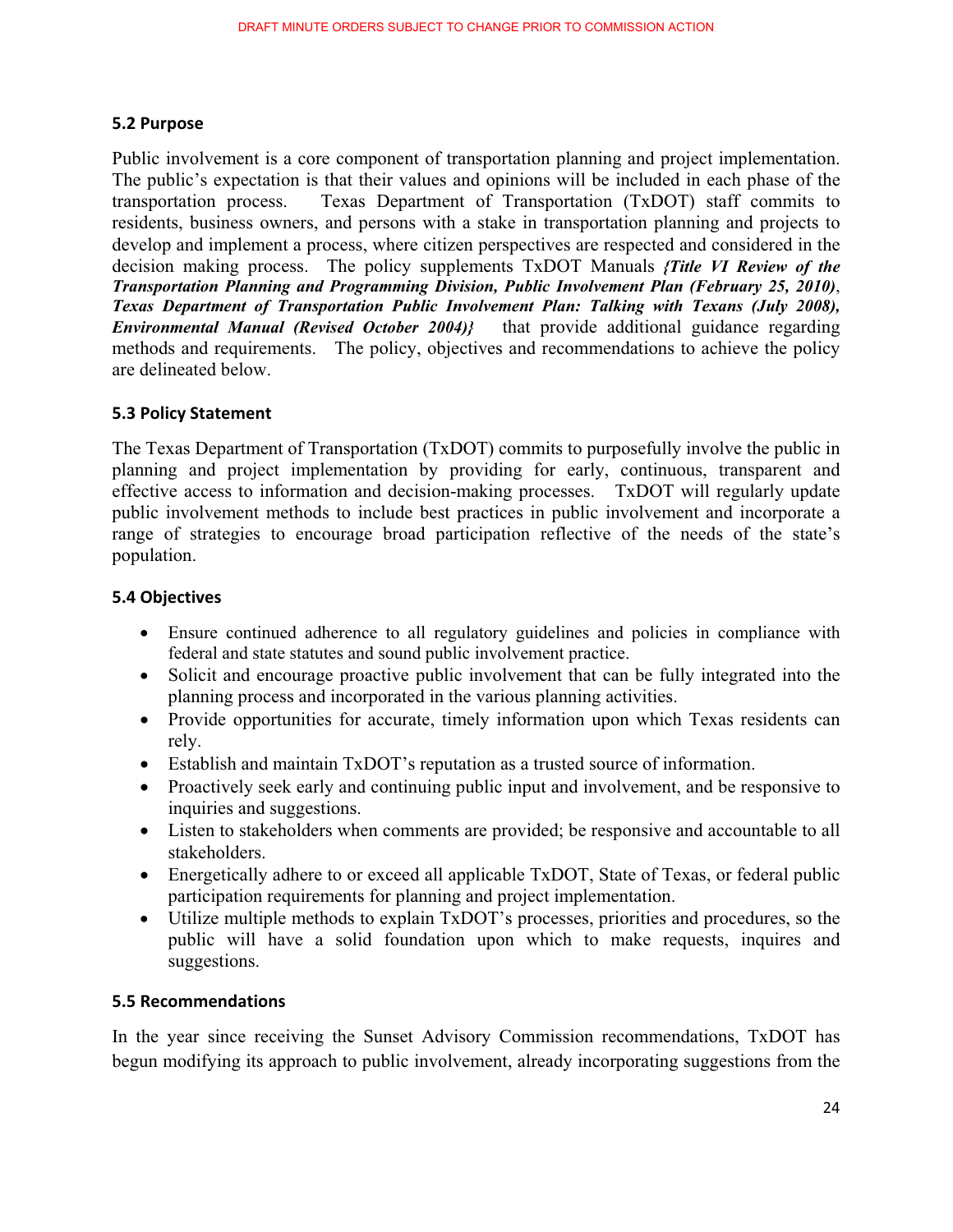report. Therefore, some of the following recommendations may be underway. The order does not imply priorities.

- **R1-Continue to cultivate a culture of early outreach that welcomes comments and input from the public.** Strengthen the thinking within TxDOT that public involvement is always desired. Outreach will begin at the initial concept stages and continue through more detailed planning, engineering and construction stages. The use of comment cards and website interfaces should be continued. Comments from the public that are mentioned to staff during meetings should be recorded and submitted for consideration and inclusion in decision making.
- **R2-Prepare a written debriefing assessment of each meeting.** Summarize the highlights or major accomplishments from the meeting or event and provide via email distribution or post on-line offering information and updates for citizens whether or not they were able to attend. Assess the communication and work to improve each subsequent citizen contact.
- **R3-Develop a response mechanism.** Inform stakeholders which of the public's ideas TxDOT has incorporated into plans. Provide citizens feedback as to the TxDOT department the comment was directed to and when the citizen can expect a response. When citizen requests cannot be honored, clearly communicate why alternate decisions are required.
- **R4--**Create a compendium of best practices and success stories available on the TxDOT **website**. Documenting success in various districts and on various projects/activities offers the opportunity for community members and TxDOT staff to learn the strategies employed in other districts. Successful and best practices may then be incorporated in other districts around the state.
- **R5-**Increase use of non-traditional outreach and involvement strategies. Web-based sessions and telephone dial-in methods may attract larger and more diverse constituent pools and prove useful for citizens with less time to attend meetings. Consider new ways to improve communication. Instead of just a map, superimpose photos to show specific locations providing a stronger visual, use 3-D and other visualization tools as often as reasonable. Look for unique opportunities to dialog. For instance, attend a civic group meeting presenting TxDOT's plan or project as part of a larger agenda as a way to approach a new audience.
- **R6-Develop and make widespread use of a template of meeting styles and types. This** will allow TxDOT staff to tailor the type of event to better fit the transportation need. Public involvement methods may often be implemented out of habit or convenience for the transportation professional. A normal response is to plan a meeting. Other strategies may be more effective, depending on the nature of the plans or project in question.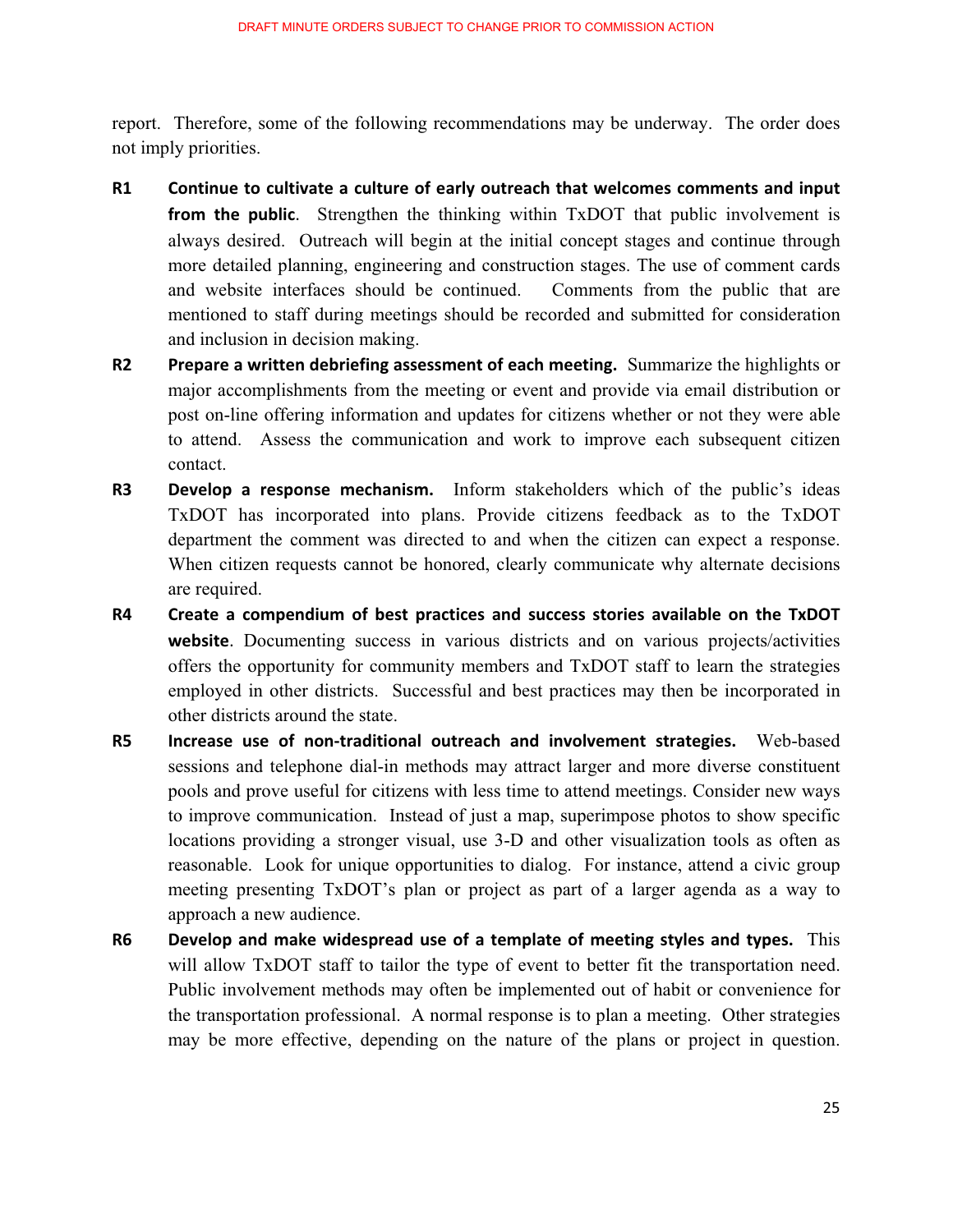Informal meetings with one or two constituents could also prove effective and important for relationship building.

- **R7-Be careful about nomenclature and published descriptions.** Prepare for meetings and ensure that engineering terms can be explained for lay stakeholders. Also carefully edit published documents. For example, one task in Module 2 of the Introduction, page 3, of the TxDOT Public Involvement manual for staff reads, "Determine when public involvement is required and when it is recommended." Change the language here. The actual section in the manual addresses a public hearing (which has specific hold or do not hold guidelines), not public involvement, which is always desirable.
- **R8-Require public involvement retooling.** One person in each TxDOT project team should receive additional training every two years. This allows for updating of current public involvement strategies and techniques to better engage the public. Also, an updated TxDOT *Environmental Manual (Revised October 2004),* could serve as the foundation for the training and facilitate implementing this recommendation.

Appendix 1 specifically ties each aspect of the review to a recommendation and denotes strategies designed to achieve the recommendations.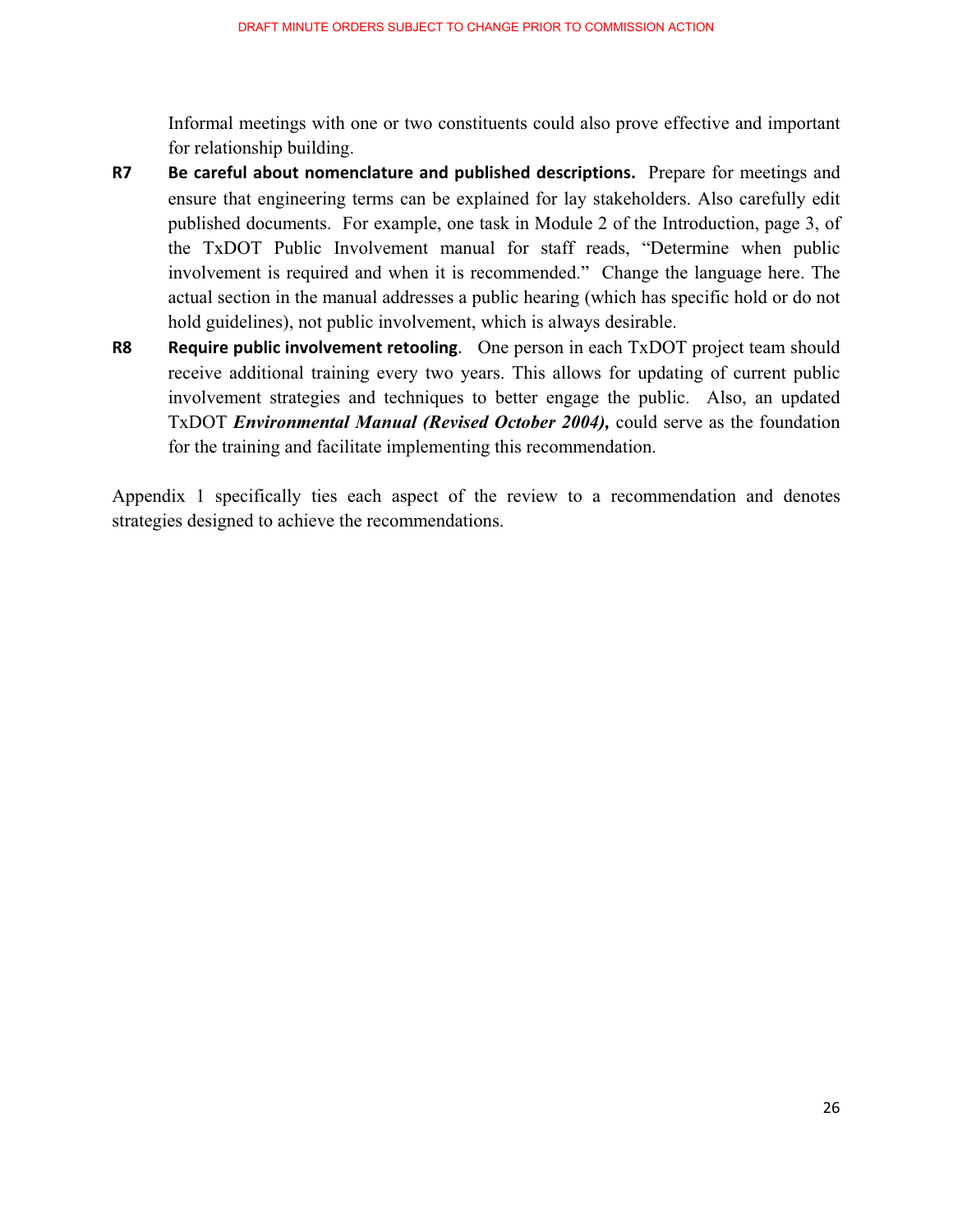#### **REFERENCES-**

- Executive Order 12898.1994 "Federal Actions to Address Environmental Justice in Minority Populations and Low-Income Populations," Retrieved September 10, 2008, http://www.fhwa.dot.gov/hep/execord.htm
- Executive Order 13166: "Improving Access to Services for Persons with Limited English Proficiency," August 11, 2000, http://www.fhwa.dot.gov/hep/execord.htm
- Interview with Texas Department of Transportation Employees from Corpus Christi, El Paso, Houston, and Tyler Districts conducted August 2010.
- Interview with city governments interfacing with Texas Department of Transportation conducted September 2010.
- Jennifer Jones (Assistant Director) & Katharine Teleki. Interview with Sunset Advisory Commission Personnel.
- Kramer, J., Williams, K. M. and Seggerman, K. 2007. Assessing the Public Involvement Practices of the Florida Department of Transportation. 87<sup>th</sup> Annual Meeting Transportation Research Board Conference.
- NEPA Documents. Environmental Impact Statements Comments and Coordination. Retrieved September 29, 2010 at the following: http://www.environment.fhwa.dot.gov/projdev/index.asp.
- Public Involvement Policy Manual for the following states: Iowa, Kentucky, Louisiana, Massachusetts, Mississippi, Maine, Maryland, Alaska, Georgia, Illinois, Montana, Nebraska, Nevada, New Hampshire, New Jersey, New Mexico, North Carolina, North Dakota, Ohio, Oklahoma, Pennsylvania, South Carolina, South Dakota, Tennessee, Utah, Vermont, Virginia, Washington, West Virginia, Wisconsin.
- *Public Law 102-240. 1991. Intermodal* Surface Transportation Efficiency Act (ISTEA)*.Section 134(e)(6)*
- Public Law 109-59. 2005. Safe, Accountable, Flexible, Efficient Transportation Equity Act: A Legacy for Users (SAFETEA-LU). Section  $(h)(5)(A)(B)(C)$  and  $(j)(4),(7)(A)(B)$
- Public Law 105 178. 1998. Transportation Equity Act for the 21<sup>st</sup> Century (TEA-21). Section 1203  $(h)(1)(B)$  and Section 1204 (e)(3)(A)
- Texas Administrative Code. Accessed on October 7, 2010 at the following: http://www.sos.state.tx.us/tac/index.shtml
- United States General Printing Office. Accessed on October 8, 2010 at the following: http://www.gpoaccess.gov/cfr/index.html
- United States General Printing Office. Accessed on October 8, 2010 at the following: http://www.gpoaccess.gov/uscode/index.html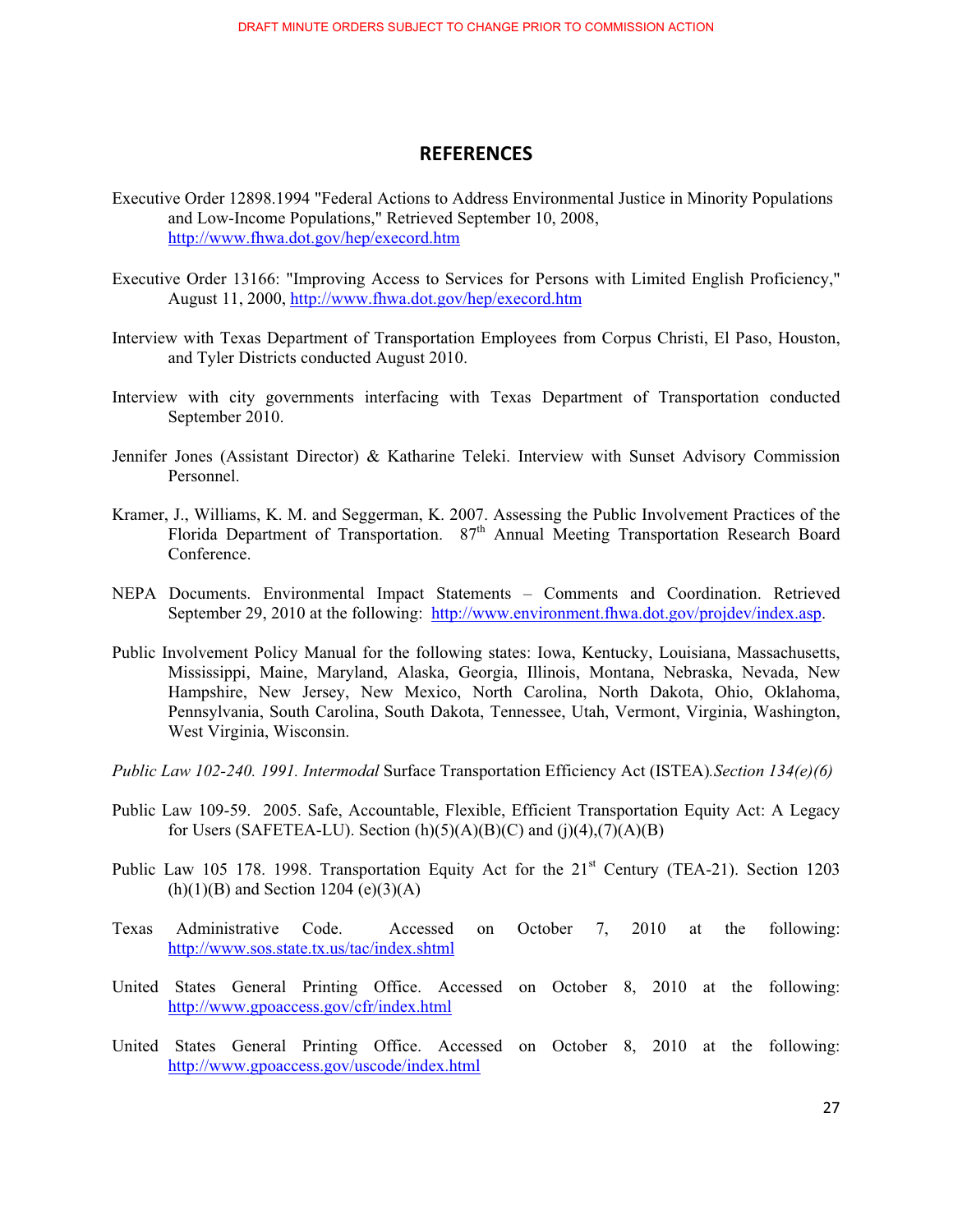- United States Department of Transportation. Federal Highway Administration. Accessed on October 20, 2010 at the following: http://environment.fhwa.dot.gov/projdev/tdmpubinv2.asp
- United States Department of Transportation. Federal Highway Administration. Accessed on October 20, 2010 at the following: http://www.fhwa.dot.gov/environment/pubinv2.htm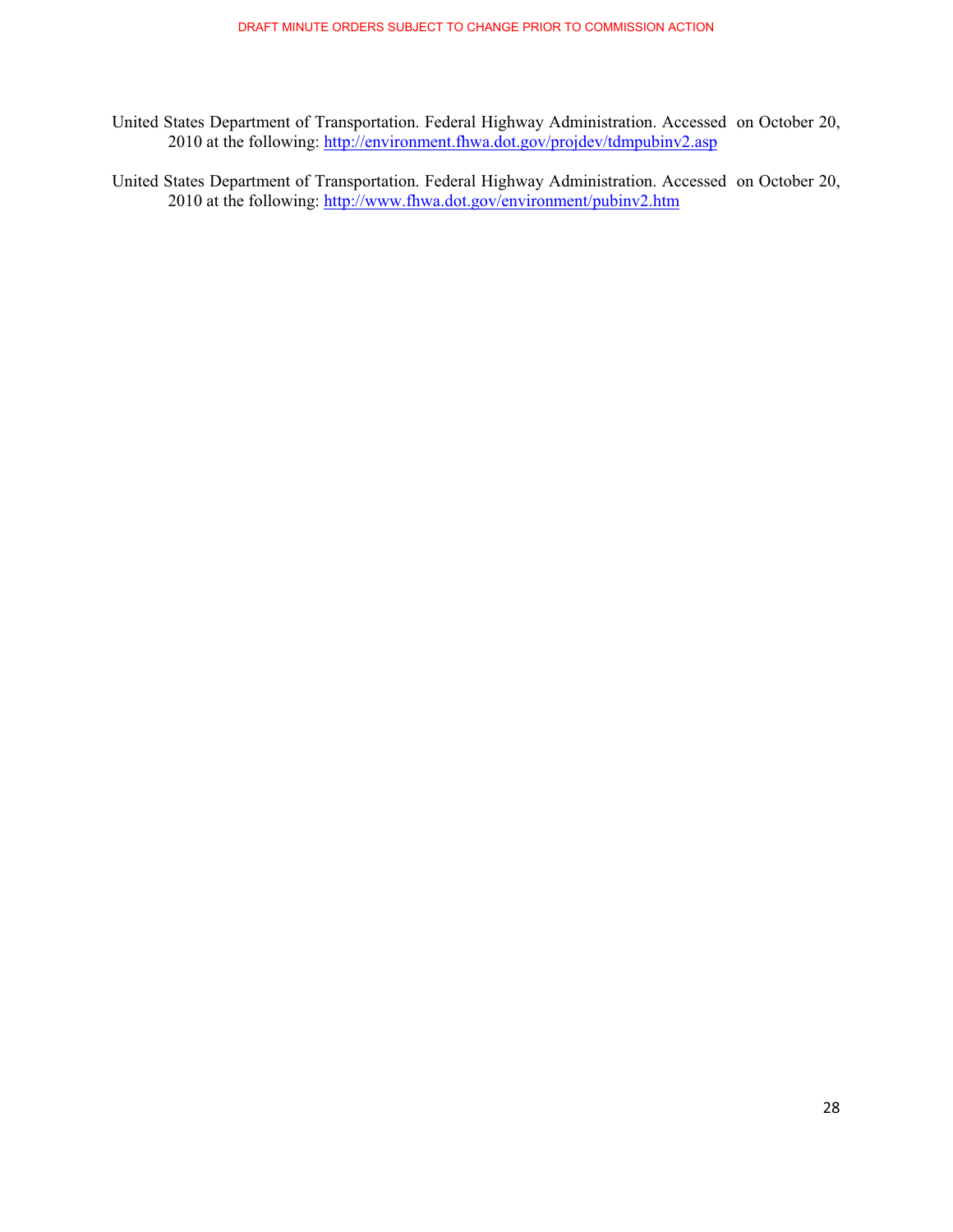## **APPENDIX-1. SYNTHESIS-OF-RESEARCH-FINDINGS**

#### **A.1 TESTIMONY TO THE SUNSET ADVISORY COMMISION AND GRANT THORNTON REPORT**

Representatives of public agencies, interest groups and individual citizens provided direct testimony to the Sunset Advisory Commission. The most frequent comment requested TxDOT's incorporation of positive and negative input to the decision making process and clear reflection in final documents about how stakeholders' input influenced deliberations. Speakers also asked for transparency and early outreach in the planning stages to the broad base of TxDOT constituents. Successes and best practices should be shared across TxDOT's districts. In addition to the testimony as part of this process, representatives of the Sunset Advisory Committee were interviewed to confirm the perspective read in the testimony. Team members reviewed the Grant Thornton report, which complemented TxDOT staff on their loyalty and encouraged broader, more inclusive reflection of the state's broader constituent base.

## *Direct-Link-to-Recommendation-*

Policy Recommendations R1, R2 and R3 address the primary request to improve feedback and increase stakeholder confidence that their input is taken into consideration. Early, continuous and comprehensive outreach specified in these three recommendations will create a more open environment increasing transparency. The broad base of TxDOT constituents will be reached through Recommendations R5 and R6.

#### **A.2 FINDINGS FROM PUBLIC INVOLVEMENT LITERATURE**

Advancements in technological capacity, including visualization and web-based communication offer planners and engineers a variety of options to better communicate with stakeholders beyond the traditional public meeting. Individual and small group meetings with residents or business owners can sometimes improve communication and build trust. Agencies report success in asking influential or respected community leaders to sponsor meetings, where the public agency is the guest attending to present information and obtain feedback. Non-traditional outreach methods prove particularly advantageous when target populations are younger and more diverse than the general population.

## *Direct-Link-to-Recommendations-*

A variety of outreach methods and strategies are proposed through Recommendations R5 and R6. Expanding the methods of outreach, especially via the internet, increases the potential to reach a broader audience, who may be unable or unlikely to attend a public meeting. Going to stakeholders, in addition to inviting stakeholders to TxDOT sponsored events, shows a willingness to go beyond traditional thinking in communicating with the public.

#### **A.3 REGULATIONS AND LEGAL BACKGROUND**

The beginning of public involvement occurred with Federal Aid Highway Act of 1950, which established rules regarding public hearing requirements. Thereafter, the Federal Highway Act of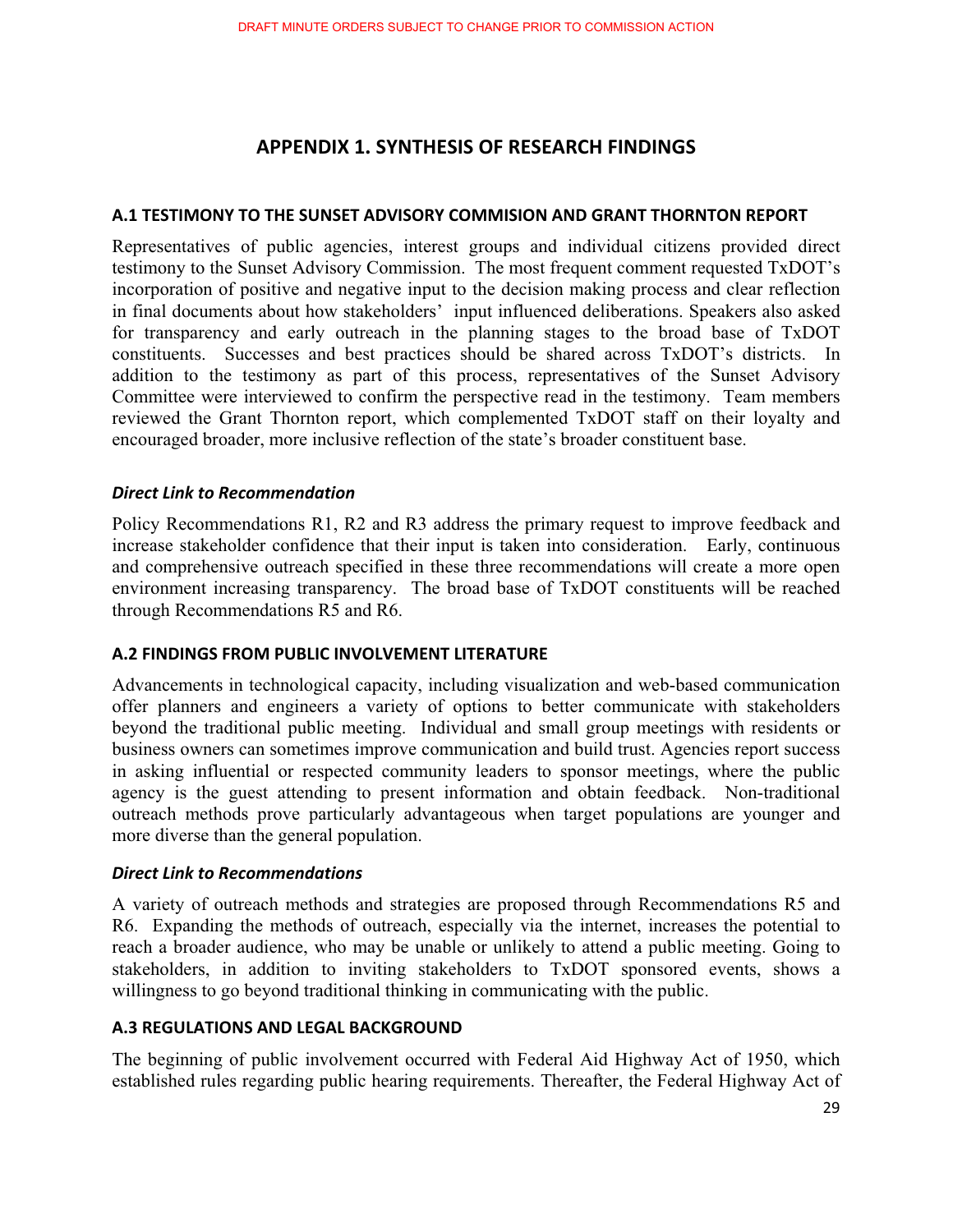1956 required states to hold public hearings when an interstate was planned to bypass or go through a town. By 1962, the Federal Aid Highway Act called for local officials, in areas over 50,000 in population, to actively participate in project planning. A few years later, the Title VI of the Civil Rights Act of 1964 established that no person could be excluded from participating in any program in an activity receiving Federal funds. The public's interests were further strengthened with the adoption of National Environmental Act (NEPA) in 1969, which called for the government to remain transparent and open to the general public. Under the most recent mandates from Safe, Accountable, Flexible, Efficient Transportation Equity Act: A Legacy for Users SAFETEA-LU (SAFETEA-LU), government is to actively engage the public using visualization tools and is encouraged to hold meetings at convenient times for the public. Overall, TxDOT officials appear to be following the major federally mandated requirements for public meetings and public involvement. TxDOT has an annotated bibliography listing legislative codes and Executive Orders directly specifying public involvement requirements. Further guidance is outlined in "*Public Involvement Rules and Regulations – Talking with Texans: Public Involvement Plan.*" July 2008.

## *Direct-Link-to-Recommendations-*

State and Federal guidelines require early and continuing outreach to persons affected by an upcoming project or program. Public involvement is listed in the area of stimulating the health and welfare of man in the NEPA act. Matters of civil rights, environmental justice and improving communication with limited English proficiency are also in the TxDOT Annotated Bibliography. Recommendations R1, R3, R5 and R6 address developing an atmosphere conducive to positive public engagement and considerations for inclusion of diverse constituencies.

#### **A.4 DOCUMENTS FROM OTHER STATES**

As a part of public involvement research, public involvement policies and plans were examined from most of the fifty states. States with sections, phrases and formats considered as the TSU team drafted Texas' policy were Nebraska, Florida, New Jersey, Minnesota, Hawaii and South Dakota. Lessons learned from these states' documents include the importance of reflecting the commitment to be open, engaging and responsive to stakeholders. States include the critical component of providing a clear view of how decisions are made and how citizen input influences decisions. Either in the policy statement or in the supporting goals or objectives, states use the words "early and continuing" to denote involvement in all phases of plans and programs.

## *Direct-Link-to-Policy-and-Recommendations-*

The Policy Statement and objectives incorporates a number of specific words and phrases to reflect the all-encompassing nature of involvement from the beginning planning stages to project completion. The statement is devised to include all TxDOT activities and welcome involvement from the highest levels of TxDOT's leadership. In addition, recommendation R1, R2 and R3 directly support facilitation of twoway communication.

#### **A.5 MEETING ATTENDANCE**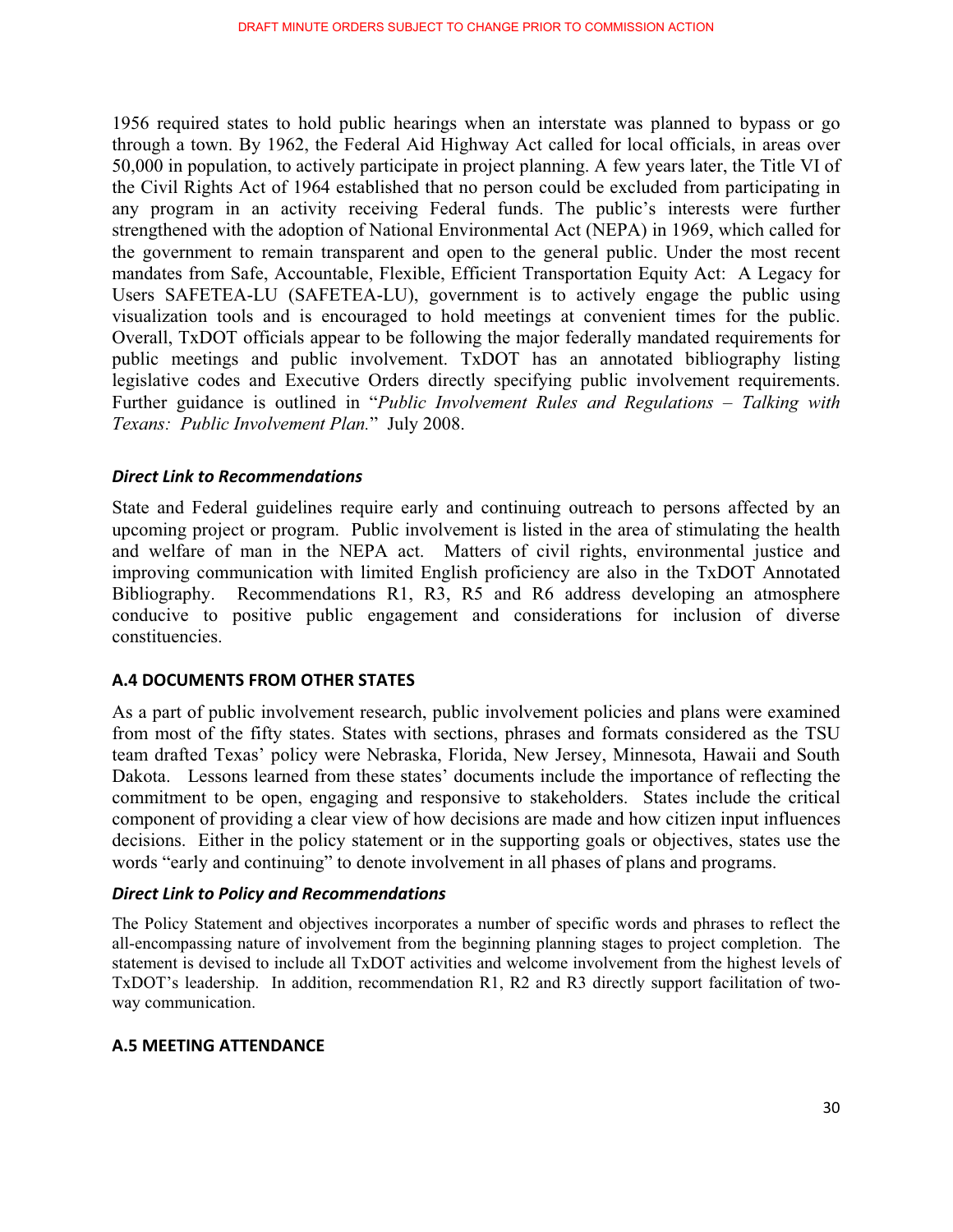To explain important goals, develop a long range plan and to obtain input on community needs and concerns, TxDOT held meetings in small rural, small urban and large urban areas primarily during evening hours. TxDOT selected the open house format as the preferred method to discuss the Statewide Long Range Transportation Plan (SLRTP) and area project meetings. The second type of meeting used by TxDOT staff is the evening town hall meeting. The goals of the town hall meetings were to obtain specific information regarding community concerns and document suggestions for TxDOT's consideration on current or future projects or planning activities. For the I-35 Corridor meetings, smaller committee meetings were open to the public but not necessarily viewed as a public meeting. As a result, the meetings were conducted mid morning. Overall, meeting attendance varied from five attendees to sixty. TxDOT staff actively engaged the public and generously requested comments and input. Staff was well-prepared and meetings flowed smoothly.

In several cases, meeting attendees did not always understand the format of the open house project meeting and Statewide Long Range Transportation Plan meetings. Attendees asked other attendees if they missed the "opening comments/presentation" by TxDOT staff. A key element to improve TxDOT's communication through public meetings includes explaining the "flow" or agenda for the meeting as participants enter. This will give the public an understanding of how the meeting will operate and help attendees determine how they fit into the meeting's purpose and/or discussion.

## *Direct-Link-to-Recommendations-*

Recommendation R6 emphasizes the need to select the appropriate meeting format for the audience. Selecting the appropriate meeting format will improve the overall experience for the attendees and help staff obtain important feedback/comments from attendees. Sharing best practices and information internally about what works well with the citizenry can improve the conduct and communication with stakeholders per R4. Incorporation of R7 and R8 will reduce the use of transportation specific nomenclature and enable to staff to enhance their expertise, while maintaining skills that reflect innovative trends.

#### **A.6-BROCHURES/MATERIALS-**

At each meeting, TxDOT provided attendees with handouts and brochures relevant to that meeting's purpose. At meetings, materials consisted of comment cards, newsletters, a general demographic survey or questionnaires. In some occasions, TxDOT coloring books, maps, travel information was also available. Noteworthy observations by TSU staff reveal that materials were easy to understand which proves beneficial when working with persons with low literacy. However, materials were only available in English, which in some environments could prove problematic. TxDOT should carefully evaluate potential audiences to determine which materials should be made available in other languages taking into consideration when the demographics of an area indicate that non-English speakers live in the area.

## *Direct-Link-to-Recommendations-*

Recommendations found in R5 suggest the use of 3-D imaging and other visualization tools would be helpful with all persons, including those with low literacy or persons with limited English proficiency. Universal signs and graphic imaging tools remain important techniques to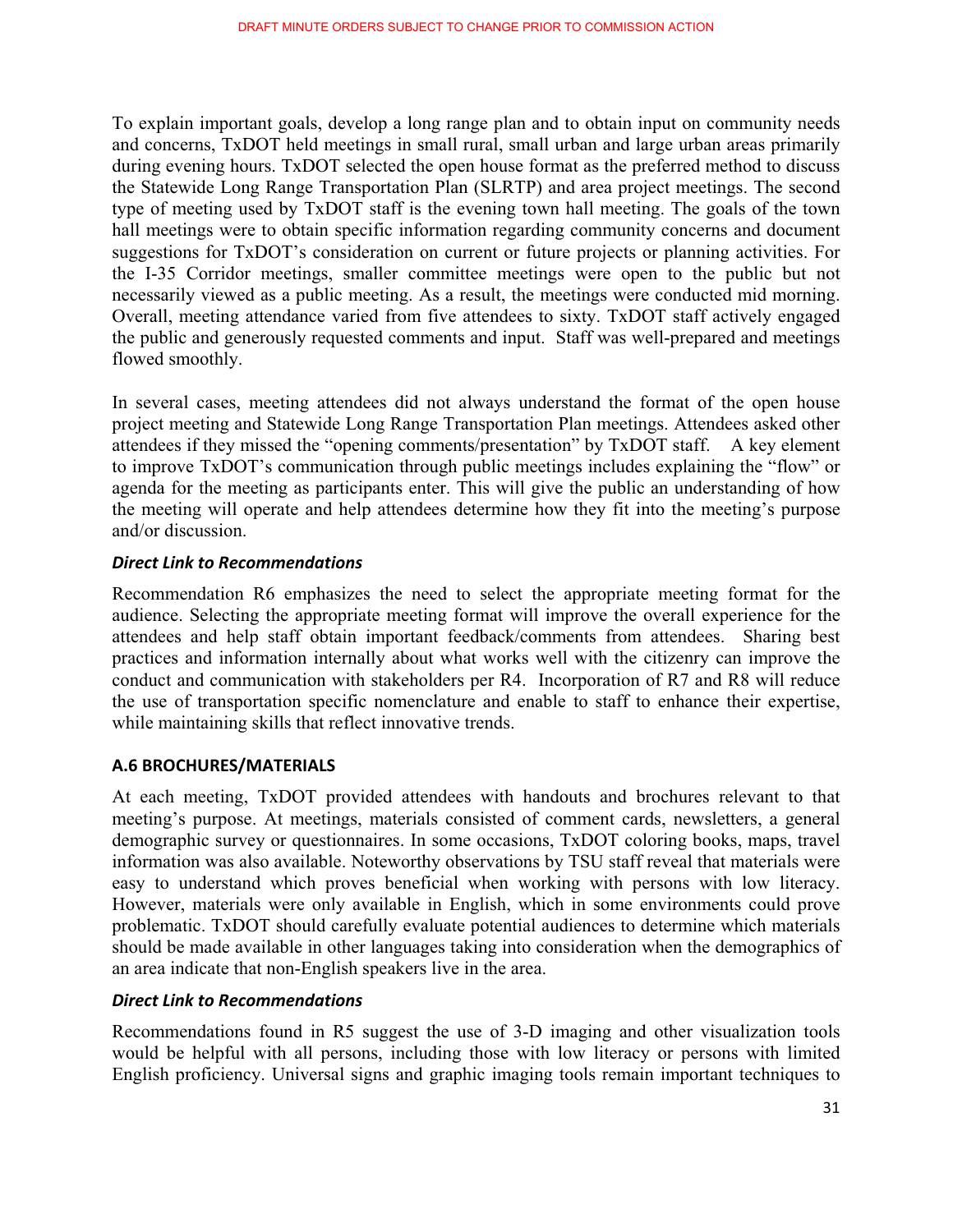describe a project or activity without using words. In addition, 3-D imaging allows for instant modification of projects or scenario building compared to static conventional one-dimensional renderings that cannot be changed without being redrawn. Further, R4 encourages TxDOT staff to share material, brochures, templates that are innovative and creative.

#### **A.7-INTERNET/WEBSITE-**

TxDOT used the internet as another method to reach the public. TxDOT's website offered information on public meetings and public hearings, committee meetings, and various ways for the public to stay informed of TxDOT's activities. Overall, the website proved user-friendly and offered several places for the public to leave comments. TxDOT shows a commitment to being innovative with its use of social networking. However, TxDOT should consider linking the meeting address to an internet map application, i.e. MapQuest or GoogleMaps. Using these applications, a potential meeting attendee can quickly assess where the meeting is in regards to their home or place of employment.

## *Direct-Link-to-Recommendations-*

Recommendation R5 addresses new ways to improve communication, shows TxDOT's commitment to using the internet, offering web access, and participating in social networks. Incorporating GPS map applications will make TxDOT's website more user-friendly and convenient for potential meeting attendees. The accessibility and time-saving nature of the internet will facilitate information dissemination early and often and is available according to constituents' individual schedules as per R1.

#### **A.8-INTERVIEWS-**

TxDOT staff and government representatives were asked a series of questions relative to TxDOT's meetings and public involvement efforts. TxDOT staff indicated that some meeting attendees felt confused by the open meeting format. Some staff also stated they received training but many did not. They were largely unfamiliar with TxDOT's public involvement documents. This was specifically true of area engineers. TxDOT should offer refresher courses and provide manuals for employees that do not have the title of public information officers but act unofficially as public information officers when dealing with the public during their daily job responsibilities. Regular contact between TxDOT and local officials occurred in some districts, but not in all. It is important to develop protocol to make consistent local liaisons.

TxDOT's working relationship with stakeholder governments are positively viewed through those interviewed. TxDOT staff noted the variations in how public outreach, meeting scheduling and involvement strategies differ across districts. They recognize the importance of building relationships and maintaining consistent communication with the public.

## *Direct-Link-to-Recommendations-*

Government respondents asked for the internet to be utilized to keep them and citizens informed of updates and for general communication. Regularly scheduled meetings are also requested. R8 retooling TxDOT professionals will address the training need.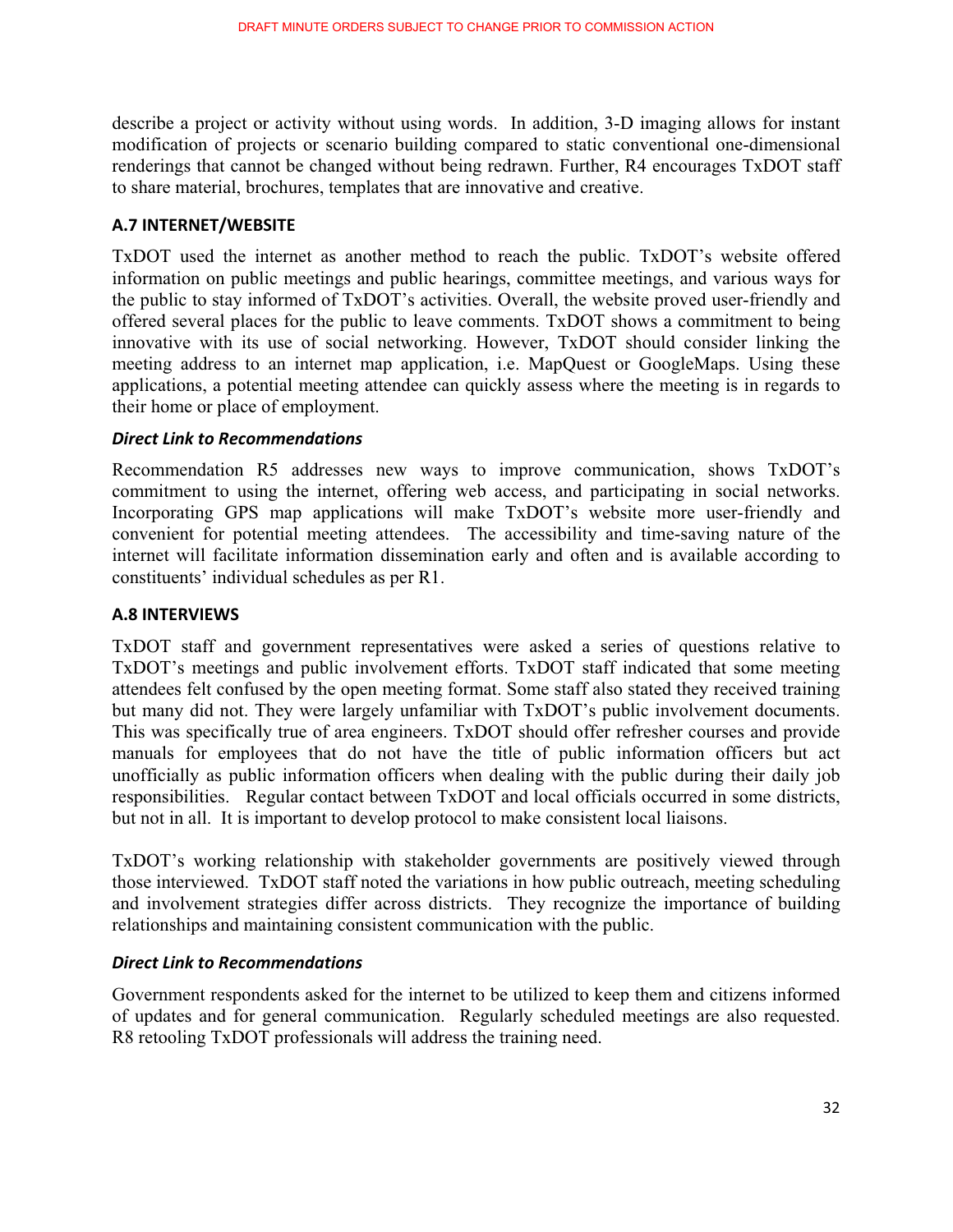#### Summary of Syntheses' Sources and **Applicable-Recommendation-**

| <b>Source</b>                                                                       | $R1$         | R <sub>2</sub> | R <sub>3</sub> | R <sub>4</sub> | R <sub>5</sub> | <b>R6</b>    | R7           | R8           |
|-------------------------------------------------------------------------------------|--------------|----------------|----------------|----------------|----------------|--------------|--------------|--------------|
| <b>Testimony to Sunset</b><br><b>Commission and Grant</b><br><b>Thornton Report</b> | $\mathbf{x}$ | $\mathbf{x}$   | $\mathbf{x}$   |                | $\mathbf{x}$   | $\mathbf{x}$ |              |              |
| Public Involvement<br>Literature                                                    |              |                |                |                | $\mathbf{x}$   | X            |              |              |
| Government and Legislative<br>Requirements                                          | $\mathbf{x}$ |                | $\mathbf{x}$   |                | $\mathbf{x}$   | $\mathbf{x}$ |              |              |
| Documents from Other States                                                         |              |                |                |                |                |              |              |              |
| <b>Meeting Attendance</b>                                                           |              |                |                | $\mathbf{x}$   |                | $\mathbf{x}$ | $\mathbf{x}$ | $\mathbf{x}$ |
| <b>Brochures and Materials</b>                                                      |              |                |                | $\mathbf{x}$   | $\mathbf{x}$   |              |              |              |
| Internet and Website                                                                | $\mathbf{x}$ |                |                |                | $\mathbf{x}$   |              |              |              |
| Interviews                                                                          |              |                |                |                | X              |              | $\mathbf{x}$ | $\mathbf{x}$ |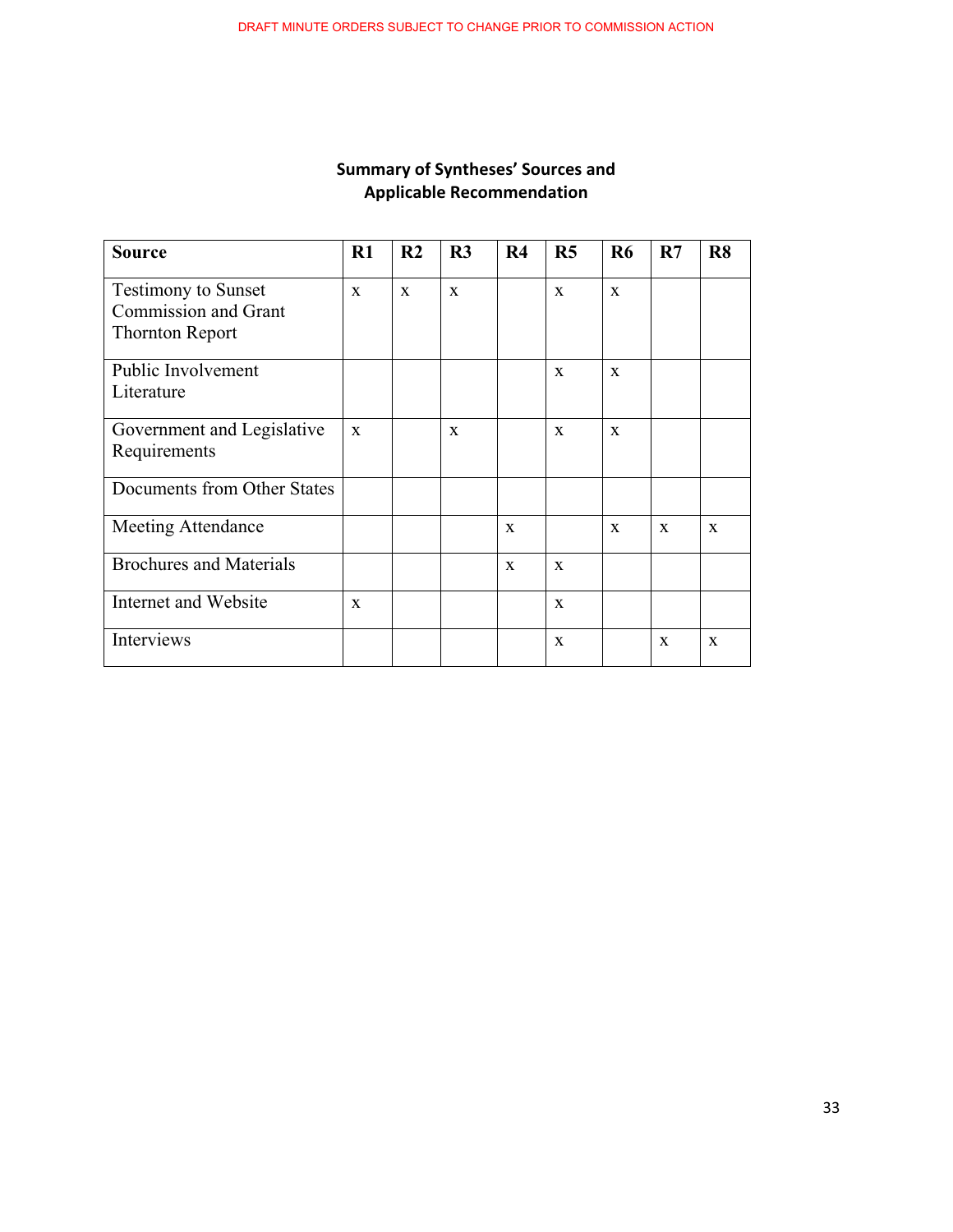## **APPENDIX-2. INTERVIEW-QUESTIONS-AND-RESPONSES-**

The following section examines responses from government representatives and TxDOT employees interviewed by CTTR staff.

## **From-Government-Representatives-**

**How would you rate the job that TxDOT does when it comes to informing the general public about projects? Explain your rating.** 1 is lowest and 10 highest

*Response 1:* 

*Rating: 6 – Notice of work is not always provided. It is not uncommon for citizen calls to come in to City Hall wanting to know what is going on, and why they (TxDOT) are out there. We often have to call the local TxDOT office to gather information then disseminate the information to the media and the public.* 

*Response 2: Rating: 7 - The PIO has biweekly or weekly updates whether or not the public is involved - not sure if they have press release interviews on the television.* 

#### **(If less than 9) What can and should TxDOT do to improve that rating?**

*Response 1:*

*They could issue press releases as projects are approaching or publish a notice in the local newspaper to keep the public informed. It would also be helpful if, on the TxDOT webpage, it was easier to navigate to projects within the county or city. Also, the descriptions on the projects webpage are not very descriptive.* 

*Response 2: Doing quite a bit.* 

#### **How does your office communicate with TxDOT on the following:**

*Response 1:* 

- *a) Planning matters Not very consistently. There is not a set periodic meeting with the area engineer or district engineer to openly and consistently communicate. Meetings usually occur when issues arise.*
- *b) Projects affecting your community. We have quarterly Utility Coordination meetings where TxDOT is in attendance, but not all projects are communicated.*
- *c) As it relates to public involvement -Public involvement seems to be driven by instances where it is required. Otherwise, there is minimal public involvement.*

*Response 2:* 

*a) Planning matters- Emails and through meetings.*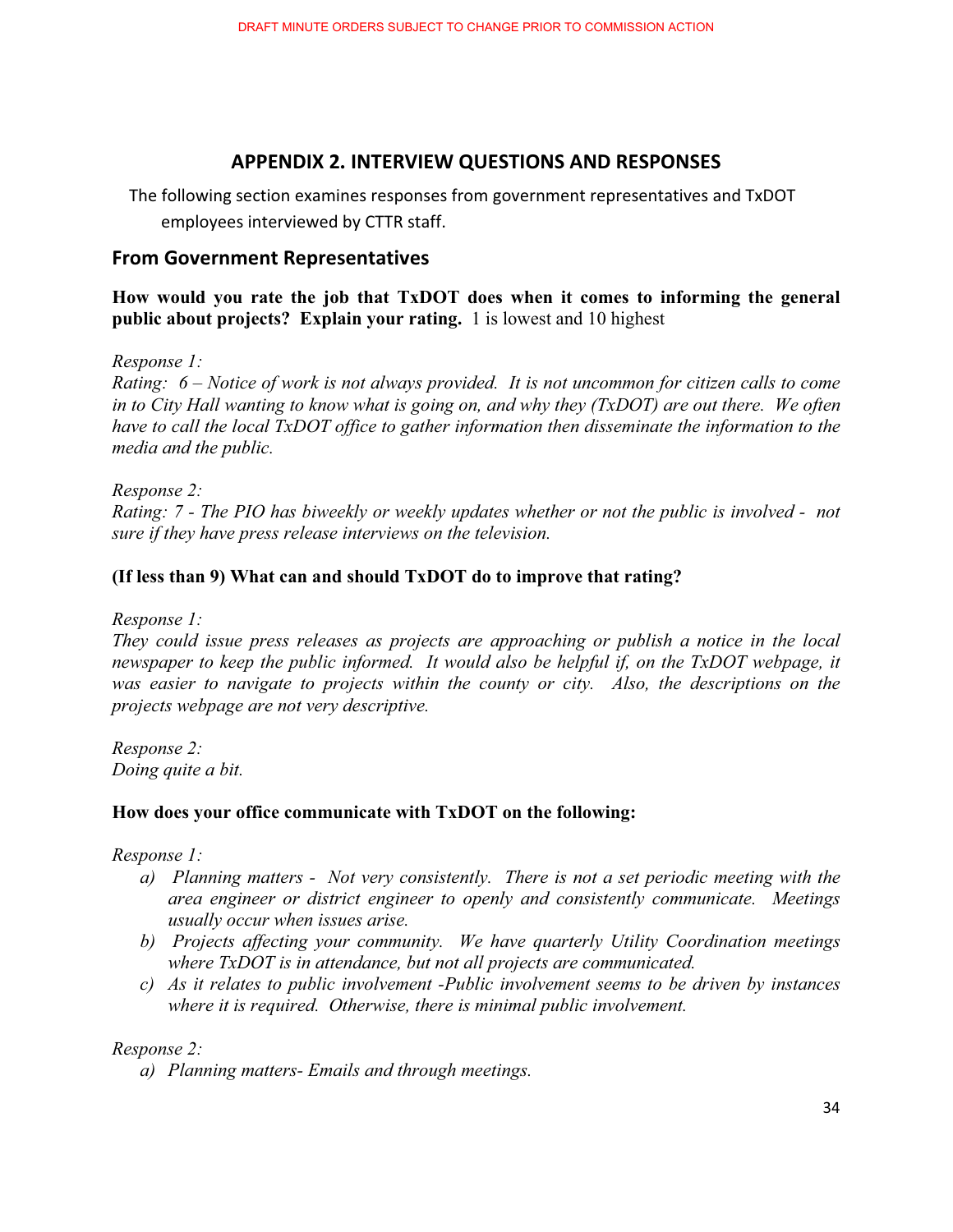- *b) Projects affecting your community The same as with the public meetings, make citizens aware.*
- *c) As it relates to public involvement Public information office coordinates with our public information officer directing meetings.*

#### *What could TxDOT do to im***prove their involvement with your constituents?**

*Response 1: Have periodic public meetings (yearly?)* 

*Response 2: Nothing comes to mind.* 

#### **What resources could be altered so that the public received better public involvement opportunities?**

*Response 1: Press releases to the local media and/or advertisement in the local newspaper.* 

*Response 2: Make available a media outlet through phone or TV to make citizens aware.* 

## **How can TxDOT better understand what you think about the future direction of transportation in Texas?**

*Response 1:* 

*This question is rather vague. It seems evident that we do not have sufficient funding for appropriate maintenance levels statewide. I feel that TxDOT is aware that the citizens are not happy with the state of roads or the level of delays, but they are knowledgeable of the funding and it seems evident that we don't have sufficient funding to construct new roads without constraints.*

*Response 2: To be well informed, and he says he is.* 

#### **Would your answer change if you're thinking of a project near your neighborhood?**

*Response 1: Our City has expressed our needs and desires to the district engineer; however, we are aware of the funding constraints.* 

*Response 2: No.*

Summary of Comments from City Government Officials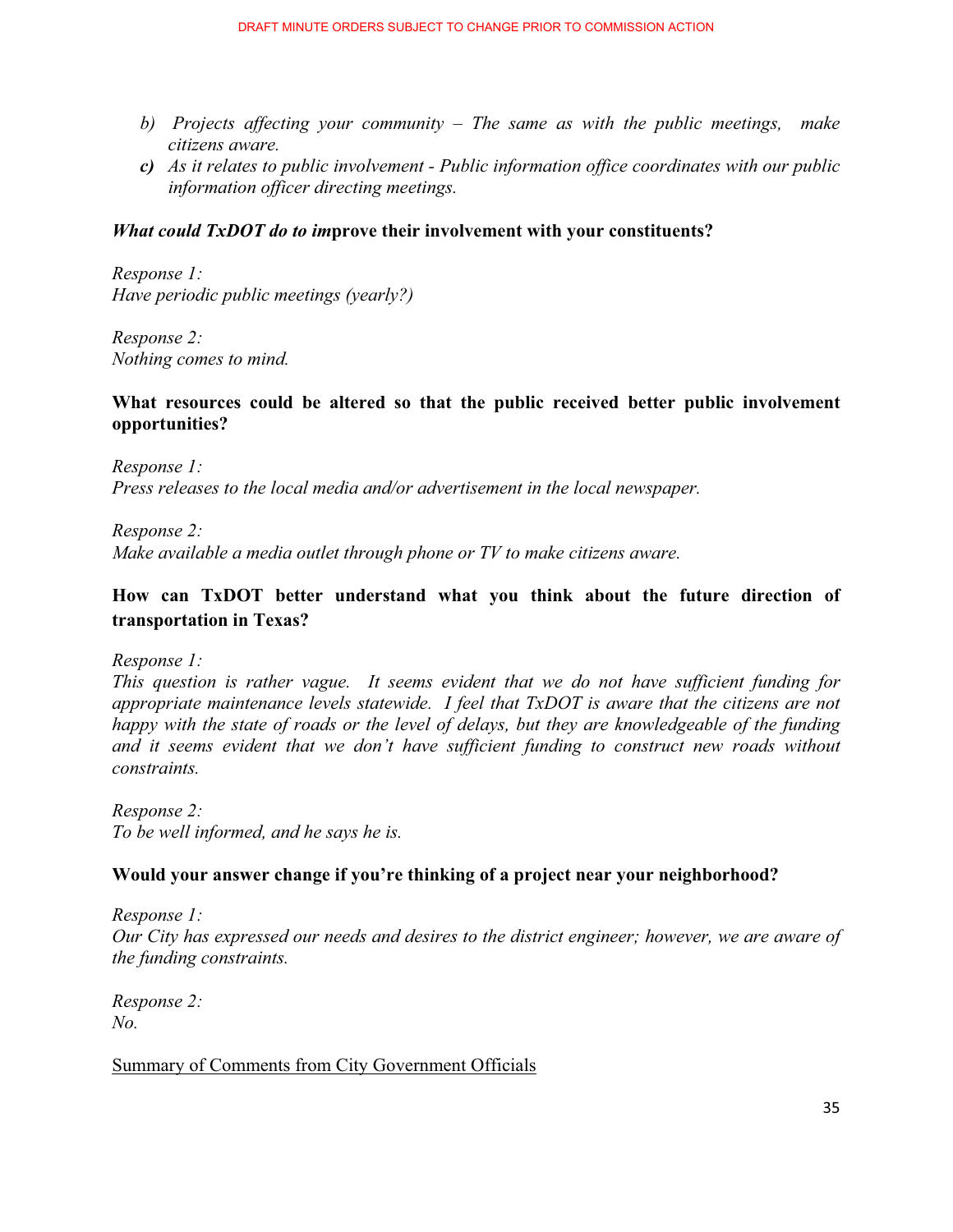- Generally, city officials rated TxDOT public involvement positively.

## **Interview-Questions-for-TxDOT-Employees-**

TxDOT staff included public information officers, district engineers, and area engineers from the Corpus Christi, El Paso, Houston, and Tyler districts.

#### **Do you think the public understands the difference between an Open House, Town hall and Project Meeting?**

#### *Response 1:*

*In some cases they do. People who frequent public involvement meetings generally do understand the difference; however, it is not something most people pay attention to in the advertisement of meetings. I think people generally only pay attention to the fact that a meeting for the public is being held no matter whether the ad specifies the format.* 

*Response 2:* 

*Generally speaking yes they do. It depends on the intent of the meeting. If clearly stated, Open House is much more effective. A lot of people don't ask many questions, so it works out fine. Sometimes the type of meeting is forgotten, but there is a need to tell people because TxDOT tends to forget.* 

*Response 3: Some of them do not.* 

*Response 4: No*

#### **How well do these types of meetings work?**

*Response 1:*

*Preparation and execution are the main factors that determine how well they work. They can be an excellent means of engaging the public and receiving input and feedback. However, the determination of success is based on the effectiveness of the outreach in getting people to the meeting, the content of the information being provided, and opportunities or strategies employed during the meeting to provide, receive and document information and opinions exchanged. Lack of proper planning or execution on either level can make a potentially worthwhile meeting totally ineffective.* 

*Response 2:* 

*It depends on the project, especially if there is a lot of facts and detail. Open house caters to the individual depending on the project. The level of complexity of the project and how controversial the project is (Eminent domain – controversial questions) are factors to be considered.* 

*Response 3:*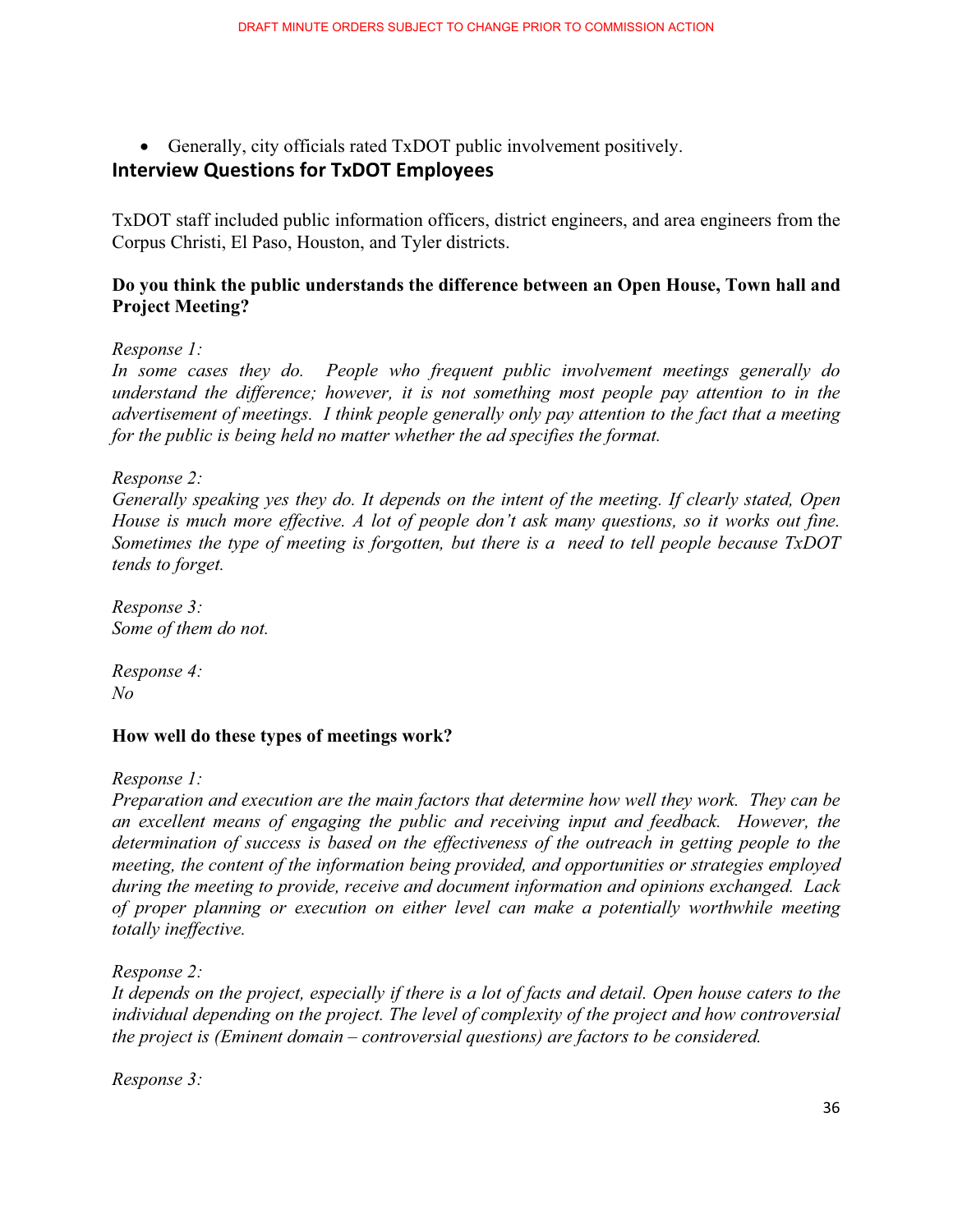*Works fairly well. Don't have a big turnout.* 

#### *Response 4:*

- *Project Specific / Issue Specific* 
	- *Attract people that take the issues seriously*
	- *More participation*
	- *Becomes a priority when project affects citizens*
- *Broad / Long Range* 
	- *More ambiguous*
	- *People are busy with other things so they have very little time*

#### **What tools did you use to publicize the meeting?**

- 1. Newspaper article
- 2. Newspaper notice
- 3. Flyers
- 4. Website
- 5. Email
- 6. Phone tree
- 7. Other

#### *Response 1: All of the above and social media.*

*Response 2: Newspaper, radio, reach out to everyone, state, etc.* 

*Response 3: Press release and ads in the paper* 

*Response 4: Press (radio and TV) and legal notices* 

- *Better job using more electronic/ web mail*
- *Registration list placed in file*
- *Compilation list turned into a distribution list for monthly mail / meetings*

#### **How satisfied were you with your outreach efforts?**

- 1. Not at all
- 2. Somewhat
- 3. Satisfied
- 4. Not satisfied at all

*Response 1: Satisfied* 

*Response 2: Satisfied (very)* 

*Response 3: Somewhat – Doesn't reach everybody- people interested always show up.* 

*Response 4: Somewhat – For example, employee survey (doesn't do a good job dealing internally and externally).* 

#### **Were you pleased with the turnout? Explain….**

*Response 1:*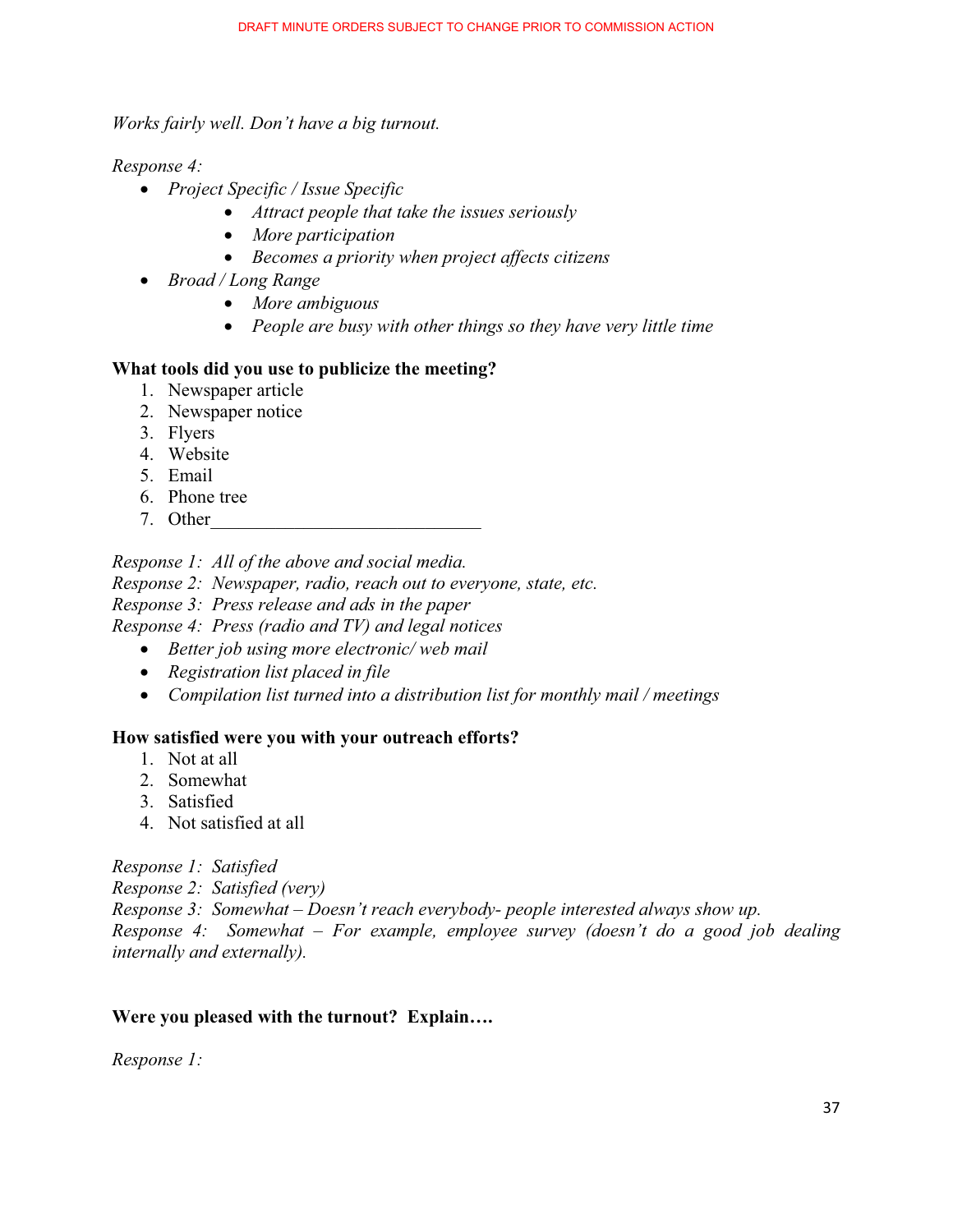*We generally have very good turnout for meetings sponsored by our District, however, the content of the meetings and/or strategies employed for public engagement are frequently more of a challenge when evaluating meeting success.* 

*Response 2:*

*Pleased with the turnout. Open house meetings versus other meetings give people convenience and flexibility.* 

*Response 3:* 

- *I thought we need to get more people.*
- *Don't have great numbers.*
- *Get people that are already interested.*
- Depends on the meeting if for project- no; but, if controversial yes.

#### *Response 4:*

- *Project Specific: Yes, a lot of people come out.*
- *General /historically broad meetings/ town hall (not project specific): attracting people limited.*

#### **What additional steps could be taken to increase the number of attendees?**

*Response 1:*

*This is generally not an issue for our District meetings. However, from the perspective of expanding the breadth of our outreach, it would be good to offer citizens a web-base mechanism to subscribe to receive email blast about information and corridors of their particular interest.* 

*Response 2:* 

- More involved when you affect their business.
- Being clear from the get- go to make the people aware of what is going on with the *project.*
- Positive and negative effects from the beginning will bring people out (communicate *that).*
- *Steps that are going to be taken to affect the business.*
- *Past idea(s) to learn from.*
- *Always ways to improve.*

#### *Response 3:*

*Unsure other than what is already being done.* 

*Response 4:*

- Plan other meetings of the same; for meetings having a bad turn out (not sure what can *be done)*
- *Project Specific: Leave format as is, but make more educational*
- *Huge freeways*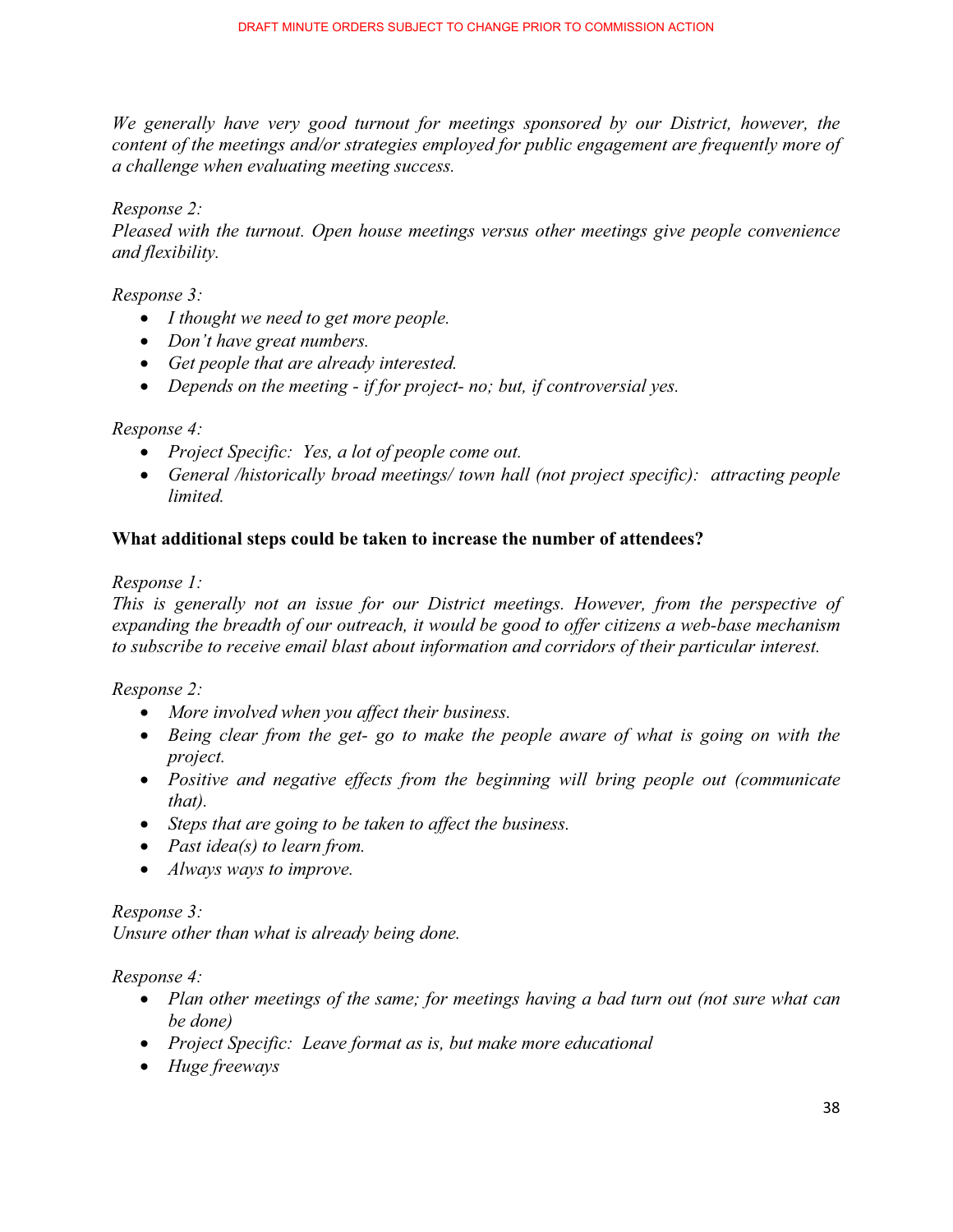**What types of tools (maps, video, etc) were used to explain the project or purpose of the meeting?**

- 1. Maps
- 2. Videos
- 3. Presentation using (PowerPoint)
- 4. Handouts
- 5. Other

*Response 1: All of the above* 

*Response 2: We used the following:* 

- *project costs and persons*
- *pictures*
- *team interaction and flyer used mostly*
- *maps*
- *videos*
- *Not the norm type of tools at the grocery store Spoke to different meetings rotary clubs, county meetings etc.*

*Response 3: Maps Charts Newsletter – depending on the purpose of the meeting* 

*Response 4: No response* 

#### **Do employees receive training on public involvement strategies and methods?**

*Response 1: Not typically Response 2: No, they don't receive any formal training - but would benefit from training Response 3: There should be more training Response 4: No response* 

#### **Are you familiar with the TxDOT Public Involvement Manual?**

- 1. Yes
- 2. No

*Response 1: No Response 2: Yes Response 3: Yes Response 4: Yes*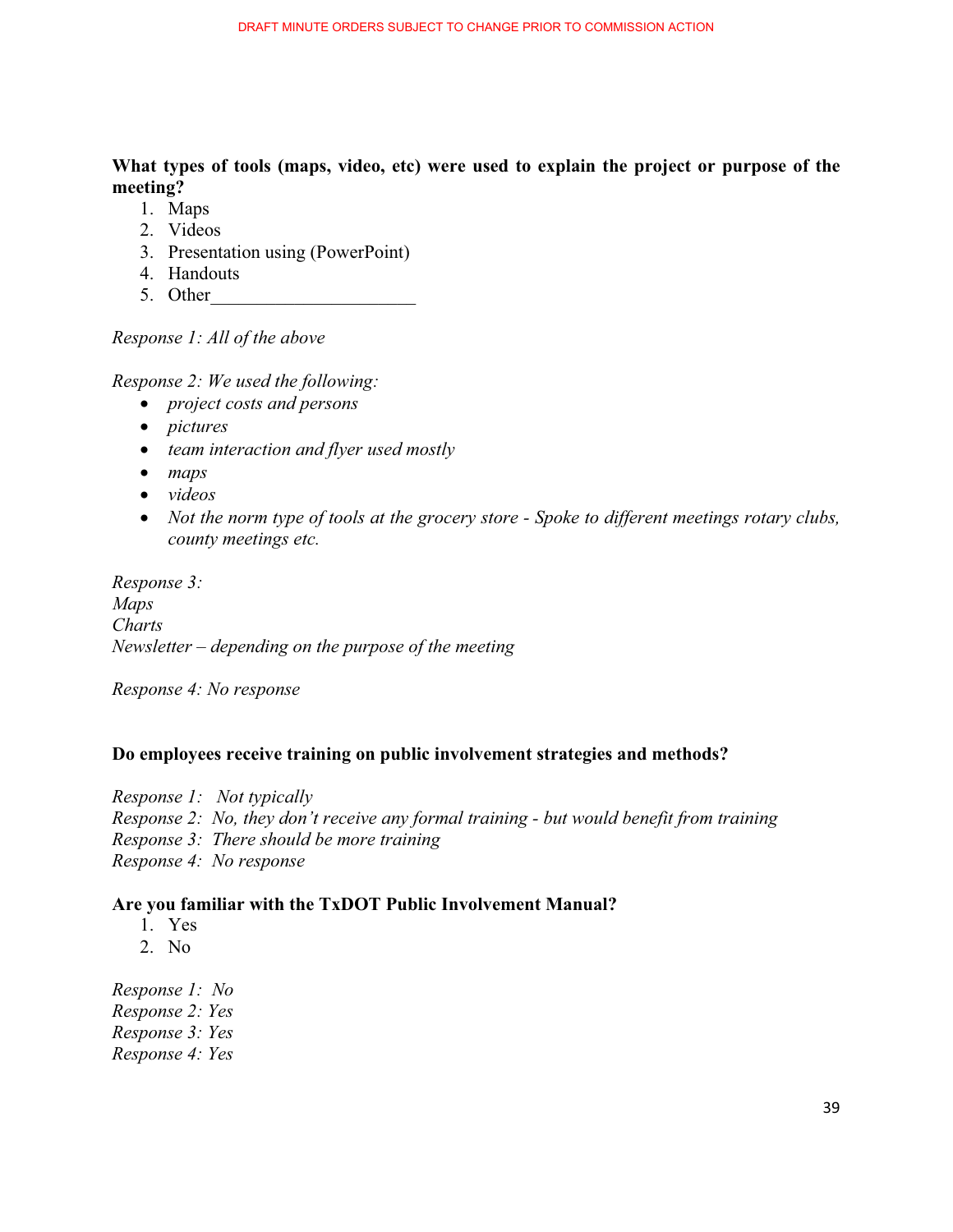#### **How often do you use the TxDOT Public Involvement Manual?**

#### *Response 1:*

*To my knowledge, there is no stand-alone manual for public involvement outside of the chapter/section documentation provided within the body of Environmental Manual and the Transportation Planning Manuals. In general, these manuals speak to the legal and federal process guidelines and requirements. Strategies for public engagement and tools to optimize the communications before, during and after are not addressed.* 

#### *Response 2:*

*Haven't read because wasn't aware one existed.* 

#### *Response 3:*

*Took the class, but haven't looked at the manual enough. It was read after taking the class, but that was it.* 

#### *Response 4: No response*

#### **What changes, if any, should be made to the TxDOT current Public Involvement Manual to ensure better public involvement?**

*Response 1:* 

*In general, PI outreach could be significantly improved if the efforts to engage the public were not handled in a vacuum with technical area practitioners attempting to design, plan and execute PI efforts and programs. Public Involvement initiatives should be managed, planned and executed with the direct oversight of communication and public affairs professionals and tailored to the needs of the entities (i.e., departments, divisions, projects) seeking to engage the public. As long as the efforts to engage the public are primarily focused on getting checks in the boxes relative to requirements needed for federal approvals and are left to the devices of engineers, planners and environmental coordinators with little to no expertise in public relations, public affairs or communications, TxDOT will likely continue to fall short of our potential to truly involve, engage and inform the public.*

#### *Response 2:*

- *Try to sell a project more than we should*
- *Stepping out of the box and being down to earth and having one on one with the people*
- *Good communicator*
- *Give them a reason to read the document*
- **•** Get back with the people so that they can know you respect and value you their opinions

#### *Response 3:*

*It needs to be or maybe not be in the manual. Better communicate who is involved in this process.*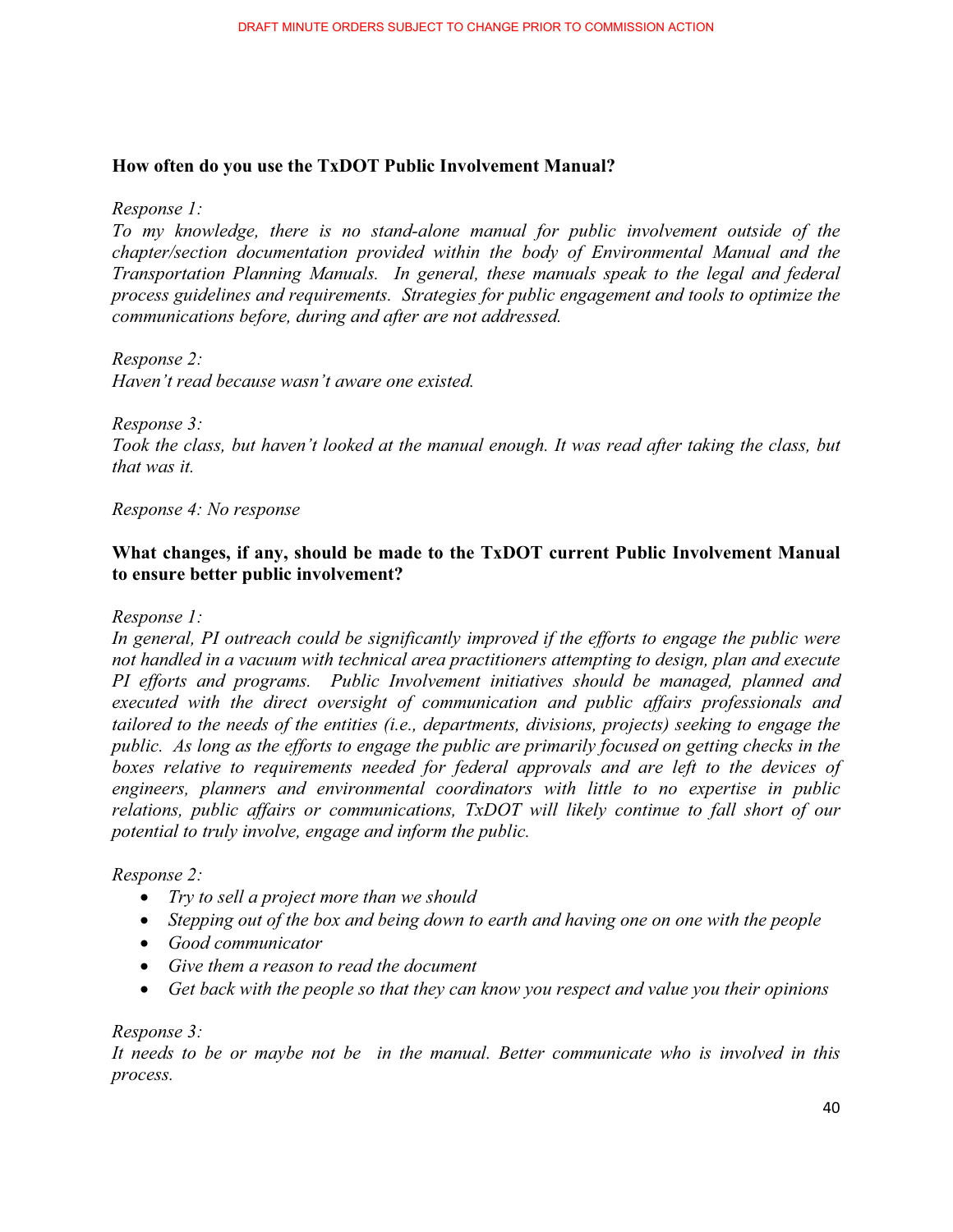#### *Response 4:*

- *More effort on outreach*
- *Continue dialogue with public so that they come out*
- *Improve ways of communication*
- *Greater emphasis*

#### **Summary**

- Different strategies are used to publicize meetings by different employees. For example, engineers use some methods similar to PIOs. In some cases, even the PIOs used different outreach strategies to publicize a meeting, i.e. social networking used in one district, but not another.
- TxDOT employees stressed the importance of building positive and honest relationships with constituents. They pointed to the need for frequent communication.
- The use of maps, pictures, and videos appear to be useful to constituents.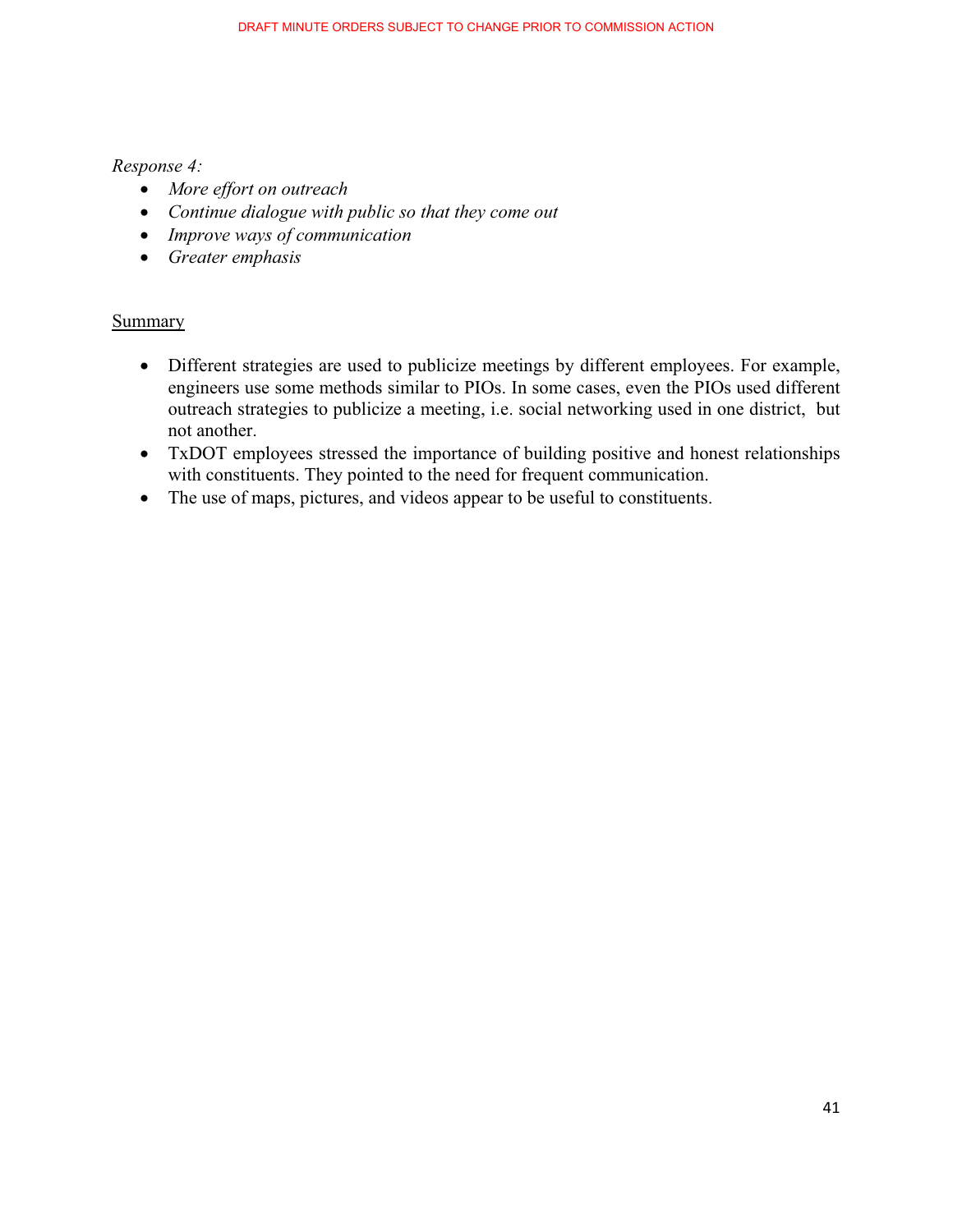

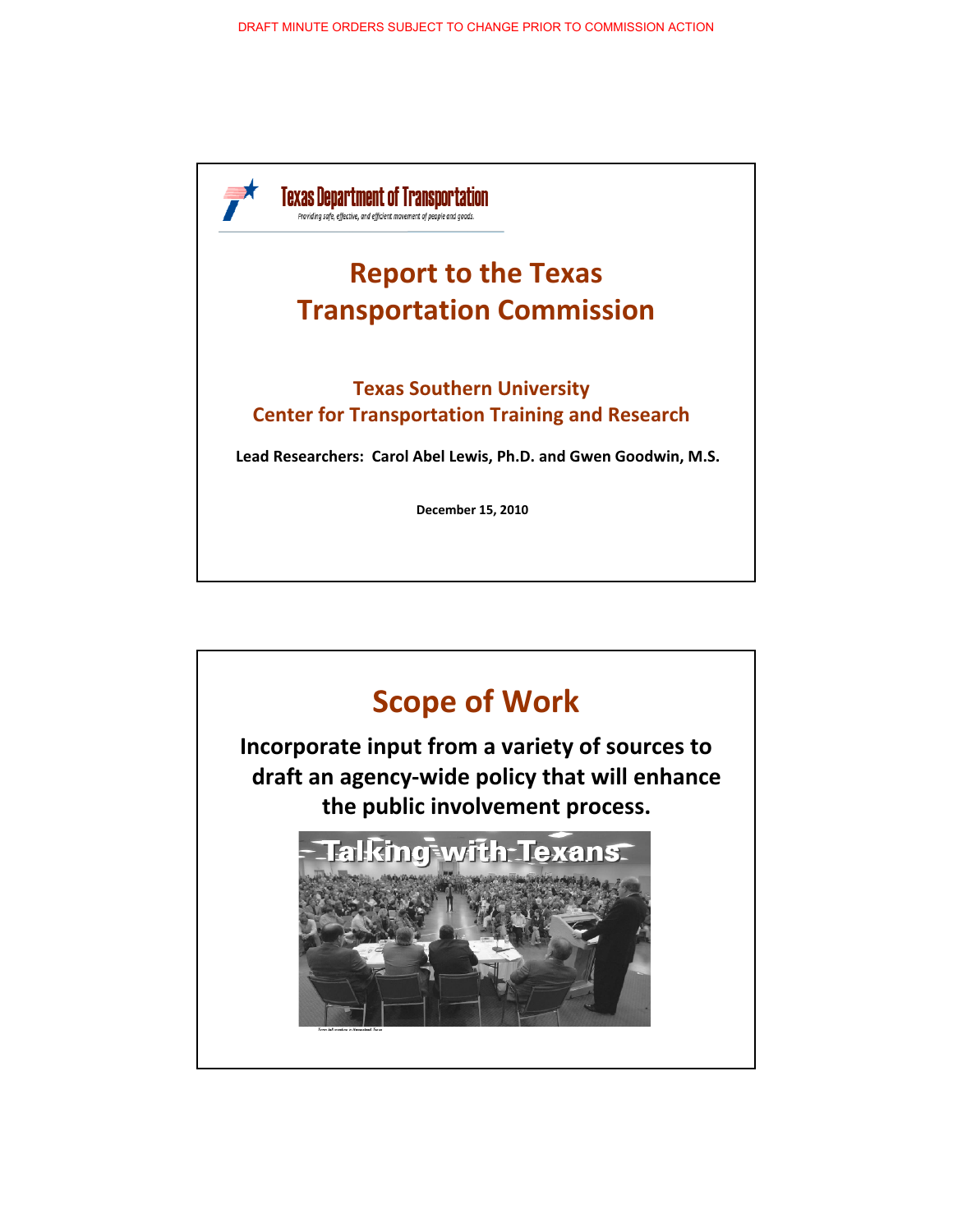

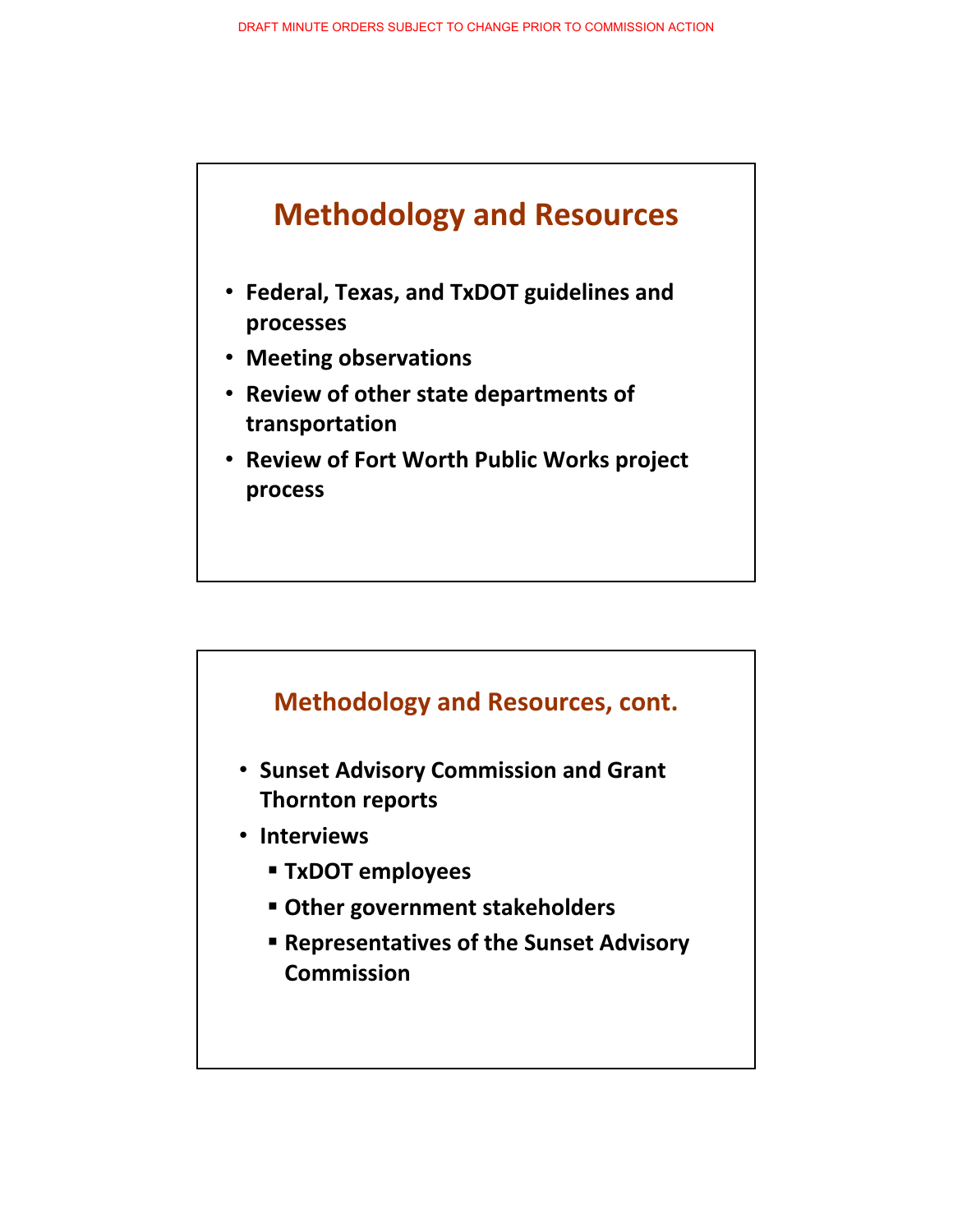

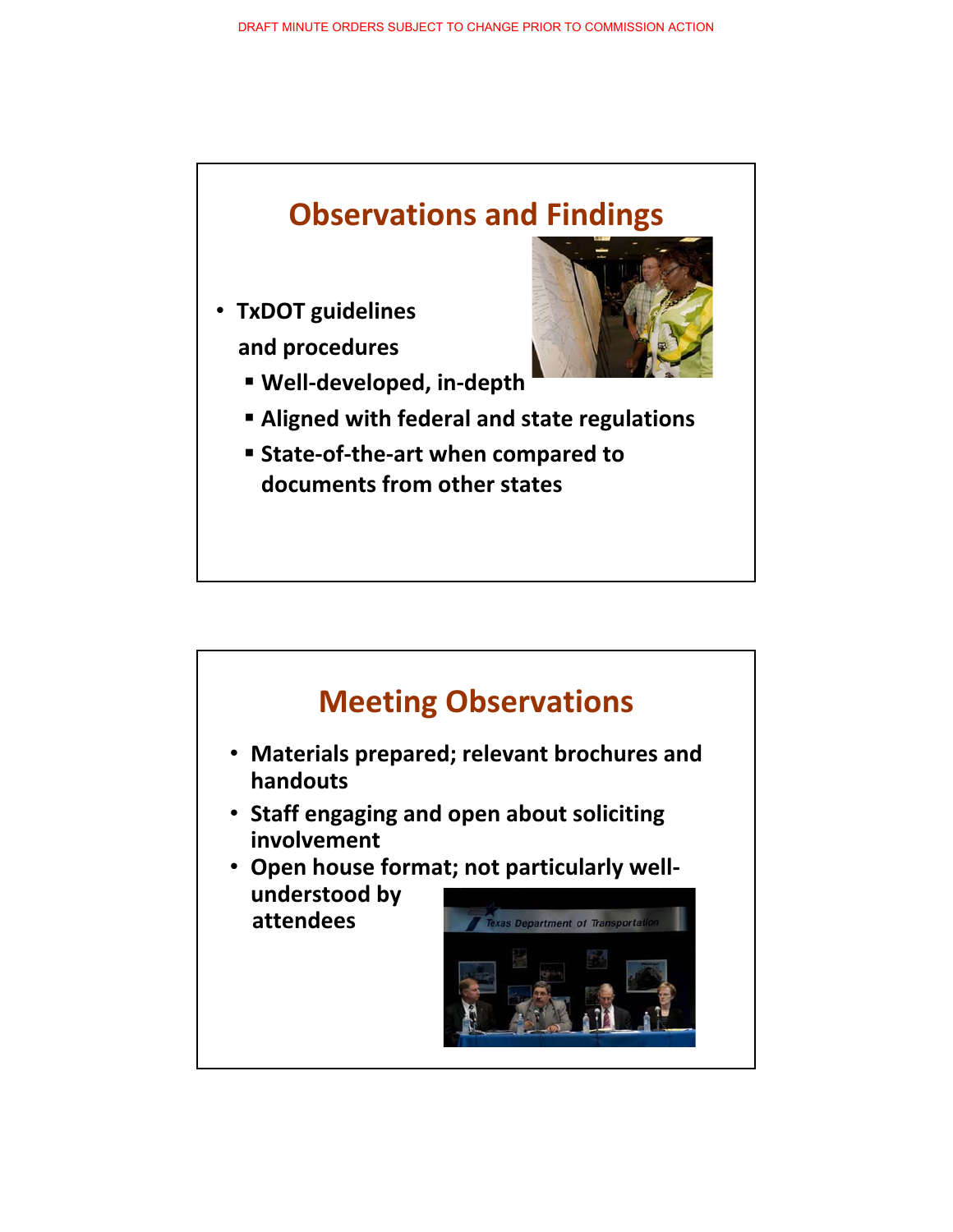

- **•** Materials from all 50 states reviewed (hard copy or on-line)
- **•** Twenty-five percent\* with a clear policy **statement using the word policy or philosophy**
- **Scanned for word choice, structure, written purpose-or-intent**

**\*Rounded**



- **Encourage consistent, meaningful public involvement.**
- **Focus on more agency-wide applications.**
- **•** Share best practices across **districts-and-among-staff.**

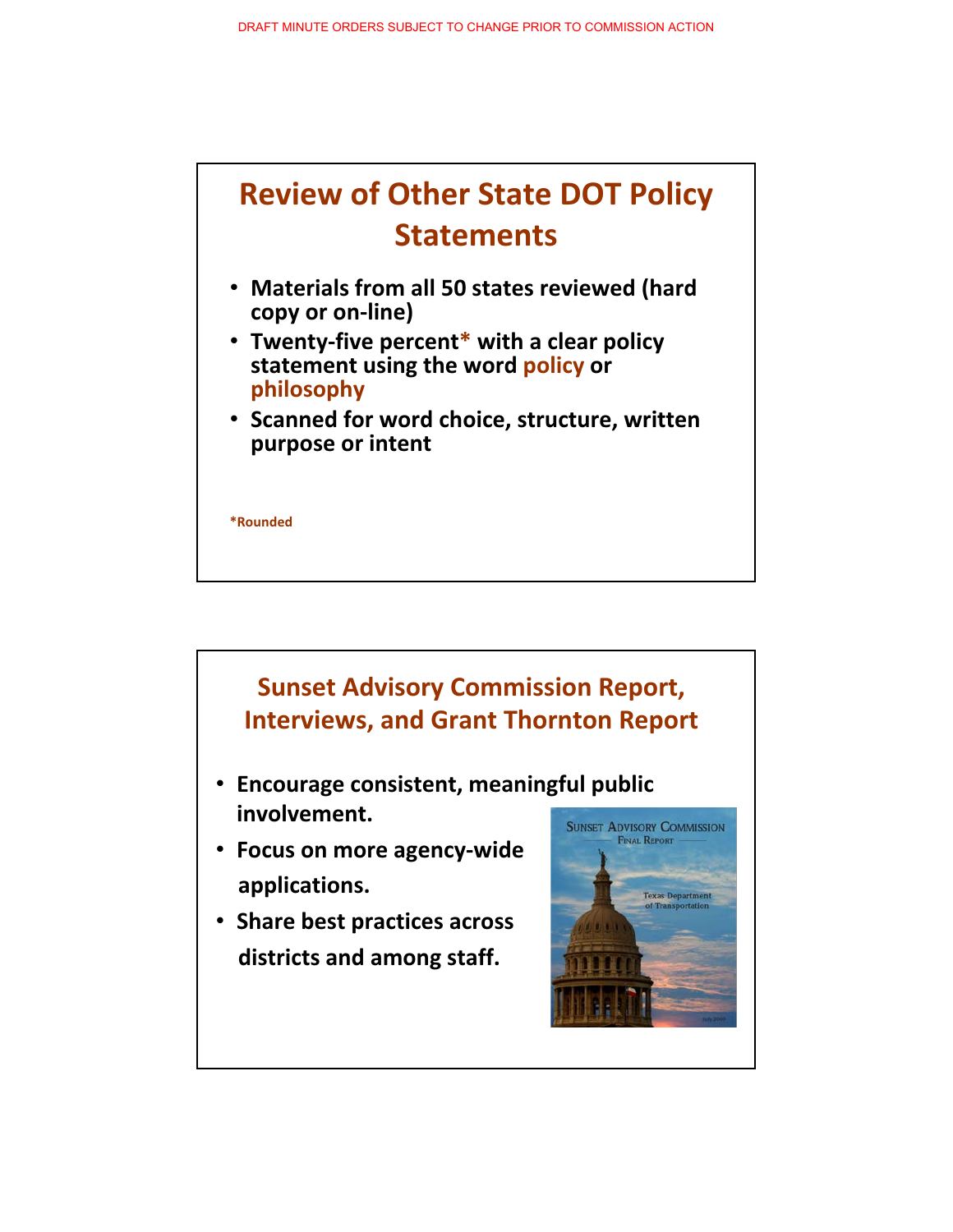

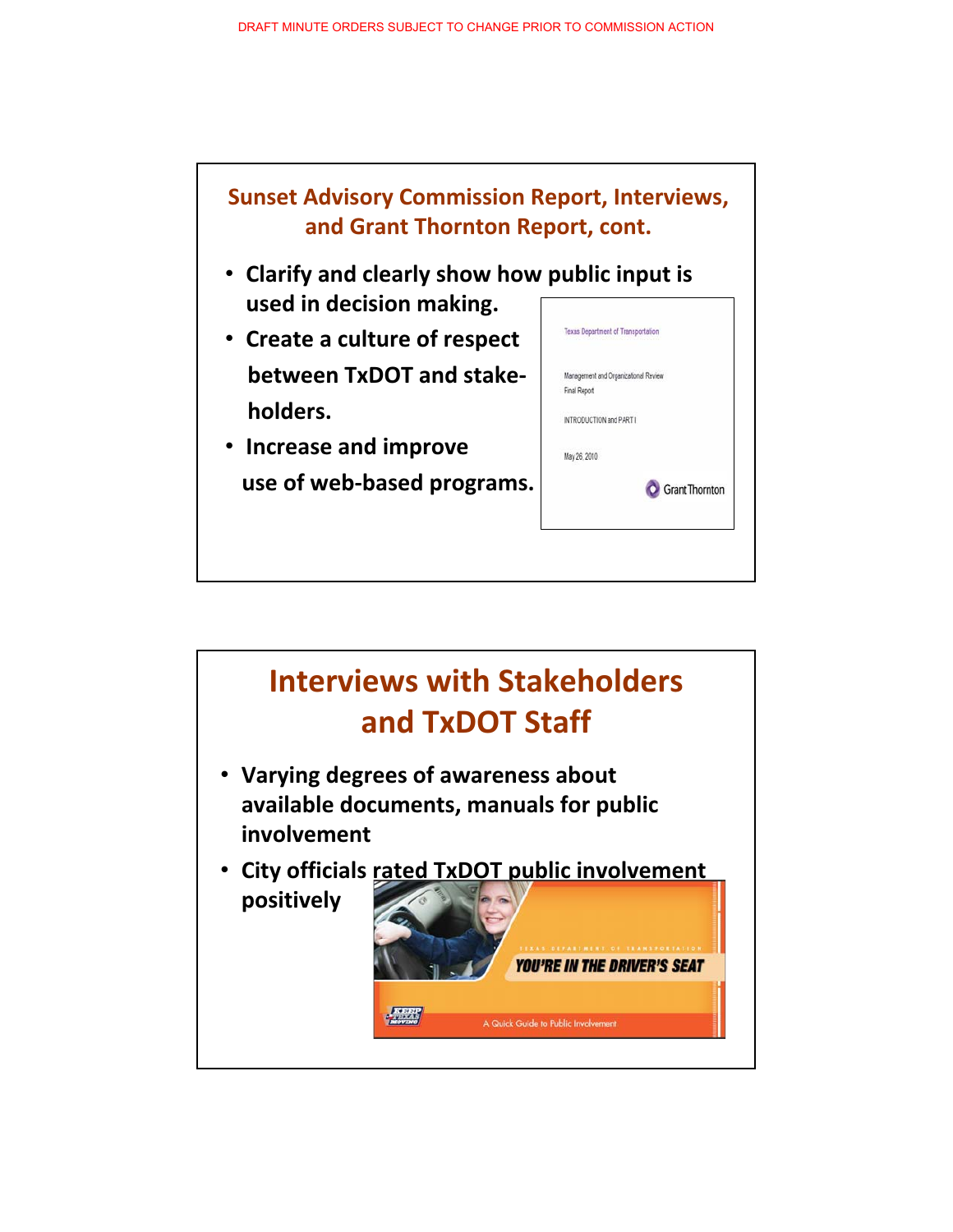# **Draft-Policy-Statement**

**The Texas Department of Transportation (TxDOT)** commits to purposefully involve the public in planning and project implementation by providing for early, continuous, transparent and effective **access- to information and**decision-making processes. TxDOT will regularly update public involvement methods to include best practices in public involvement and incorporate a range of strategies to encourage broad participation reflective of the needs of the state's population.

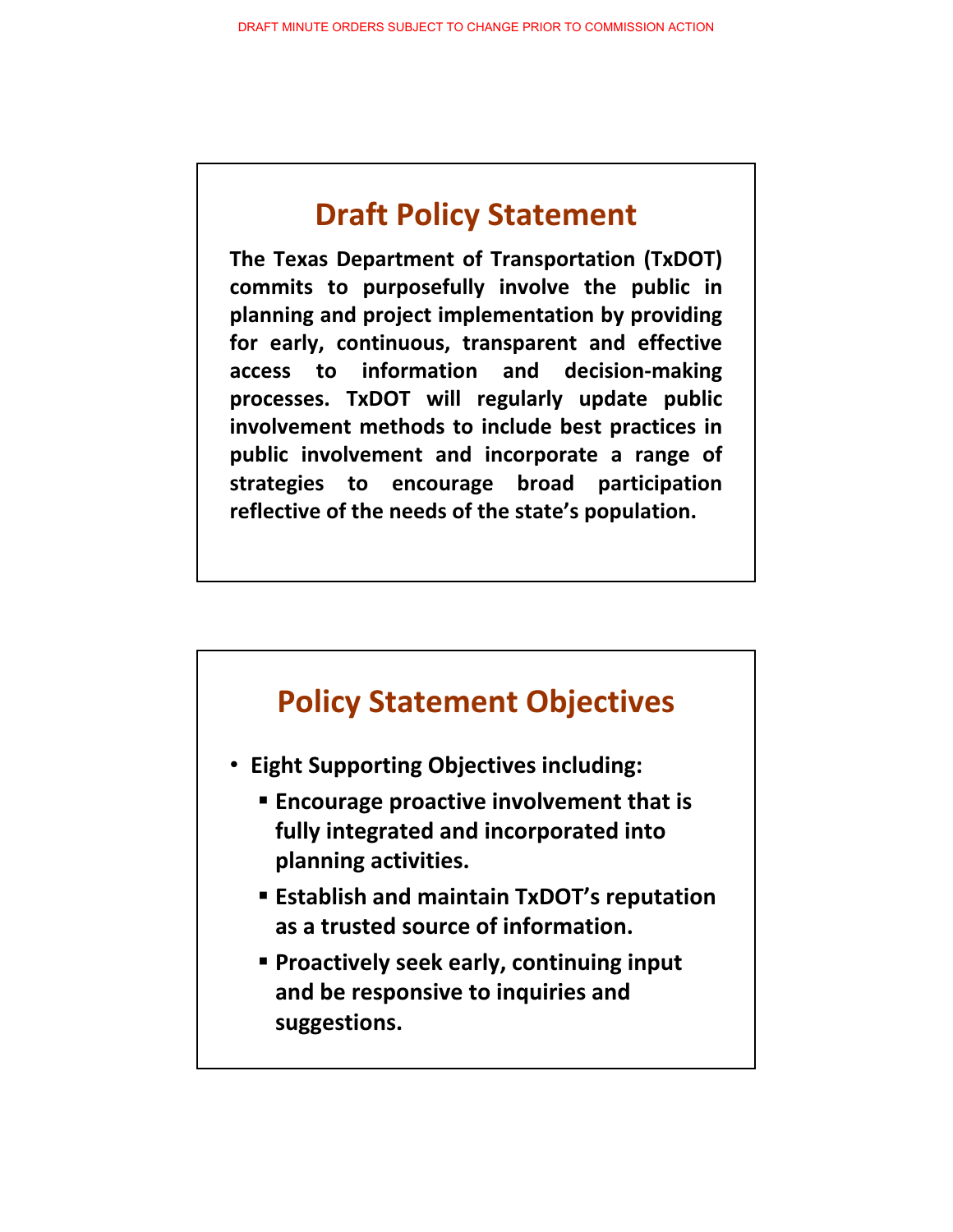

- **Continue to cultivate a culture of early outreach-that-welcomes-comments.**
- **Prepare a written debriefing assessment of** each meeting.
- **•** Develop a response mechanism.
- **•** Create a compendium of best practices and **success-stories-available-on-website.**